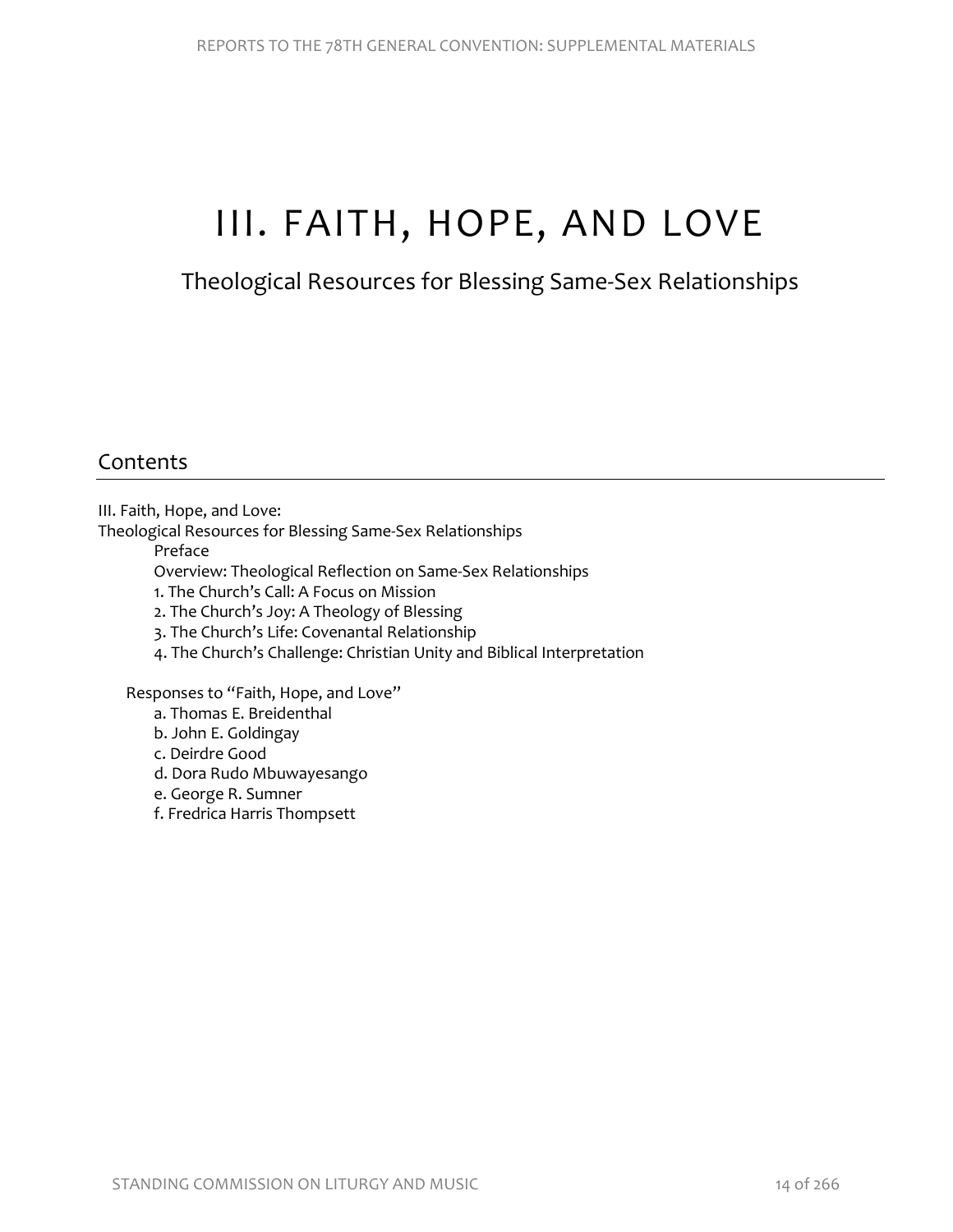# III. Faith, Hope, and Love

Theological Resources for Blessing Same-Sex Relationships

# Preface

The Episcopal Church has been seeking, in various ways and over the last 30 years, to celebrate the goodness of God, the grace of Christ, and the gifts of the Holy Spirit in the lives of our brothers and sisters who are gay and lesbian. A series of General Convention resolutions during that time (1976-A069; 1985-D082; 1991-A104; 1994-C020; 1994-C042; 1997-C003; 2000-D039; 2003-C051) has now led the Church to ask the Standing Commission on Liturgy and Music to "collect and develop theological and liturgical resources" for the blessing of same-sex relationships (Resolution 2009-C056). In response to that call, we offer this essay as a theological resource and invite the wider Church to reflect with us on how God is working today in the committed relationships of same-sex couples.

For generations the Church has celebrated and blessed the faithful, committed, lifelong, monogamous relationships of men and women united in the bonds of Holy Matrimony. In The Episcopal Church, the marriage relationship is held in high regard, included as a "sacramental rite" by some, [1](#page-1-0) and as one of the seven sacraments by others. The Commission has discovered in its work in response to Resolution 2009- C056 that any consideration of the blessing of faithful, committed, lifelong, monogamous relationships of same-sex couples cannot ignore the parallels to marriage, whether from practical, theological, or liturgical perspectives. While this reality may well be inviting the Church to deeper conversation regarding marriage, the similarities between marriage and the blessing of same-sex unions also illuminate our discussions in this resource.

For some Episcopalians, this material will resonate well with their long-standing experience and theological reflection; for others, the call from the 2009 General Convention represents a new and perhaps perplexing moment in the life of our Church. We take that difference seriously. To the best of our ability, given the mandate of Resolution 2009-C056 to "collect and develop theological and liturgical resources" for the blessing of same-sex relationships, we address those who are eager to receive this theological resource while also acknowledging that others have deep reservations about proceeding in this direction. All of us belong equally to The Episcopal Church and to the worldwide Anglican Communion and, most of all, to the universal Body of Christ. This theological resource honors the centrality of Scripture among Anglicans, interpreted in concert with the historical traditions of the Church and in the light of reason.

An overview introduces and summarizes questions and major theological themes. Four sections follow the overview, each expanding on the themes. While readers may engage with this material in a number of ways, the order of the four sections, which we recommend following, reflects a particular theological approach to this work. Section one affirms the understanding that everything we do as Christians is meant to express the

<span id="page-1-0"></span>1 "An Outline of the Faith," *The Book of Common Prayer* (New York: Church Hymnal Corporation, 1979), 860. Hereafter this edition of the Prayer Book is cited as BCP.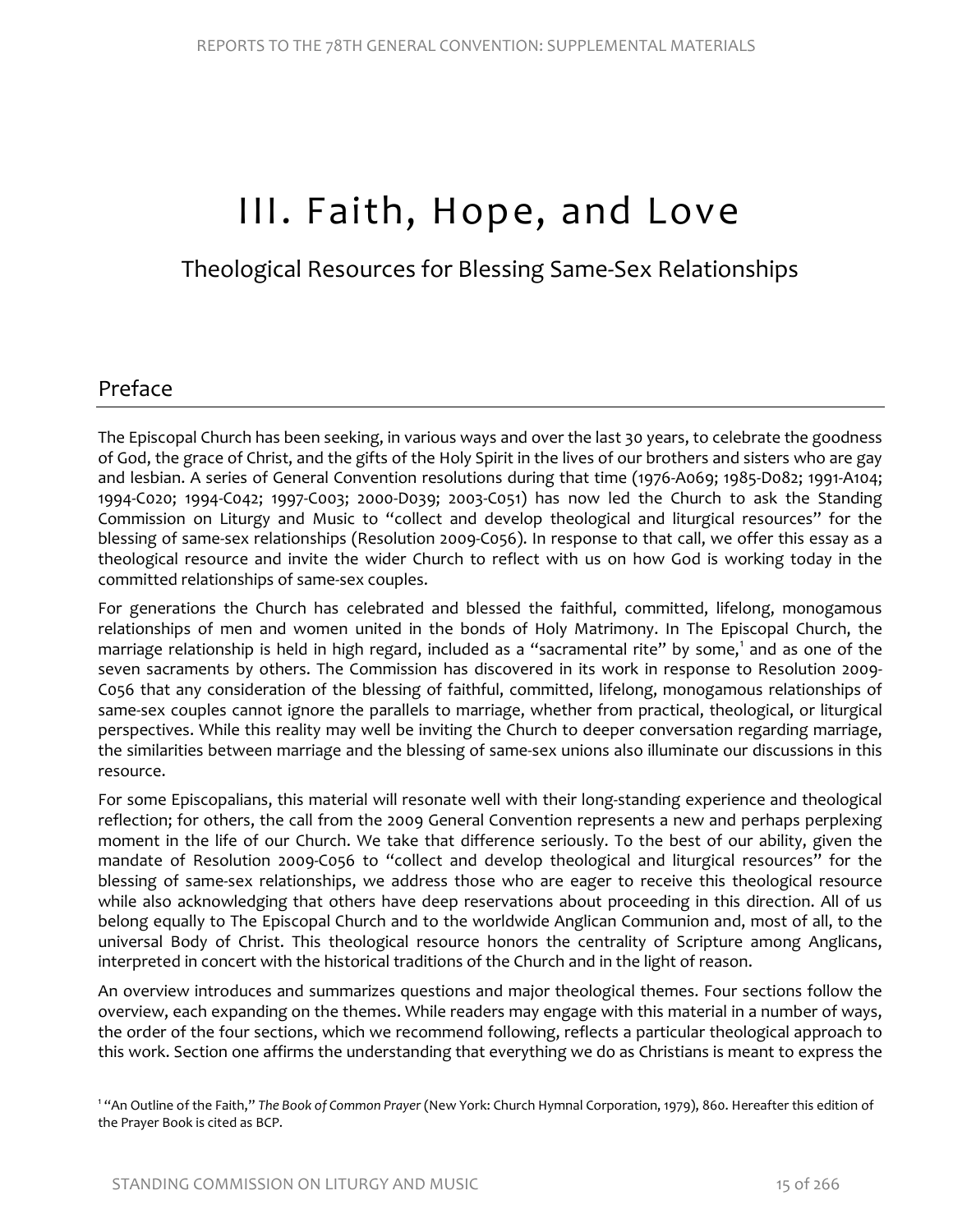Church's call to participate in God's own mission in the world. The second section offers theological reflections on blessing. The third considers blessing same-sex couples within the broader sacramental life of the Church, especially in light of the theological significance of covenantal relationship. The fourth section reflects on the challenge of living into our baptismal bond with each other in the midst of disagreements over biblical interpretation.

In researching and preparing this essay, we discovered and recalled an abundance of resources in Scripture and the traditions of the Church that have informed our response to Resolution 2009-C056. We now invite the wider Church to further study and conversation, mindful that the apostle Paul described our shared life in Christ as one marked by faith, hope, and love, the greatest of these being love (1 Corinthians 13:13).

### Overview: Theological Reflection on Same-Sex Relationships

I give thanks to myGod always for you because of the grace of God that has been given you in Christ Jesus, for in every way you have been enriched in him, in speech and knowledge of every kind — just as the testimony of Christ has been strengthened among you — so that you are not lacking in any spiritual gift as you wait for the revealing of our Lord Jesus Christ. — 1 Corinthians 1:4–7

In 2009, the General Convention of The Episcopal Church asked for theological and liturgical resources for the blessing of same-gender relationships (Resolution C056). In response to that call, we invite the Church to reflect on the theological material collected and developed here for that purpose. In our theological reflection, we have kept in view more than 30 years of deliberation at General Convention on these matters, especially Resolution 2000-D039, which identified certain characteristics the Church expects of couples living in marriage and other lifelong, committed relationships: "fidelity, monogamy, mutual affection and respect, careful, honest communication, and the holy love which enables those in such relationships to see in each other the image of God."<sup>[2](#page-2-0)</sup> We understand couples who manifest this manner of life, with God's grace, to have entered into a covenant with each other, which presents a rich opportunity for theological reflection.<sup>[3](#page-2-1)</sup>

The theological themes in this resource, rooted in baptism, eucharist, and the paschal mystery of Christ's death and resurrection, offer ways to consider how the Church may appropriately bless lifelong, committed covenantal relationships of same-sex couples. Such covenantal relationships can reflect God's own gracious covenant with us in Christ, manifest the fruits of the Spirit in holiness of life, and model for the whole community the love of neighbor in the practice of forgiveness and reconciliation.

As the Commission responded to the charge to collect and develop theological resources, we focused our attention on four areas of consideration. The first is *mission*: what does the Church believe these blessings will contribute to God's own work of redeeming and reconciling love in the world? Second, what does the Church believe is happening when it pronounces God's *blessing*? Third, what does the Church believe are the distinguishing marks of a holy *covenant*? And, finally, what is the relationship between *Christian unity* and our differing approaches to *biblical interpretation* regarding same-sex relationships? This overview introduces and summarizes these areas, and the subsequent sections expand on each of them in turn.

<span id="page-2-0"></span><sup>&</sup>lt;sup>2</sup> Texts of these resolutions are included in the appendix to these resources. For a fuller discussion of the history of General Convention resolutions and reports on these issues, see the appendix in *To Set Our Hope on Christ: A Response to the Invitation of*  Windsor Report *¶135* (New York: The Office of Communication, The Episcopal Church Center, 2005), 63–121.

<span id="page-2-1"></span><sup>3</sup> As Paul Marshall points out, the marriage rite of the 1979 *Book of Common Prayer* uses the language of "covenant" (423). Marshall notes that covenant-making is a key biblical motif, which makes it useful in our theological reflection on the committed relationships of all couples (*Same-Sex Unions: Stories and Rites* [New York: Church Publishing, 2004], 40).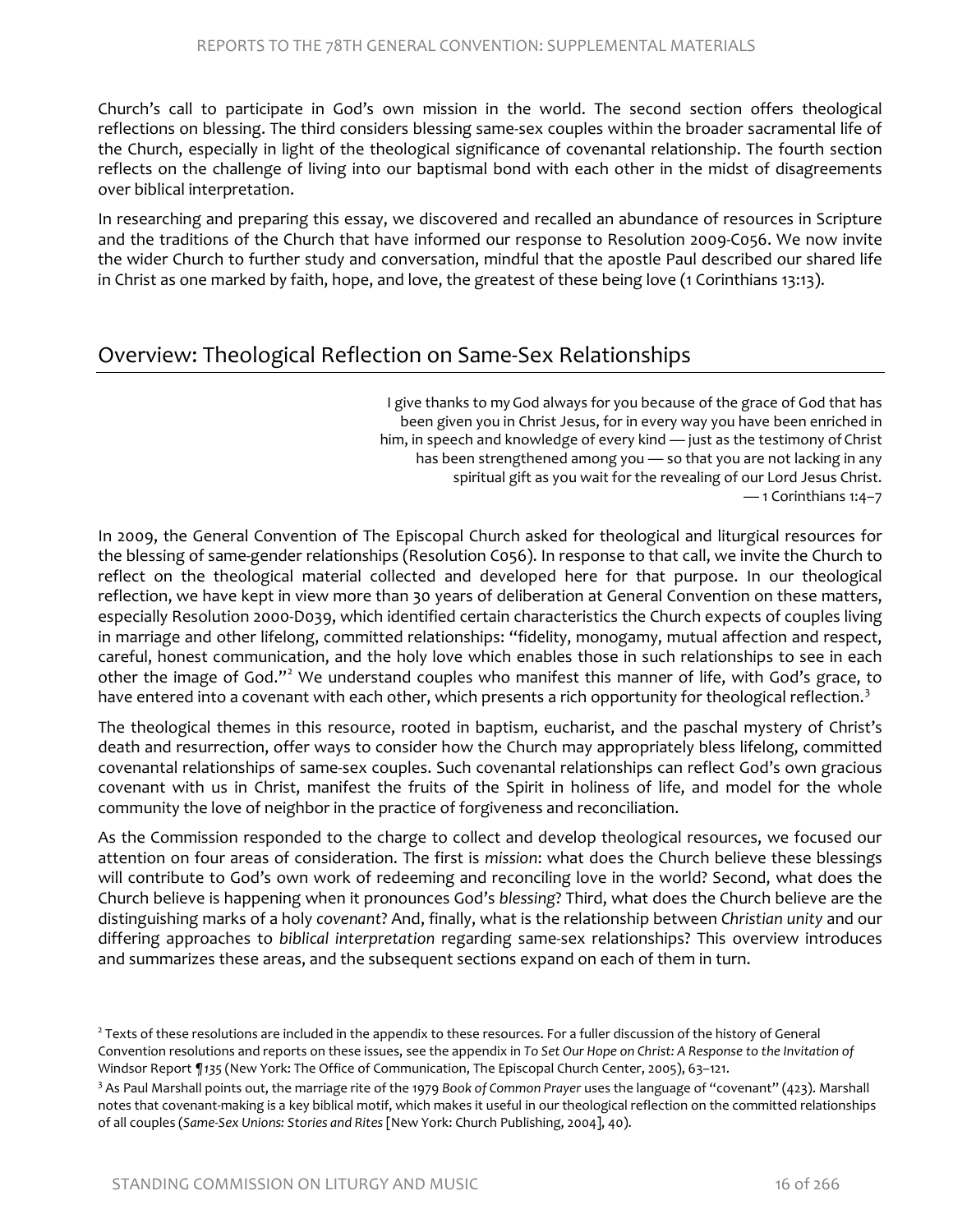#### A Focus on Mission

Our starting point is Holy Baptism, which incorporates us into the Body of Christ and commissions us to participate in God's mission of reconciliation in the world (2 Corinthians 5:17–19). The purpose of this reconciling mission is nothing less than the restoration of all people to "unity with God and with each other in Christ."[4](#page-3-0) One of the ways Christians participate in this mission is by witnessing to Christ in how we live in our closest relationships. "By this everyone will know that you are my disciples," Jesus said, "if you have love for one another" (John 13:35).

As Christians, then, our closest relationships are not solely private. The Church has always affirmed the public and communal dimension of our covenantal relationships. The character of our love, both its fruitfulness and its failures, affects others around us. The Church, therefore, commissions a couple bound by sacred vows in Holy Matrimony to participate in God's mission of reconciliation. Such relationships are set apart for precisely that divine purpose: to bear witness to and participate in the creating, redeeming, and sustaining love of God.

This missional character of covenantal blessing, reflected in both Scripture and the historical traditions of the Church, deserves renewed attention today. The 2000 General Convention contributed to this renewal when it passed Resolution D039, which identified monogamy, fidelity, holy love, and other characteristics of lifelong, committed relationships. Significantly, that resolution was framed as a way to enable the Church to engage more effectively in its mission. Many in The Episcopal Church have witnessed these characteristics in the committed relationships of same-sex couples. That recognition can, and in many places already has, broadened the understanding of the Church's mission of participating in God's reconciling work in the world.

#### A Theology of Blessing

We understand the celebration and blessing of committed, monogamous, lifelong, faithful same-sex relationships as part of the Church's work of offering outward and visible signs of God's grace among us. "Blessing" exhibits a multifaceted character, yet the Church has always affirmed that blessing originates in God, the giver of every good gift. The Church participates in God's blessing of committed, covenantal couples in three intertwined aspects: first, we thank God for the grace already discerned in the lives of the couple; second, we ask God's continual favor so that the couple may manifest more fully the fruits of the Spirit in their lives; and third, we seek the empowerment of the Holy Spirit as the Church commissions the couple to bear witness to the gospel in the world.

This threefold character of blessing, therefore, acknowledges what is already present — God's goodness. The Church's blessing also sets the relationship apart for God's purposes and prays for the divine grace the couple will need to fulfill those purposes. Just as the blessing of bread and wine at the eucharist sets them apart from ordinary usage and designates them for a particular, sacred purpose, so the public affirmation of divine blessing in a covenantal relationship sets that relationship apart from other types of relationship.

The Church expects the blessing of a covenantal relationship to bear the fruits of divine grace in particular ways — and always with God's continual help and favor. This makes the couple accountable to the community of faith as well as to God and to one another. The community, in turn, is held accountable for encouraging, supporting, and nurturing a blessed relationship as the couple seeks to grow together in holiness of life. Through its participation in the blessing of covenantal relationships, the Church is blessed by the goodness of God, who continues to offer blessings in abundance, regardless of merit or circumstance. As we live more fully into our call to discern, pronounce, seek, and return blessing wherever it may be found, we find that we ourselves are blessed with joy.

<span id="page-3-0"></span><sup>&</sup>lt;sup>4</sup> "An Outline of the Faith," BCP, 855.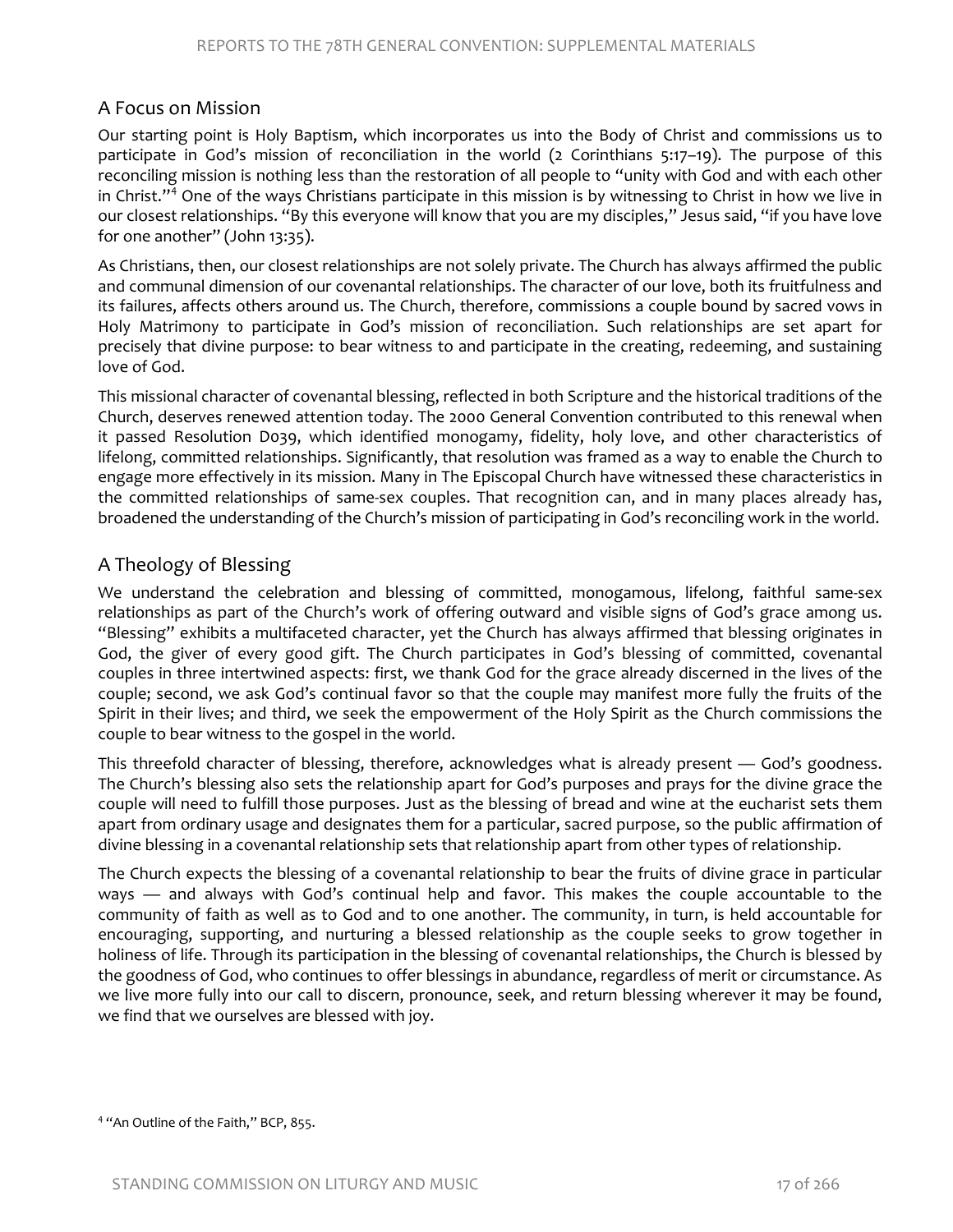#### Covenantal Relationship

Reflecting theologically on same-sex relationships can become an occasion for the Church to reflect more broadly on the significance of covenantal commitment in the life of faith. Both Scripture and our theological traditions invite us to consider, first, the *sacramental character* of covenantal relationships; by this we mean the potential of such relationships to become outward and visible signs of God's grace. And second, covenantal relationships can both reflect and inspire the *eschatological vision* of Christian life. The covenantal commitments we make with each other, in other words, can evoke our desire for union with God, which is our final hope in Christ.

Our understanding of covenant thus derives first and foremost from the gracious covenant God makes with us in Christ. The many types of relational commitments we make carry the potential to reflect and bear witness to that divine covenant. Here we have especially in mind the covenants made by intimate couples in the sacred vows they make to enter into a public, lifelong relationship of faithful monogamy.

Scripture and Christian tradition encourage us to see in these intimate relationships a reflection of God's own desire for us. The long tradition of commentary on the biblical Song of Songs, for example, illustrates this spiritual significance of sexual relationships. Hebrew prophets likewise turned frequently to the metaphor of marriage to describe God's commitment to Israel (Isaiah 62:5), an image the Pauline writer also used to describe the relationship of Christ and the Church (Ephesians 5:21–33).

Covenantal commitments are thus shaped by and can also reflect the paschal mystery of Christ's death and resurrection, which the Church celebrates in baptism and eucharist. Intimate couples who live in a sacred covenant find themselves swept up into a grand and risky endeavor: to see if they can find their life in God by giving it to another. This dynamic reflects the baptismal life all of us share as Christians. As we live out our baptismal vows throughout our lives, we are called to follow this pattern of God's self-giving desire and love.

In the eucharist, we recall Christ's willingness to give his life for the world: "This is my body, given for you." When two people give their lives, their bodies, to one another in a lifelong covenant, they can discover and show how in giving ourselves we find ourselves (Matthew 16:25). When the Church pronounces God's blessing on the vows of lifelong fidelity — for different-sex and same-sex couples alike — the Church makes a bold claim: the paschal mystery is the very root and source of life in the couple's relationship.

This sacramental framework in which to reflect on same-sex relationships has, in turn, led us to consider more carefully several other key theological themes: the *vocational* aspect of covenantal relationship; how such a vocation is lived in Christian *households*; the *fruitfulness* of covenantal relationships in lives of service, generosity, and hospitality; and *mutual blessing*, as God's blessing in covenantal relationship becomes a blessing to the wider community.

#### Christian Unity and Biblical Interpretation

Baptism binds us to God by binding us to one another. Salvation is inherently social and communal. This bond, furthermore, does not depend on our agreement with one another but instead relies on what God has done and is doing among us. In fact, our unity in God gives us room to disagree safely, ideally without threat of breaking our unity, which is God's own gift. This principle is the very foundation of all covenants, beginning with the covenant between God and God's people, exemplified in baptism, reflected in ordained ministry, lived in vowed religious life and marriage, and encompassing the life of the Church. Our common call as God's people is not to find unanimity in all matters of faith and morals, but to go out into all nations as witnesses to the good news of God in Christ.

Most Christians would, nonetheless, recognize limits to acceptable and legitimate differences. Beyond such limits, unity becomes untenable. Those limits then pose difficult questions: How far is too far? What kind of difference would constitute essential disunity? In the debate over same-sex relationships and biblical interpretation, Episcopalians and other Christians throughout the Anglican Communion have disagreed about the answers to these questions. Some Episcopalians have concluded that blessing such relationships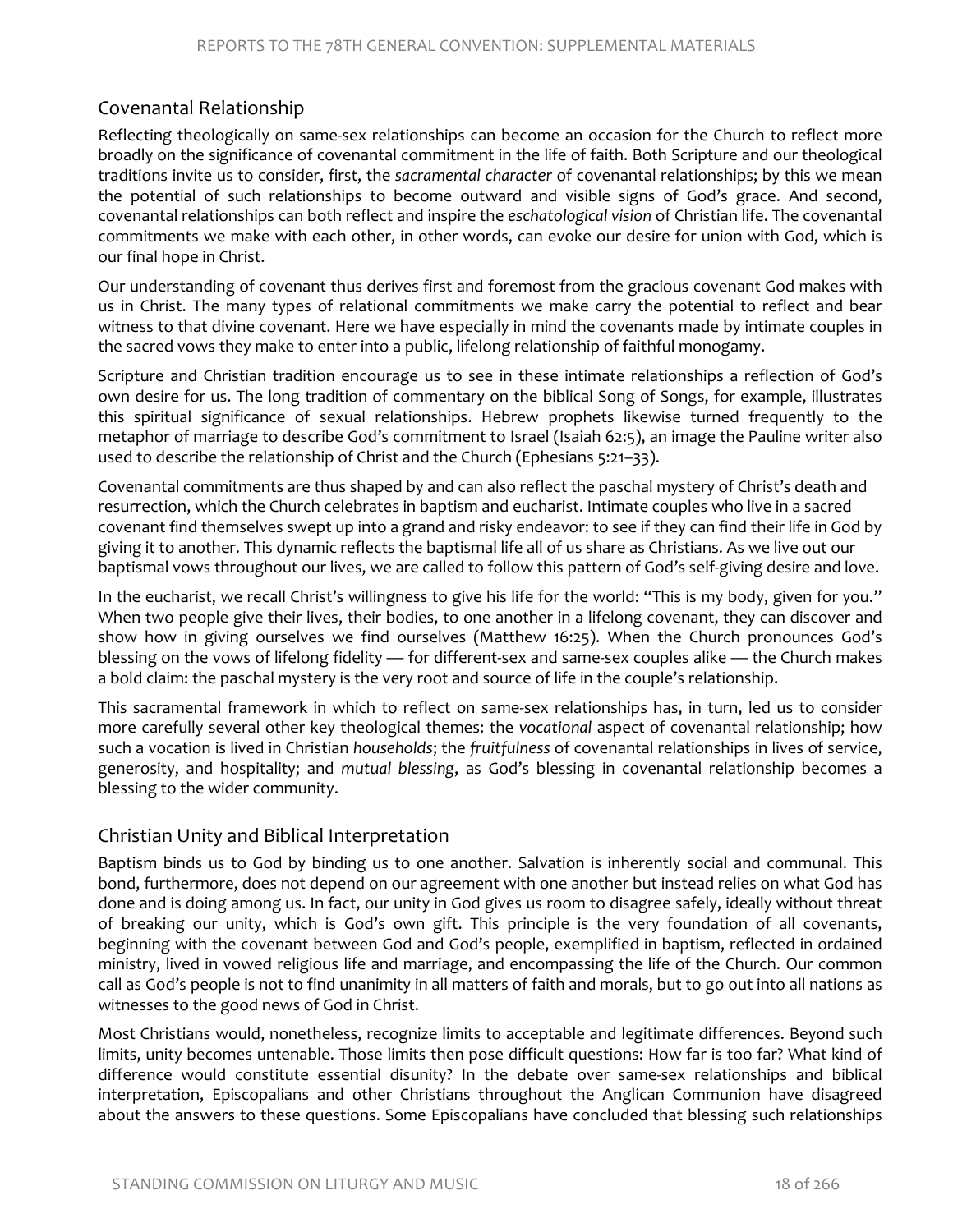has gone too far and, acting on their conscience, have parted company with The Episcopal Church, while others who disagree have chosen to remain. As a Church, we continue to take different approaches to interpreting Scripture as we consider same-sex relationships.

We who differ profoundly and yet desire unity more profoundly recall that the Church has held this creative tension in the past. In Acts 15, we see that Paul differed from the community in Jerusalem over whether circumcision and the observation of dietary laws should be required of Gentiles in order for them to be baptized into Christ's Body. This difference was a matter of biblical interpretation. As Church members held the tension between their essential unity and their differences in how they understood Scripture, they found themselves guided by the Holy Spirit.<sup>[5](#page-5-0)</sup>

Since then, the Church has faced many other similar times of wrestling over differing views of Scripture concerning a wide range of questions: whether vowed religious life takes priority over marriage, the prohibition on lending money at interest, polygamous households, divorce and remarriage, contraception, the institution of slavery, and the role of women in both Church and society, to name just a few. In all these times, the Church has sought to follow the apostolic process of prayerful deliberation, which respects the centrality of Scripture and attends carefully to the Spirit's work among us. This process will not resolve all of our disagreements, but we continue to trust in the unity that comes not from our own efforts but as God's gift to us and for which Christ himself prayed (John 17:11).

————

The following four sections expand on all of these theological themes and considerations, and we offer them to the wider Church for ongoing, shared discernment as the Body of Christ. No one perspective or community can fully capture the fullness of the truth into which the Spirit of God continually leads the Church. In this work, then, as in every other matter of concern for the Church's life and mission, we take to heart Paul's reminder that now "we know only in part" while awaiting that day when "the partial will come to an end" (1 Corinthians 13:9–10). In that spirit of humility, in which no one knows fully, we offer this theological resource on the blessing of same-sex relationships, trusting that it reflects a shared faith in the gospel of Jesus Christ, inspires hope for that union with God which Christ has promised, and, above all, expresses that love which shall not end (1 Corinthians 13:8).

# 1. The Church's Call: A Focus on Mission

If anyone is in Christ, there is a new creation: everything old has passed away; see, everything has become new! All this is from God, who reconciled us to himself through Christ, and has given us the ministry of reconciliation; that is, in Christ God was reconciling the world to himself, not counting their trespasses against them, and entrusting the message of reconciliation to us. — 2 Corinthians 5:17–19

The meaning and character of blessing play an important role in our shared calling to participate in God's own mission of reconciling love in the world. Pronouncing divine blessing takes many forms covering a wide range of occasions. When the Church gathers to bless the exchanging of sacred vows in a covenantal relationship, the blessing reflects a threefold action. First, the Church gives thanks for the presence of the Spirit discerned in the lives of the couple. Second, the Church prays for the divine grace and favor the couple will need to live into their commitment to each other with love, fidelity, and holiness of life. And third, the Church commissions the couple to participate in God's own mission in the world. This missional character of

<span id="page-5-0"></span> $5$  This process of discernment over scriptural interpretation guided by the Holy Spirit has shaped every era in Christian history, including Anglican approaches. See "An Outline of the Faith," BCP, 853–54.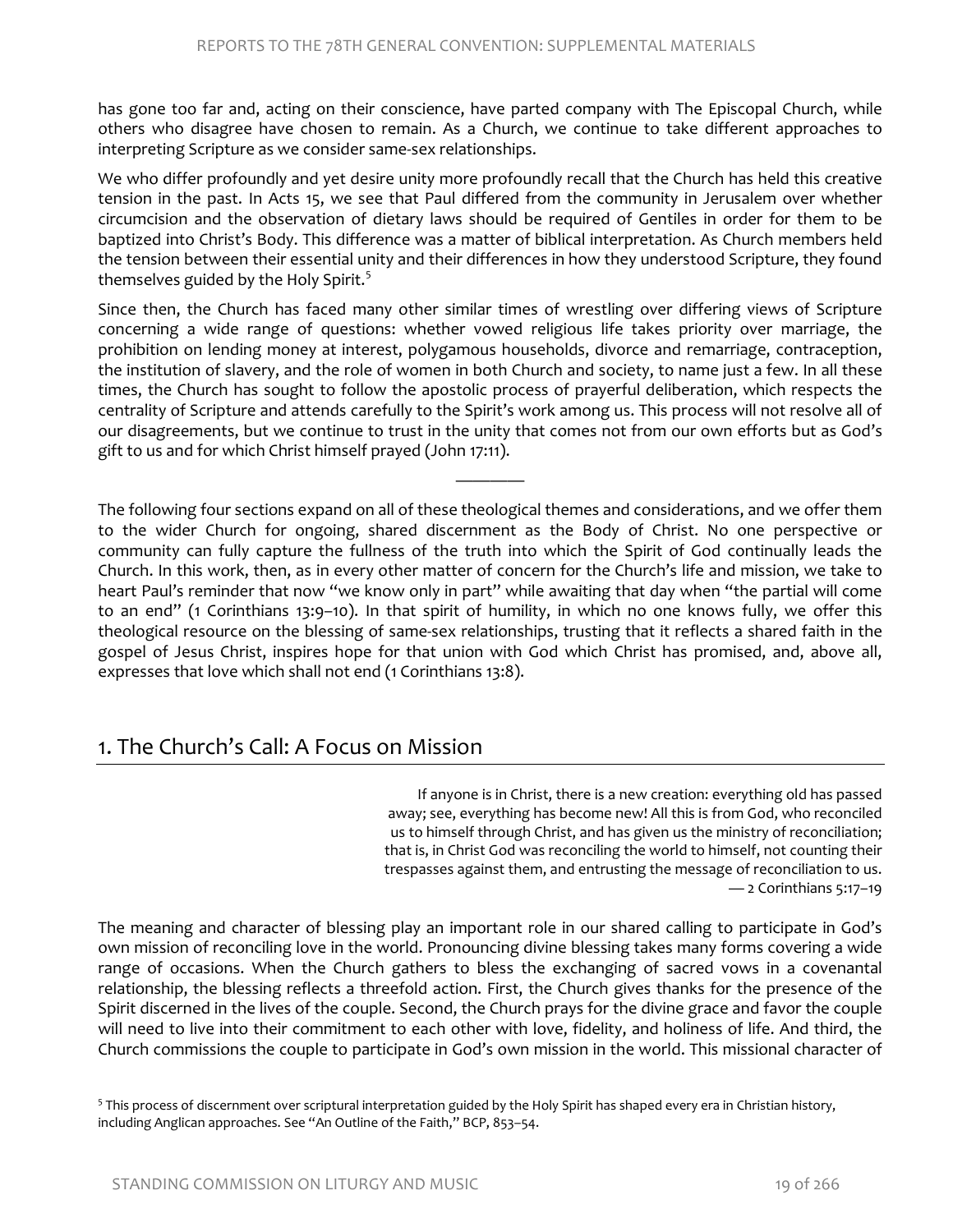covenantal blessing, reflected in both Scripture and the historical traditions of the Church, deserves renewed attention today. While the Church gives thanks for God's presence and blessing, the public affirmation of the blessing of a covenantal relationship also sets that relationship apart for a sacred purpose: to bear witness to the creating, redeeming, and sustaining love of God.

God's promise to Abraham sets the tone for this missional understanding of blessing: "I will bless you, and make your name great, so that you will be a blessing" (Genesis 12:2b). Through Moses, God's promise extends to the divine covenant with Israel, a people God chooses to receive divine gifts of protection, guidance, and fruitfulness. In this covenantal relationship, God makes the people of Israel the stewards of these gifts, not for their sake only, but to become a blessing for the world. As God declared to Jacob: "All the families of the earth shall be blessed in you and in your offspring" (Genesis 28:14b). And as God also declared through Isaiah: "It is too light a thing that you should be my servant to raise up the tribes of Jacob and to restore the survivors of Israel; I will give you as a light to the nations, that my salvation may reach to the end of the earth" (Isaiah 49:6).

The earliest Christians likewise adopted this missional understanding of covenantal blessing as they recognized that the grace they received in Christ was not for themselves alone but so that they could bear witness to that grace "in Jerusalem, in all Judea and Samaria, and to the ends of the earth" (Acts 1:8). Jesus urged this view of the life of faith by reminding his listeners that "no one after lighting a lamp puts it under the bushel basket, but on the lampstand, and it gives light to all in the house" (Matthew 5:15). In John's Gospel, Jesus models this divine mission by washing his disciples' feet. This act of intimate service provided the example his disciples were to follow in blessing others with the same life of service (John 13:14–15); the love God shows for us in Christ, in other words, becomes a blessing for mission and ministry. The covenant of grace God has made with us in Christ thus calls all of us to that life of service: "Like good stewards of the manifold grace of God, serve one another with whatever gift each of you has received" (1 Peter 4:10).

#### Worship and Mission: An Eschatological Vision

Whenever the people of God gather for worship, we return to this foundational view in Scripture: God continues to bless us through our covenantal relationship with Christ, and this blessing enables and empowers us to provide a blessing to others. In all of the Church's rites, from the Daily Office to the Holy Eucharist, we give thanks for God's blessings, and we pray for the grace we need to manifest that blessing in the world, to "do the work [God has] given us to do."<sup>[6](#page-6-0)</sup> This pattern appears in the marriage rite as well, which celebrates God's blessing on loving commitment, not for the sake of the couple alone, but for the world, which stands in need of such witness to love and faithfulness. In that rite, the assembly prays for the couple, that God will "make their life together a sign of Christ's love to this sinful and broken world, that unity may overcome estrangement, forgiveness heal guilt, and joy conquer despair."<sup>[7](#page-6-1)</sup> God's covenantal blessing empowers the couple as missionaries of grace.

Moreover, the Church blesses and sends in order to lay claim to our part in the fulfillment of salvation history; we collaborate with God as both proclaimers of and instruments for the new creation God is bringing about. "The redemption of the world is not finished, and so human history is not finished. History is going somewhere, and it is not there yet," one theologian reminds us. "The church exists to be the thing that God is doing, and to become the thing that God will be doing until the End." What God has done and will continue to do in the life of the Church manifests "not just the inherent goodness of creation but the possibility of *new* creation, of healing and justice and forgiveness." And so the Church blesses in order to fulfill its "'eschatological' project of becoming the kingdom."<sup>[8](#page-6-2)</sup>

<span id="page-6-0"></span><sup>6</sup> Postcommunion Prayer, BCP, 366.

<span id="page-6-1"></span><sup>7</sup> BCP, 429.

<span id="page-6-2"></span><sup>8</sup> Charles Hefling, "What Do We Bless and Why?" *Anglican Theological Review* 85:1 (Winter 2003): 91–93.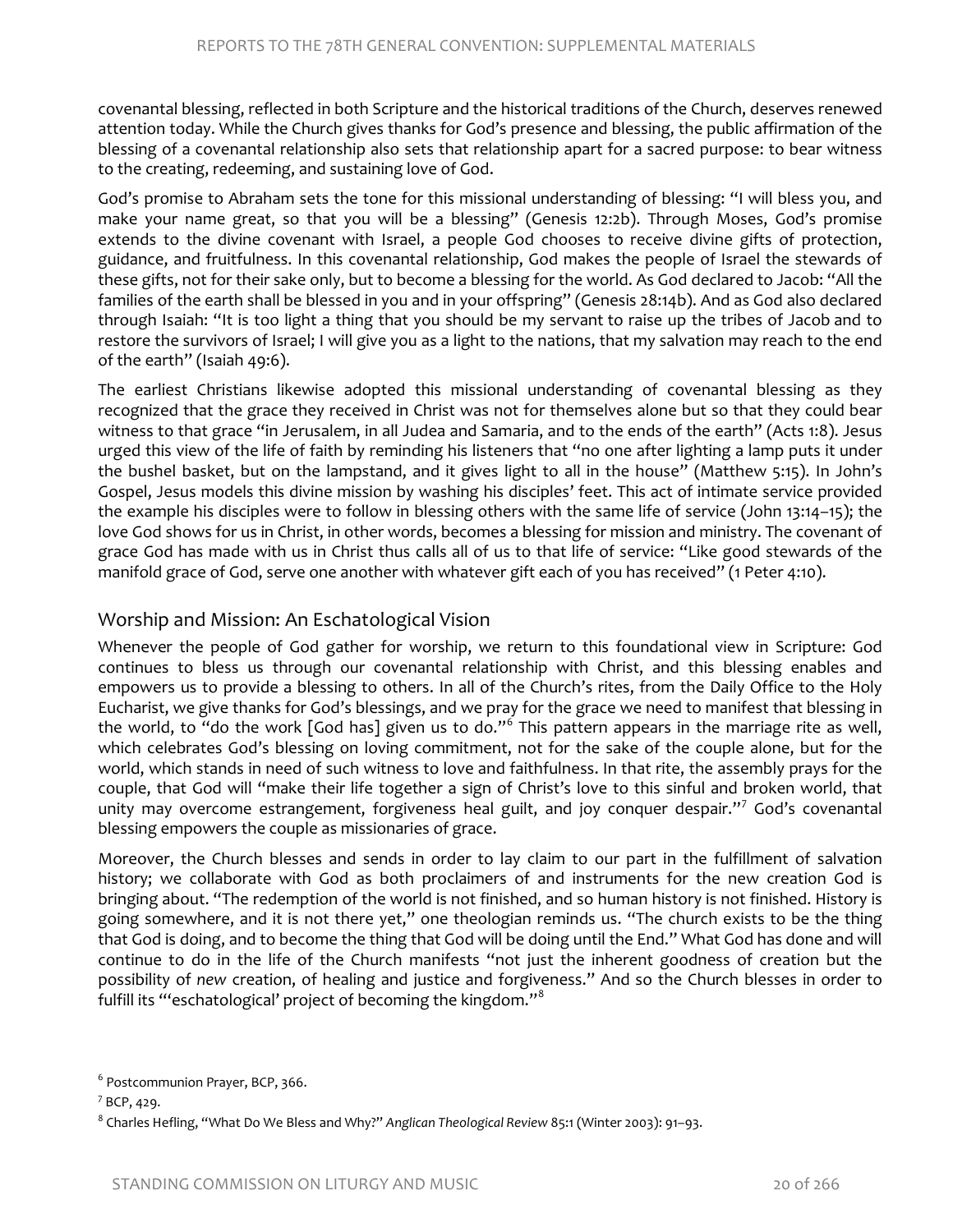This eschatological vision of the Church's life of worship and mission carries the potential to deepen our shared reflection on the meaning of blessing itself. In blessing and being blessed, we join in the great work of redemption that God has always been doing, is doing now, and will do until the End. Indeed, this expansive view of blessing, rooted deeply in the covenant God has made with us in Christ, led Paul to declare that God's own mission of reconciliation has been entrusted to all those who have been blessed by this promise of a new creation (2 Corinthians 5:17–19).

#### Same-Sex Relationships and the Church's Mission

In responding to the call to participate in God's mission in the world, the Church must attend carefully to the particular cultural circumstances in which it proclaims the hope of the gospel. Over the last 60 years in the United States (among other places), social, psychological, and biomedical sciences have contributed to a gradual shift in cultural perspectives on the complexity of sexual orientation and gender identity. The American Psychiatric Association, for example, no longer considers homosexuality to be a pathological condition, $9$  which it did in the mid-20th century. Gay and lesbian people now participate openly in nearly every profession and aspect of life. Many openly form stable and enduring relationships and some also raise children in their families. Many churches, including The Episcopal Church, have also discerned in same-sex relationships the same possibility of holiness of life and the fruits of the Spirit that we pray for in those who seek the commitment of marriage and its blessings.<sup>[10](#page-7-1)</sup>

This cultural shift concerning human sexuality bears on the Church's pastoral care and also on its mission. The 2000 General Convention, for example, identified certain characteristics that the Church expects of all couples in lifelong, committed relationships: "fidelity, monogamy, mutual affection and respect, careful, honest communication, and the holy love that enables those in such relationships to see in each other the image of God."[11](#page-7-2) Significantly, the Convention framed that resolution as a matter of *mission*. Witnessing the Spirit at work in same-sex relationships, just as we do in different-sex relationships, can and in many places already has broadened the Church's understanding of how it participates in God's own reconciling work in the world.

Many gay and lesbian people (among others) who see same-sex couples exchange vows and receive a blessing are moved, likewise, to seek the Church's support for deepening their own commitments and faithfulness. They, in turn, offer their gifts for ministry to the wider community, gifts that contribute to the Church's mission to "restore all people to unity with God and each other in Christ."<sup>[12](#page-7-3)</sup> When the Church pronounces God's blessing on same-sex couples who are also raising children, those children can understand better the sanctity of their own family, and the family itself can receive the same support and encouragement from the Church that different-sex couples receive for their families. The blessing of samesex relationships in the community of faith can also become an occasion for reconciliation among estranged family members, including those who have not understood or have even rejected their lesbian and gay relatives.

Heterosexual people may also find their own vocations and ministries strengthened and empowered in those moments of blessing, as they may do at the celebration of a marriage, or at the public profession of commitment to a particular ministry or community. In other words, the gifts lesbians and gay men discern in

<span id="page-7-0"></span>9 "All major professional mental health organizations have gone on record to affirm that homosexuality is not a mental disorder. In 1973, the American Psychiatric Association removed homosexuality from its official diagnostic manual, the *Diagnostic and Statistical Manual of Mental Disorders (DSM).*" From "Let's Talk Facts about Sexual Orientation," produced by the American Psychiatric Association, http://www.psychiatry.org/File%20Library/Mental%20IIlness/Lets%20Talk%20Facts/APA\_Sexual-Orientation.pdf.<br><sup>10</sup> To Set Our Hope on Christ, 24–25. For a broader overview and analysis, see the collection of essay

<span id="page-7-1"></span>*Homosexuality and Christian Faith: Questions of Conscience for the Churches* (Minneapolis: Fortress Press, 1999).

<span id="page-7-2"></span><sup>11</sup> General Convention Resolution 2000–D039. Scripture reflects a similar approach to discerning evidence of divine grace and the Spirit's work when, for example, Jesus uses the analogy of assessing the goodness of a tree based on the kind of fruit it bears (Matthew 7:16–18 and Luke 6:43).

<span id="page-7-3"></span><sup>&</sup>lt;sup>12</sup> "An Outline of the Faith," BCP, 855.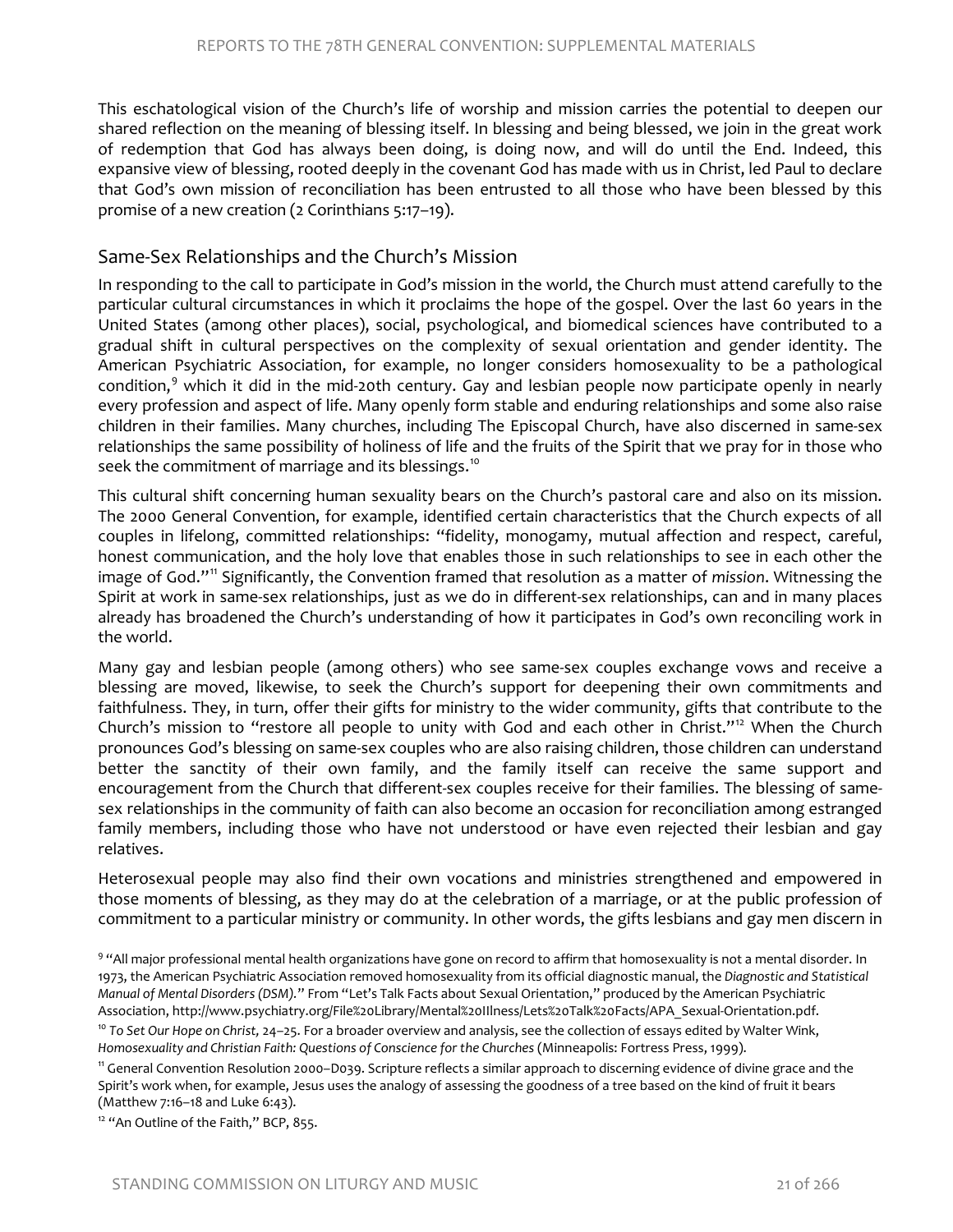their own lives and committed relationships are not just for themselves alone. One Episcopal priest has observed, "Over and over again, we see lesbians and gay men, people who would have been hiding in the shadows of our church a generation ago, now coming forward to contribute their gifts, their strength and loyalty and wisdom, freely and openly to the whole community of faith. And heterosexual people who have seen this happening have also been freed to give more generously of themselves."<sup>[13](#page-8-0)</sup>

Friends of same-sex couples and many others in the general public also take note of these moments of blessing, encountering the expansive and generous reach of gospel welcome. As friends witness the grace of these covenantal commitments, and the generosity of the Church's embrace, many of them will be drawn to the community of faith, perhaps for the first time or after having left. Such has already been the case in many congregations and dioceses in The Episcopal Church.

#### The Challenge of God's Blessing for Mission

Scripture attests to significant moments in which biblical writers challenged their communities to expand their vision of God's saving work in the world or in which the writers were themselves challenged by that divine word to see past their present horizons. The ancient Israelites, for example, had to struggle with how far the blessing of their covenantal life would reach. Isaiah urged them to see all the nations — not just their own — streaming to God's holy mountain (Isaiah 2:1–4). The early Church was no exception to this struggle.

In the Acts of the Apostles, we read about Peter's hesitation to cross traditional boundaries between the clean and the unclean in his encounter with Cornelius, a Roman centurion (Acts 10). In a vision, Peter heard God urging him to eat certain unclean animals in direct disobedience to the injunctions found in Leviticus 11. This vision led Peter to consider anew whether God's saving work and blessing might be found in places and among particular people he had not before considered possible. When challenged about this expansive vision, Peter declared, "God has shown me that I should not call anyone profane or unclean" (Acts 10:28). To those who were startled and perhaps scandalized by the extension of the gospel to Gentiles, Peter asked, "Can anyone withhold the water for baptizing these people who have received the Holy Spirit just as we have?" (Acts 10:47).<sup>14</sup>

Time after time in the history of Israel and in the early Church, responding to the challenge of God's extravagant grace and the richness of divine blessing has expanded the mission of God's people in the world, even beyond where many had previously imagined. The loving faithfulness and covenantal commitment of lesbian and gay couples presents a similar challenge to the Church today. Many throughout The Episcopal Church and other Christian communions have recognized and discerned the Spirit's presence and work in these same-sex relationships, and are asking God's people to ponder why we would withhold a public affirmation and declaration of blessing from those who have received the Holy Spirit just as others have. More importantly, however, this moment in The Episcopal Church's life calls all of us to consider anew the rich blessings we receive by God's grace in Christ and through the Holy Spirit. These blessings, in turn, animate the ministry of reconciliation that God has given us as ambassadors of the new creation that is unfolding, even now, in our midst.

<span id="page-8-0"></span><sup>&</sup>lt;sup>13</sup> L. William Countryman, "The Big House of Classic Anglicanism," from a speech given at the Claiming the Blessing Conference in St. Louis, Missouri, in November 2002 and quoted in *Claiming the Blessing,* the theology statement of the Claiming the Blessing coalition, page 11; http://www.claimingtheblessing.org.

<span id="page-8-1"></span> $14$  Paul describes his confrontation with Peter about these very issues in Galatians 2:1-21.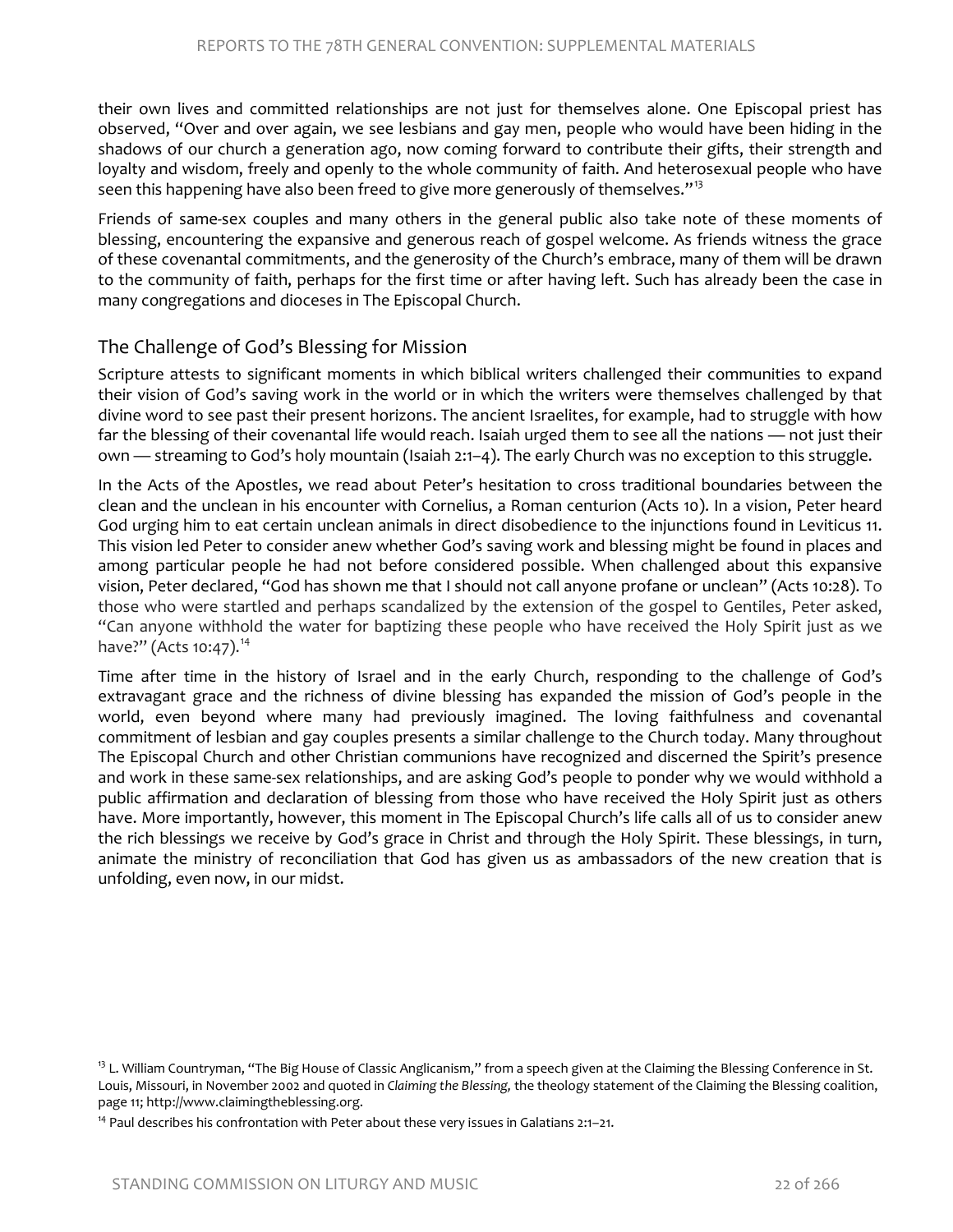# 2. The Church's Joy: A Theology of Blessing

Whoever invokes a blessing in the land shall bless by the God of faithfulness. — Isaiah 65:16

> The disciples were continually in the temple blessing God. — Luke 24:53

"Blessed are you, Lord God, ruler of the universe, who created everything for your glory!" This classic blessing in Jewish tradition sets the tone for any theological reflection on what it means to bless and to receive a blessing. Rather than ourselves, other people, animals, places, or things, God's people first and foremost bless God, the giver of life and creator of all. Discerning and giving thanks for the countless reasons that we can and should bless God are, therefore, at the heart of the Church's work in the world. Indeed, at the heart of Christian worship is the eucharist, or "thanksgiving," in which we lift up the "cup of blessing" (1 Corinthians 10:16).

In Anglican contexts, the Church's work in the world is shaped by common prayer and worship. In addition to reading the Scriptures and prayerful meditation, Anglicans have always relied on our shared liturgical life for discerning where God is present and how God is calling us to live in the world as witnesses to the gospel of Jesus Christ in the power of the Holy Spirit. While God is active always and everywhere, the community of faith gathers to discern God's activity and make it ever more visible.

Although ordained ministers are called to the Church's work in a particular way, they share the work with the whole community of the baptized. In their sacramental vocation, ordained ministers lead the community in offering outward and visible signs of the inward and spiritual grace that is present among God's people. Clergy do not, in other words, "create grace" where there was none to be found already; rather, the whole Body of Christ, in many and various ways, proclaims God's gracious activity in our midst. This proclamation offers the assurance of God's grace promised to us in Christ Jesus and offers support as we strive to manifest the fruits of the Spirit in our daily lives.

Many in The Episcopal Church and other Christian communions believe that the celebration and blessing of the covenantal commitment of a same-sex couple also belongs in the Church's work of offering outward and visible signs of God's grace. While "blessing" exhibits a multifaceted meaning, it always originates in God, which the Church rightly and daily acknowledges: "We bless you for our creation, preservation, and all the blessings of this life; but above all for your immeasurable love in the redemption of the world by our Lord Jesus Christ; for the means of grace, and for the hope of glory."<sup>[15](#page-9-0)</sup>

The Church participates in this fundamental, divine blessing in three related ways: thanking God for God's goodness and favor; seeking God's continued favor and grace so that we may manifest more fully that gratitude in our lives; and receiving power from the Holy Spirit to bear witness to that grace in the world. This threefold character of blessing acknowledges what is already present, God's grace, but it does something more as well: it establishes a new reality. Bread and wine, for example, when blessed at the eucharistic table, are set apart from their ordinary use and designated for a particular, sacred purpose. Similarly, the public affirmation of divine blessing in a covenantal relationship sets that relationship apart from other types. God's people expect such a blessing to bear the fruits of God's grace in particular ways, making a couple in such a blessed covenant accountable to the community of faith, as well as to God and to each other. The community, in turn, is held accountable for encouraging, supporting, and nurturing a blessed relationship as the couple seeks to grow together in holiness of life.

In short, the grace and blessing of God already discerned in a couple's relationship does not thereby render a liturgical rite of blessing redundant. To the contrary, the Church's blessing performs what it declares, thus

<span id="page-9-0"></span><sup>&</sup>lt;sup>15</sup> "The General Thanksgiving," BCP, 125.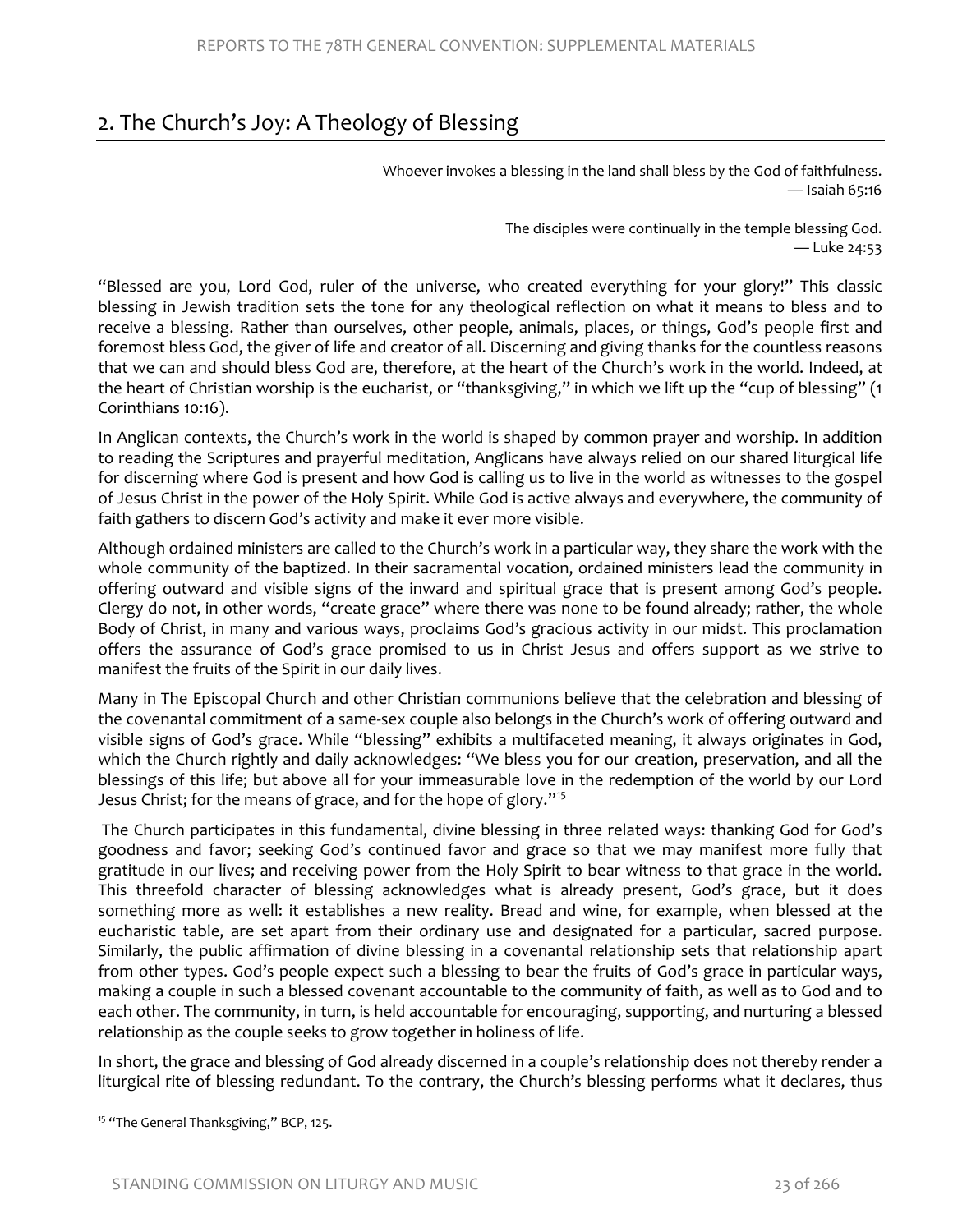changing the couple and the Church. The couple becomes more fully aware of God's favor and also receives a particular role, as a couple, in the Church's mission in the world; the Church is likewise changed, as holiness of life is made more visible and as it receives and accepts its commission to support the couple in their life and ministry.

Scripture guides us in this understanding of blessing by placing it in relation to both creation and covenant. In Genesis, God declares the whole creation good, a source of blessing for which we thank God, the giver of every good gift. This blessing is manifested in more particular ways in the covenant God makes with Noah and, by extension, the whole of the creation (Genesis 9:8–16), with Abraham (Genesis 12:2–3), and, through Moses, with the people of Israel (Deuteronomy 7:12–14). Likewise, the New Testament reflects God's blessing on all creation, as the Word of God becomes flesh in Jesus; it reflects the blessing of covenant as well, as the life, death, and resurrection of Jesus reconcile us with God and assure us of God's loving faithfulness toward us and the whole creation. In his final meal with his disciples, Jesus blessed God for the bread and cup as signs of the new covenant (Matthew 26:26–29). The blessing we receive by participating in that meal at the eucharistic table strengthens us to live out in all of our relationships the forgiveness and reconciliation to which that meal calls us.

Scripture bears witness to the relational character of blessing: being in relationship with God is not only a blessing for us, but becomes a blessing to others as well. God's covenant with Israel becomes a blessing not for Israel alone but for "all the nations." This is the very promise made to Abraham: "in you all the families of the earth shall be blessed" (Genesis 12:3b). The extent of this divine blessing unfolded in Israel's selfawareness over time and in various ways. "All the nations" referred, of course, to Gentiles, the very ones many in Israel had not expected to share in God's promises. God's blessing thus expands the reach of welcome and hospitality not only to the near and familiar neighbor, but also to the distant stranger, who is made neighbor because of God's own generosity. As Paul noted, through faith "in Christ Jesus the blessing of Abraham might come to the Gentiles, so that we might receive the promise of the Spirit through faith" (Galatians 3:14). The blessing of God's covenant with us in Christ empowers us, through the Spirit, to offer such expansive and generous blessing to the world, in thought, word, and deed. God's blessings inspire us in countless ways to live as emissaries of divine blessing in all that we do — in our work, our play, and our relationships. In all of this, God's goodness in our lives becomes a blessing to others, to neighbors both near and far.

As Christians, baptism and eucharist focus our attention on the particular blessings of the paschal mystery of Christ's death and resurrection. Those blessings, in turn, encourage us to discern the many other ways God's blessing is manifested in both creation and covenant. The goodness of God makes everything in creation a potential vehicle for blessing, including the love and faithfulness of covenantal relationship, in which we experience our call to manifest divine goodness. Thus, the Church is continually discerning where the goodness of God, the grace of Christ, and the gifts of the Holy Spirit are urging the Church to manifest God's blessing for others and, in response, to bless God with hearts and lives marked by gratitude and praise.

Another aspect of the biblical witness deserves attention as well: the emphasis on *abundance*. In the midst of desert wanderings, Moses struck a rock and "water came out abundantly" for the people of Israel (Numbers 20:11). "Like the vine," we read in Ecclesiasticus, "I bud forth delights, and my blossoms become glorious and abundant fruit" (Ecclesiasticus 24:17). "You prepare a table before me," declares the psalmist, and "my cup overflows" (Psalm 23:5). "Give," Jesus says, "and it will be given to you. A good measure, pressed down, shaken together, running over, will be put into your lap" (Luke 6:38). And to the Christians in Corinth, Paul declares, "God is able to provide you with every blessing in abundance, so that by always having enough of everything, you may share abundantly in every good work" (2 Corinthians 9:8). Scripture invites us, in other words, to see the blessing of God's goodness, not as a scarce commodity either to hoard or to protect, but rather as an unending font of deathless love and perpetual grace — a veritable embarrassment of divine riches. In sacred covenantal relationship, God's abundance is exhibited in many ways, including the companionship, friendship, and mutual joy of intimacy. By affirming and publicly acknowledging that blessing of abundance already present in vibrant covenantal relationships, including same-sex relationships,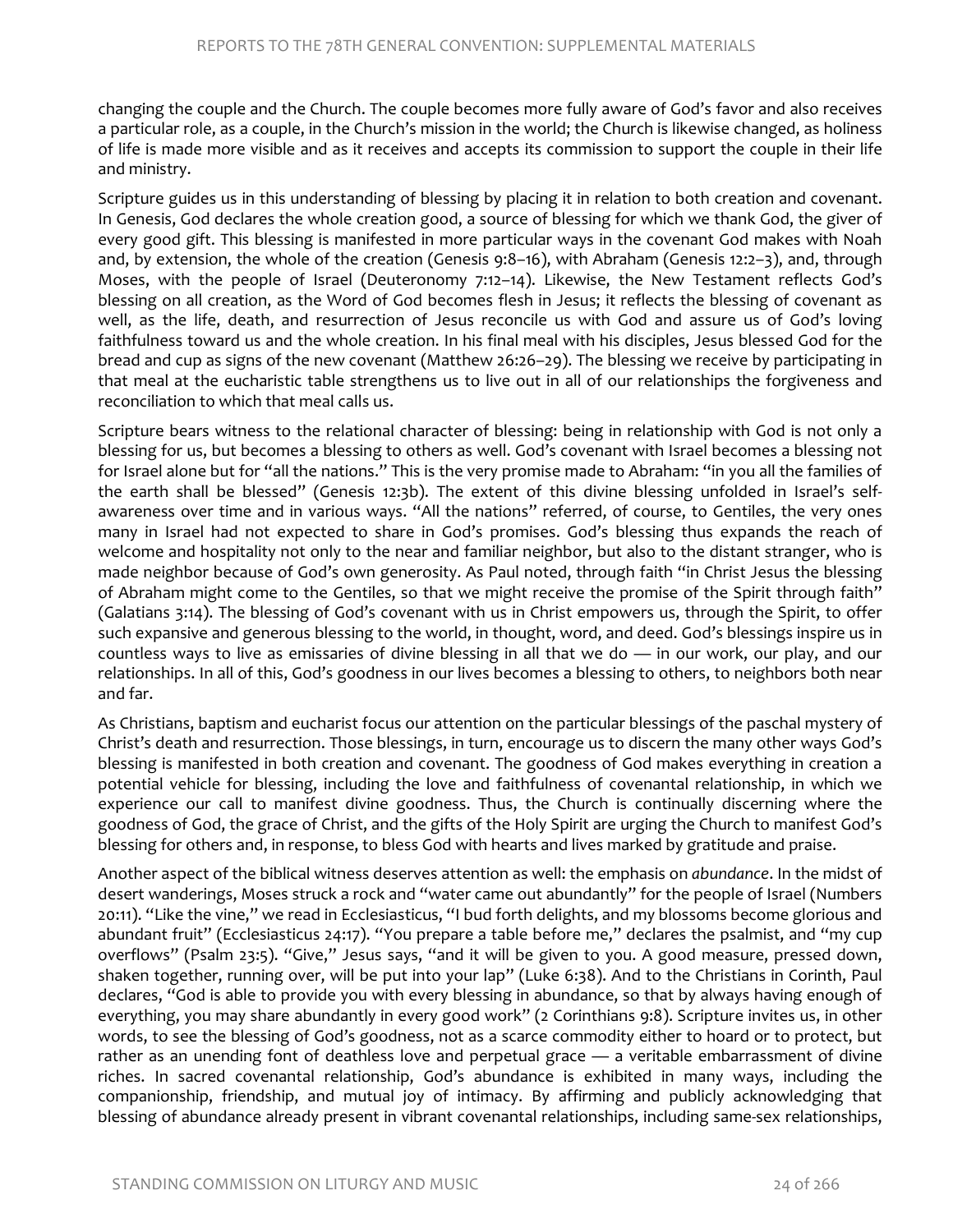the Church expects those relationships to manifest the grace of God, the gifts of the Spirit, and holiness of life.

Jesus' iconic parable about the prodigal son adds a further layer to this biblical witness to God's abundant love and grace. In this story, God pours out the abundance of divine blessing on all, regardless of merit or circumstance. When the prodigal son decides at last to return to his father's house, hoping to be granted, at best, the status of a slave, his father rushes to meet him and welcome him home, and even prepares a lavish feast in his honor. "While he was still far off," Jesus says, and thus well before the son could speak any words of repentance, "his father saw him and was filled with compassion; he ran and put his arms around him and kissed him" (Luke 15:20). In our lives, as in the parable, God showers us with blessings so that we may receive life abundantly, even though we have in no way earned these blessings.

This parable suggests that the abundance of this household is more than sufficient to open outward to receive the younger son. The abundance of this household is even more than sufficient for the resentful elder son, who begrudges such celebration for his wayward brother. The household brims with abundance, if only the elder son would open his heart to receive it (Luke 15:29–31). Both sons in Jesus' parable stand as potent reminders that the blessing of divine goodness does not automatically transform lives: we must be willing to receive such blessing. And yet even when we are not willing, God will continue to offer blessings in abundance. The teachings of Jesus return to this theme repeatedly, as in the parables of the sower (Mark 4:3–8) and the wedding banquet (Matthew 22:1–10), as well as the feeding of more than five thousand with just five loaves of bread and two fish (Luke 9:12–17).

The Church's participation in divine blessing can help each of us in various ways to be open to God's abundant goodness. The Church's liturgical life, that is, our practice of common prayer and worship, can create space for God's people to open their hearts and minds to receiving the blessing God offers. For those in a covenantal relationship, that intentional space (for both hearing the word of blessing in their lives and blessing God in return) marks a significant, even an essential deepening and strengthening of their lives with each other, with their community, and with God. In blessing covenantal relationships, just as in the eucharist, we give thanks for God's abundant goodness and pray for the continued presence of the Spirit to empower us to do the work God has given us to do in the world. The blessing of the eucharistic table sets us apart as the Body of Christ in the world, called and empowered to proclaim the gospel, just as the blessing of a covenantal relationship sets that relationship apart as "a sign of Christ's love to this sinful and broken world, that unity may overcome estrangement, forgiveness heal guilt, and joy conquer despair."<sup>[16](#page-11-0)</sup>

Discerning, pronouncing, seeking, and returning blessing describe well the Church's work. Even more, it is the Church's *joy*. Paul urged the Christians in Rome to "rejoice with those who rejoice, weep with those who weep" (Romans 12:15). The early Christians gave themselves to such rejoicing, as they were "continually in the temple blessing God" in their celebration of Christ's victory over death (Luke 24:53). Whenever and wherever the Church discerns particular instances of God's abundant goodness, the Church rightly thanks God for such a gift. We also ask God for the grace to live into that gift more fully, as we joyfully bear witness to that blessing in the world.

<span id="page-11-0"></span> $16$  The Celebration and Blessing of a Marriage, BCP, 429.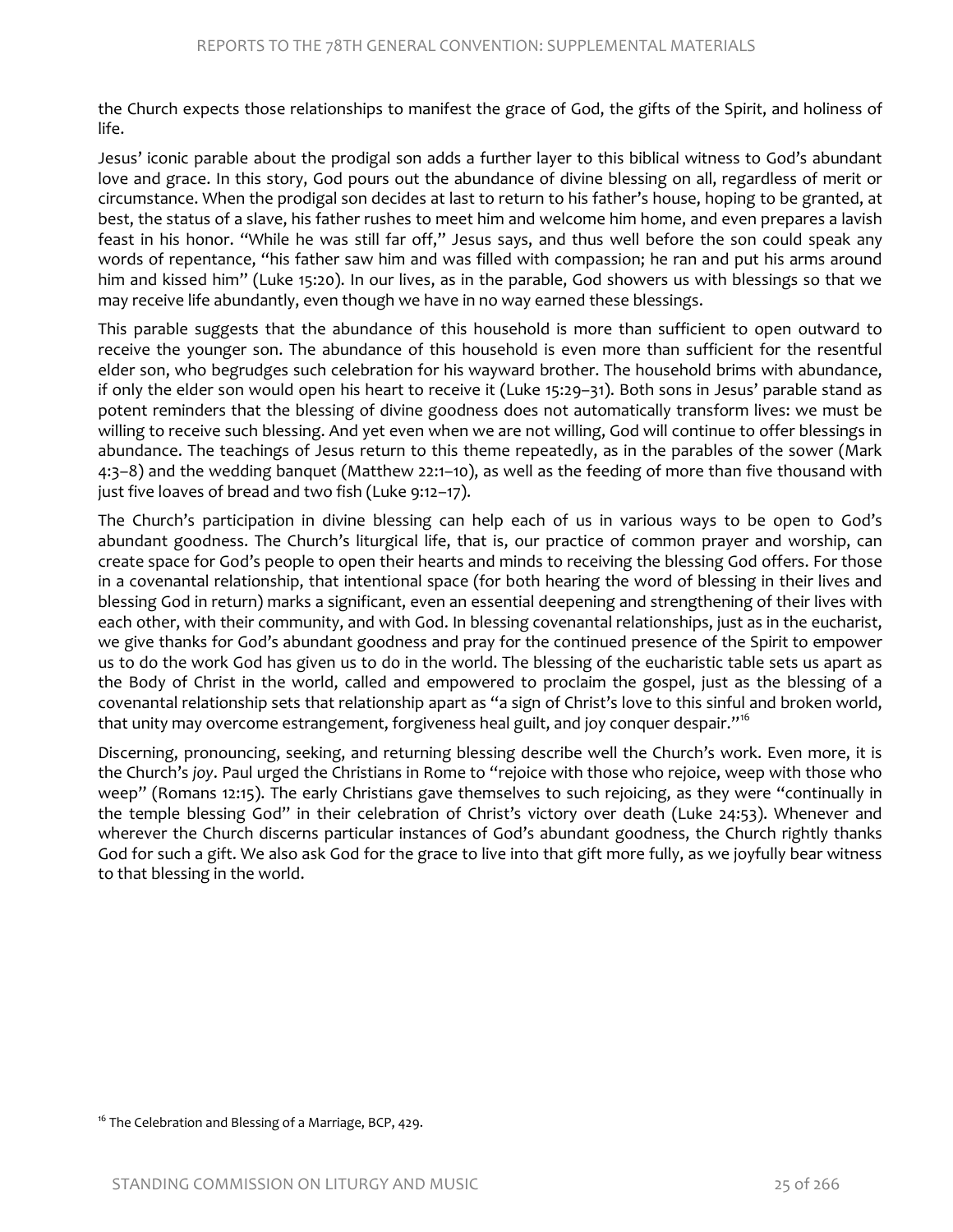# 3. The Church's Life: Covenantal Relationship

Do you not know that all of us who have been baptized into Christ Jesus were baptized into his death? Therefore we have been buried with him by baptism into death, so that, just as Christ was raised from the dead by the glory of the Father, so we too might walk in newness of life.  $-$  Romans 6:3-4

#### Creation, Baptism, and Eucharist

Covenants have taken many different forms across time and in diverse cultural contexts. Both Scripture and Christian history exhibit that diversity as well. The most familiar covenantal relationship is marriage, to which both the Hebrew prophets and New Testament writers turned as a way to describe God's desire and commitment to be in relationship with us (Isaiah 62:5, Ephesians 5:21–33). Marriage itself has exhibited a variety of forms over the centuries yet still provides a pattern for a number of significant covenantal relationships, such as the vowed religious life or ordained ministry.

In 2000, General Convention identified certain characteristics that the Church expects to see in lifelong, committed relationships: "fidelity, monogamy, mutual affection and respect, careful, honest communication, and the holy love which enables those in such relationships to see in each other the image of God" (Resolution D039). These characteristics describe well what we mean by "covenant" as we have reflected theologically on same-sex relationships. A couple enacts their decision to enter into a lifelong commitment of fidelity and accountability in the context of God's household, the Church, by exchanging vows, and the Church responds by pronouncing God's blessing. Covenantal relationship then carries the potential to reflect for the Church the gracious covenant God has made with us in the paschal mystery of Christ's death and resurrection, which the Church celebrates in baptism and eucharist.

Some will find this kind of theological reflection on same-sex relationships unfamiliar and perhaps unwarranted. Many different-sex couples would likewise find this to be a new way of thinking about their own marital vows. Thus, General Convention Resolution 2009-C056, which called for these theological resources, becomes an opportunity for reflecting more broadly on the role of covenantal relationship in the life of the Church. In doing so, the blessing of same-sex relationships can then be understood within the broader framework of the Church's sacramental life and its mission in the world.

The framework for covenantal relationship begins with God's own declaration of the goodness of creation (Genesis 1:31). That goodness inspires us to give thanks to God, the creator of all things. The heavens declare God's glory, the psalmist reminds us, and the earth proclaims God's handiwork (Psalm 19:1). Thus, even in creation's fragility, limitation, and affliction, the biblical writers discerned signs of God's providential power, sustaining love, and saving grace. The Church celebrates God's goodness in worship and with sacramental signs of God's blessing. These "outward and visible signs of inward and spiritual grace" manifest God's transforming presence and so are "sure and certain means by which we receive that grace."<sup>[17](#page-12-0)</sup> Chief among these signs are baptism and eucharist, which derive directly from the life and ministry of Jesus Christ. Reconciliation, confirmation, marriage, ordination, and unction also manifest the grace of God at key moments in Christian life, each in its own way, yet these are by no means the only occasions that do so.<sup>[18](#page-12-1)</sup> As disciples of Jesus, the incarnate Word of God, we are called to make God's creating, redeeming, and sustaining love known in all things, in all circumstances, and throughout our daily lives and relationships. The sacramental life of the Church focuses that calling in particular ways.

<span id="page-12-0"></span><sup>&</sup>lt;sup>17</sup> "An Outline of the Faith," BCP, 857.

<span id="page-12-1"></span><sup>&</sup>lt;sup>18</sup> "An Outline of the Faith," BCP, 857-58, 861.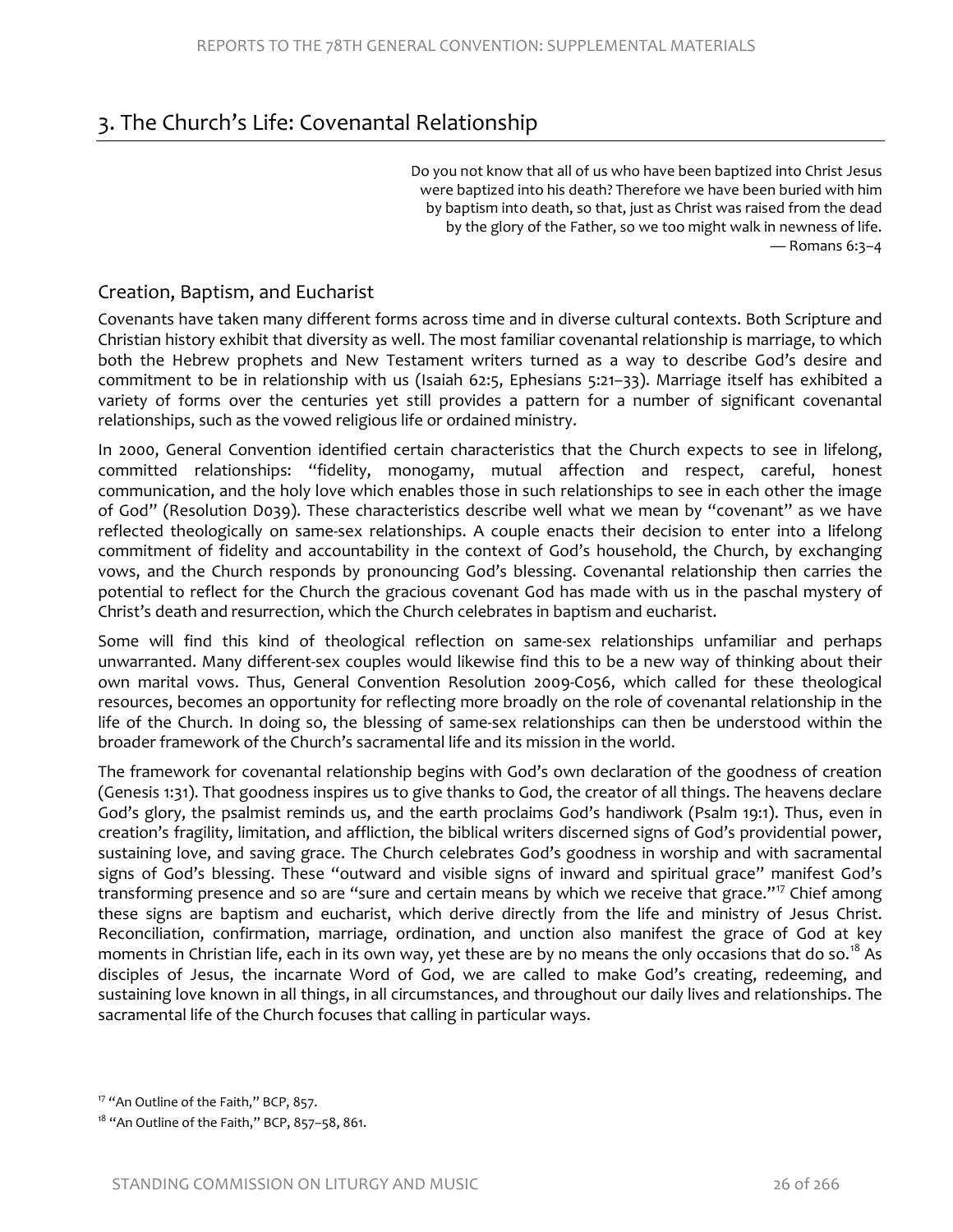Baptism and eucharist recapitulate the arc of salvation history in creation, sin, judgment, repentance, and redemption, or the fulfillment of the whole creation in the presence of God.<sup>[19](#page-13-0)</sup> In baptism, we are incorporated into the paschal mystery of Christ's death and resurrection, and we are empowered by the Holy Spirit to live more fully into the holiness of life to which God calls all of us. This sacramental act manifests the eternal covenant God has made with us, declaring that we are God's own beloved, inheritors of God's promises, and God's friends;<sup>[20](#page-13-1)</sup> we are sealed by God's own Spirit and marked as Christ's own forever.<sup>[21](#page-13-2)</sup> This sign of God's covenant is irrevocable, not relying on our adherence to the covenant but rather on the grace and goodness of God in Christ Jesus. As members of the Body of Christ, we commit ourselves to live in the manner of life appropriate to the body to which we belong. This manner of life is summed up in the two great commandments: to love God with our whole being and to love our neighbors as ourselves.<sup>[22](#page-13-3)</sup> Even though we inevitably fall far short of this commitment, God's steadfast love maintains the covenant God has made, and God both seeks and graciously enables our return to fidelity.

In The Episcopal Church, the significance of baptism for Christian faith and life became even clearer with the ratification of the 1979 Book of Common Prayer. The Baptismal Covenant shapes the rite of Holy Baptism by beginning with an affirmation of faith (the Apostles' Creed), followed by five distinct promises made by (or on behalf of) those being baptized: to continue in the apostles' teaching and fellowship; to persevere in resisting evil; to proclaim the Good News of God in Christ; to seek and serve Christ in all persons; and to strive for justice and peace, respecting the dignity of all persons.<sup>[23](#page-13-4)</sup> The rite begins, in other words, with God's own Trinitarian mission of creating, redeeming, and sustaining love in the world. The promises we make are in response to that divine mission and constitute our vowed commitment to participate in that mission and always "with God's help." This approach to baptismal theology continues to guide and inform our prayerful discernment as Episcopalians, which is rooted first and foremost in the covenant God makes with us through the Word of God made flesh (John 1:14).<sup>[24](#page-13-5)</sup>

In the redemptive work of the Incarnation, God draws the whole creation back into union with God, lifting it up through the resurrection and ascension of Christ toward its perfection, when God will be all in all (1 Corinthians 15:28). In the eucharist we celebrate this transformative action, accomplished through Christ's self-giving of his own Body and Blood, which nourishes our bodies and souls, equipping us to participate in God's own mission of reconciliation in the world.

In the eucharist, our fragmented lives are gathered together into one offering to God, the giver of all good things. As a community gathered in prayer, we reaffirm our participation in God's covenant as we hear God's holy word, confess and receive forgiveness of our sins, and join with the whole company of saints in prayer for the Church and the world. God receives the gifts we bring, limited and flawed as they may be, blesses them, and then returns them to us as bread from heaven. As we are nourished by the Body and Blood of Christ, we are formed ever deeper in holiness of life, conforming to the likeness of Christ. At the table, we are given a foretaste of the heavenly banquet in which all are gathered to God – a foretaste that clarifies and strengthens our longing to witness to God's love. As we are blessed and sent out, we are empowered by the Holy Spirit to participate in God's work of bringing all things to that sanctification and fullness for which God created them. Moreover, as we celebrate eucharist together, we recall all the other tables that we gather around in our various households and come to see them as places where Christ is present. This eucharistic pattern — often described with the actions *take, bless, break,* and *give* — shapes all the relationships that we bring into our baptismal life with God. We *take* these relationships, *bless* God for their goodness, ask God to

<span id="page-13-0"></span><sup>19</sup> See "Thanksgiving over the Water," BCP, 306-307; Romans 8:18-25; and 1 Corinthians 15:28.

<span id="page-13-1"></span><sup>20</sup> "I do not call you servants any longer, ... but I have called you friends" (John 15:15). See also Gregory of Nyssa, who understood our incorporation into the Body of Christ to make us God's own "friends" (*Orat. in 1 Cor. xv.28 ).*

<span id="page-13-2"></span><sup>21</sup> Holy Baptism, BCP, 308.

<span id="page-13-3"></span> $22$  See Deuteronomy 6:5, Leviticus 19:18, and Matthew 22:37-40.

<span id="page-13-4"></span><sup>23</sup> BCP, 304-305.

<span id="page-13-5"></span><sup>24</sup> See Louis Weil, A Theology of Worship, The New Church's Teaching Series, vol. 12 (Cambridge, MA: Cowley Publications, 2002),  $11 - 22.$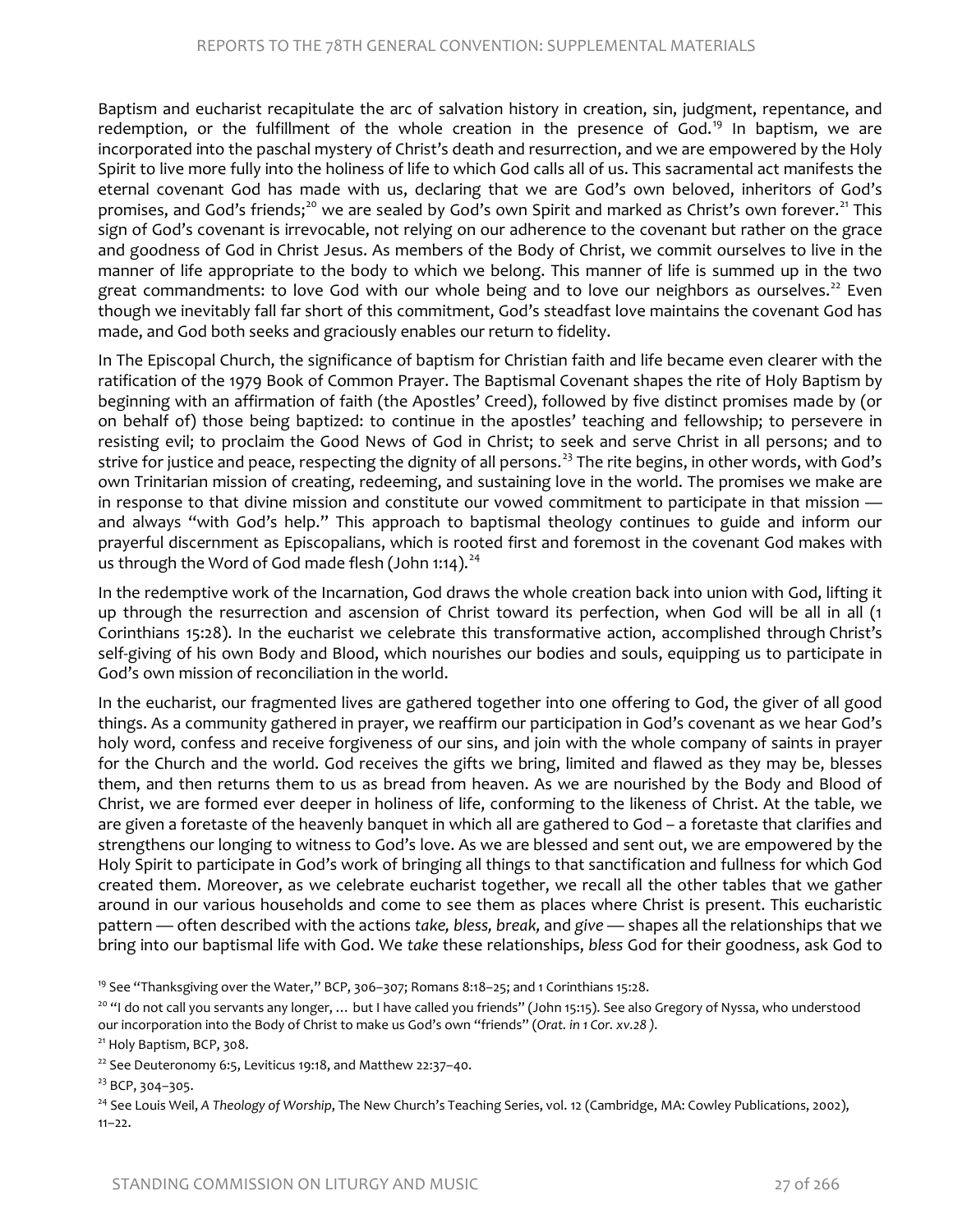bless them and *break* them open further to divine grace, so that we may *give* them to the world as witnesses to the gospel of Jesus Christ.

Baptism and eucharist, as sacraments of God's covenant of creating, redeeming, and sustaining love, shape our lives as Christians in relation to God and to God's creation; this calls us to live with love, compassion, justice, and peace toward all creatures, friend or foe, neighbor or stranger. We are not only called to live in this way but also strengthened to do so by our participation in these sacramental acts. The sacramental life of the Church strengthens us to give ourselves and to receive others as we contribute to the coming of God's realm "on earth as it is in heaven" (Matthew 6:10) and proclaim Christ until he comes again (1 Corinthians 11:26).

Through baptism and eucharist we are brought into and sustained in all these many and various relationships. First and foremost among them is our relationship with the God who creates, redeems, and sustains us. We also participate in countless other relationships with the many diverse people, communities, and institutions that we encounter throughout the world. All of these relationships call us to bear witness to the gospel precisely because our lives as creatures of God are constituted in relation; we are created in the Trinitarian image of God, an image that is inherently relational and rooted and grounded in love.<sup>[25](#page-14-0)</sup>

Accordingly, same-sex relationships belong in that extensive network of relations in which we are called to bear witness to the gospel. In the next section, we consider the blessing of same-sex relationships in that broader context, beginning with the fundamental call all of us share to love our neighbors as ourselves. Since God calls us into particular forms of loving commitments with others, we turn in the following sections to three interrelated aspects of that calling: covenant-making, intentional Christian households, and faithful intimacy.

#### Loving Our Neighbors as Ourselves

Christians strive to model all of our relationships on the love, grace, and compassion of Christ, loving our neighbors, both near and distant, as we love ourselves. Loving others is possible only because of the grace of God, who first loved us (1 John 4:19). Baptism and eucharist continually send us out to all our neighbors, where we learn again and again the blessing of offering ourselves and receiving others in gospel hospitality.

Hospitality means more than good manners. Scripture regards hospitality toward both friend and stranger as evidence of covenantal obedience and fruitfulness.<sup>[26](#page-14-1)</sup> The story of Sodom's destruction in Genesis 19, a particularly dramatic biblical reminder of the importance of hospitable relations, has been frequently cited by opponents of blessing same-sex relationships. However, such interpretations of this passage rely less on the biblical story itself than on the cultural reception of this story over many centuries of European history.<sup>[27](#page-14-2)</sup>

The narrative in this passage turns on whether certain visitors to Sodom will be received graciously and hospitably by the city's inhabitants or instead will be exploited and even raped. The sin of Sodom's citizens thus refers explicitly to the codes of hospitality in the ancient Near East rather than to same-sex sexual relations.<sup>[28](#page-14-3)</sup> Other biblical writers who refer to Sodom never highlight sexuality — or mention it at all.

<span id="page-14-2"></span><sup>27</sup> The term "sodomy," for example, does not appear in Scripture, and what it has come to mean (including within North Atlantic jurisprudence) is not supported by the biblical references to it. See Jay Emerson Johnson, "Sodomy and Gendered Love: Reading Genesis 19 in the Anglican Communion," in *The Oxford Handbook of the Reception History of the Bible*, ed. Michael Lieb, Emma Mason, and Jonathan Roberts (Oxford: Oxford University Press, 2010), 413–34; and Michael Carden, *Sodomy: A History of a Christian Biblical Myth* (London: Equinox Publishing, 2004).

<span id="page-14-3"></span><sup>28</sup> The definition of "sodomy" varied widely throughout Christian history and coalesced exclusively around a particular sexual act between men only in the eleventh century; see Mark D. Jordan, *The Invention of Sodomy in Christian Theology* (Chicago: University of Chicago Press, 1997).

<span id="page-14-0"></span><sup>&</sup>lt;sup>25</sup> "An Outline of the Faith," BCP, 845.

<span id="page-14-1"></span> $26$  See Exodus 22:21, Leviticus 19:34, Deuteronomy 24:19–21, Malachi 3:5, and Hebrews 13:2, among many others. For an overview and analysis of the centrality of hospitality in Scripture and in early Christianity, see Amos Yong, *Hospitality and the Other: Pentecost, Christian Practices, and the Neighbor* (Maryknoll, NY: Orbis Books, 2008).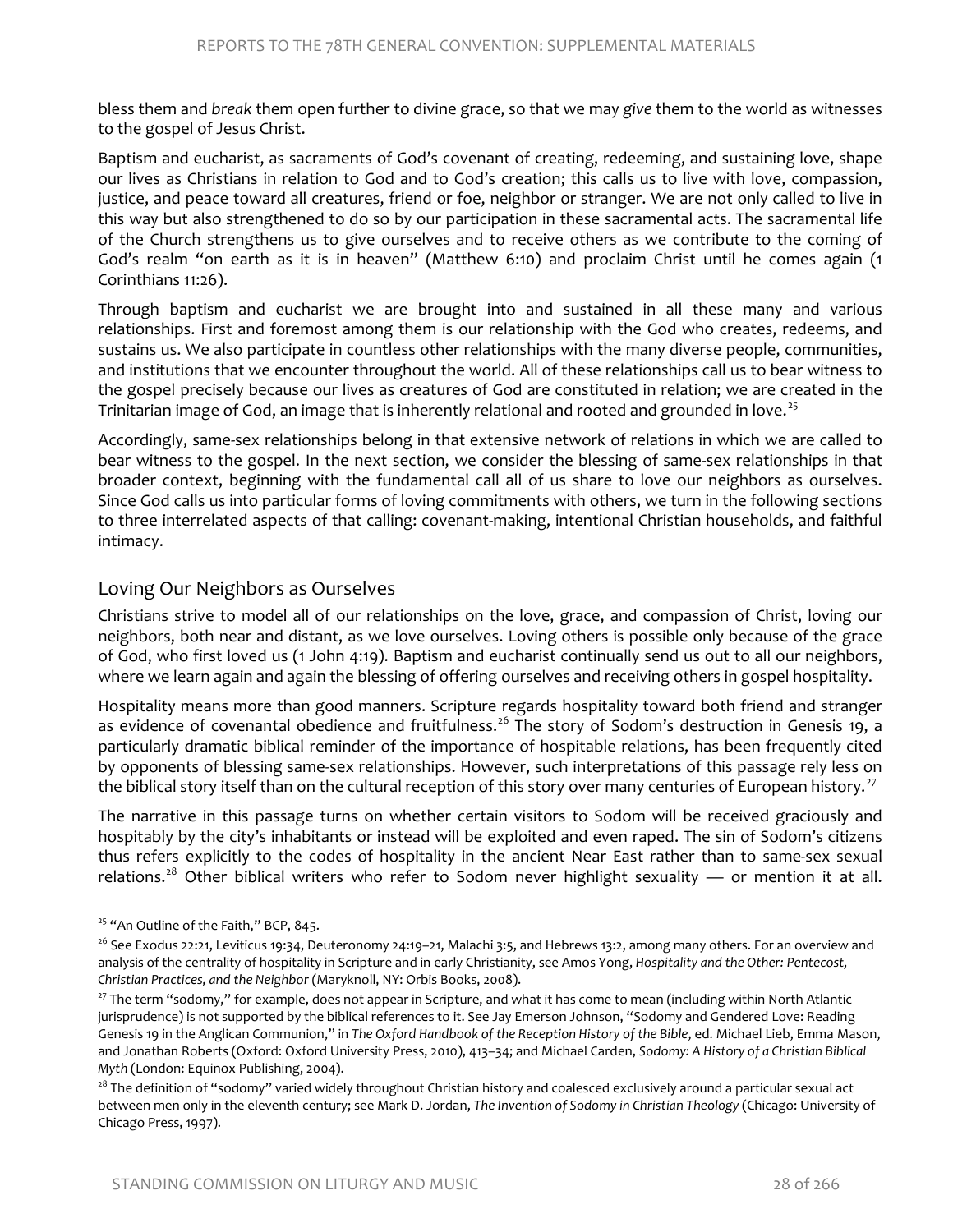Ezekiel's interpretation, for example, is quite direct: "This was the guilt of your sister Sodom: she and her daughters had pride, excess of food, and prosperous ease, but did not aid the poor and needy" (Ezekiel 16:49).<sup>[29](#page-15-0)</sup> Jesus evokes the story of Sodom not to teach about sexual ethics but in the context of sending out his disciples to minister. Those who do not receive his disciples, he promises, will suffer a fate worse than the citizens of Sodom (Matthew 10:15). The threat underscores the centrality of hospitality in that ancient story.<sup>[30](#page-15-1)</sup>

As early as the 1950s, biblical scholars attempted to place Genesis 19 in its original cultural context and to revive an interpretive approach to that story that resonated with the intrabiblical witness to it.<sup>[31](#page-15-2)</sup> In this interpretation, Genesis 19 applies to all people rather than only to some, and the lesson for all is the primacy of hospitality, or the love of neighbor, as Jesus himself commanded.<sup>[32](#page-15-3)</sup> We manifest this love of neighbor in countless ways, each instance shaped by the particular individual or community we encounter, whether in our own family, with coworkers, or with strangers.

Relationships, in other words, take many different forms. At times, we choose particular relationships based on our own preferences, needs, or desires; at other times, we are in relationships without a lot of choice, as with colleagues at work or fellow travelers. No matter which, the "neighbor" offers us an occasion for manifesting the love of God in Christ. The gospels proclaim not only the self-giving love Jesus showed to the disciples he chose, but also the love Jesus urged for the stranger encountered by chance, as in the parable of the good Samaritan (Luke 10:29–37). Christ sets the example for us to follow in all of our many and varied relationships, a model that respects the dignity of every person and that encourages giving oneself for the good of the other.<sup>[33](#page-15-4)</sup> Relationships are "schools for virtue" and formation  $-$  that is, opportunities for us to form dispositions and habits that manifest Christ-like love.

As people joined with God and to each other by baptism and eucharist, we are called to embody in all of our relationships — those we may consider personal or private *and* those we consider corporate or public — a love that is both self-giving and other-receiving. As we endeavor to respond to this calling, we depend on God's grace as we are gradually brought by the Spirit into that union with God for which Christ himself prayed (John 17:11). We also serve as living proclamations of God's creative, redeeming, and sustaining love for the world. Given our limitations, that witness is inevitably imperfect and sometimes ambiguous, yet we continue to trust that all things are working together for good (Romans 8:28) as we shape our lives and relationships to the pattern of God's own love for us and for the world. That pattern may then lead into particular forms of commitment in which we discern a call to covenantal relationship.

<span id="page-15-0"></span><sup>&</sup>lt;sup>29</sup> Ezekiel's description represents the approach most often taken by writers in the Hebrew Bible, in which the sin of Sodom is always associated with violence or injustice; see Robin Scroggs, *The New Testament and Homosexuality: Contextual Background for Contemporary Debate* (Philadelphia: Fortress Press, 1983). In the New Testament, Jude 7 is sometimes cited as well, yet that verse does not describe "sexual immorality" precisely (it could refer to rape, for example); the "unnatural lust" of Sodom's inhabitants could also mean that the strangers sent to Sodom were actually angels (see Genesis 6:4).

<span id="page-15-1"></span><sup>30</sup> Patristic writers viewed hospitality as central. See, for example, Origen, *Homilia V in Genesim* (PG 12:188–89): "Hear this, you who close your homes to guests! Hear this, you who shun the traveler as an enemy! Lot lived among the Sodomites. We do not read of any other good deeds of his … [save] he opened his home to guests"; Ambrose of Milan, *De Abrahamo* 1:6:52 (PL 14:440): Lot "placed the hospitality of his house — sacred even among a barbarous people — above the modesty [of his daughters]." Cited by John Boswell, *Christianity, Tolerance, and Homosexuality: Gay People in Western Europe from the Beginning of the Christian Era to the Fourteenth Century* (Chicago: University of Chicago Press, 1980), 98.

<span id="page-15-2"></span><sup>31</sup> One of the earliest examples of this approach was Derrick Sherwin Bailey, *Homosexuality and the Western Christian Tradition* (London: Longmans, Green, 1955).

<span id="page-15-3"></span> $32$  Some biblical scholars continue to interpret the story as a condemnation of homosexual behavior. See, for example, Robert A. J. Gagnon, *The Bible and Homosexual Practice: Texts and Hermeneutics* (Nashville: Abingdon Press, 2001), 71–91.

<span id="page-15-4"></span><sup>&</sup>lt;sup>33</sup> "The Baptismal Covenant," BCP, 305.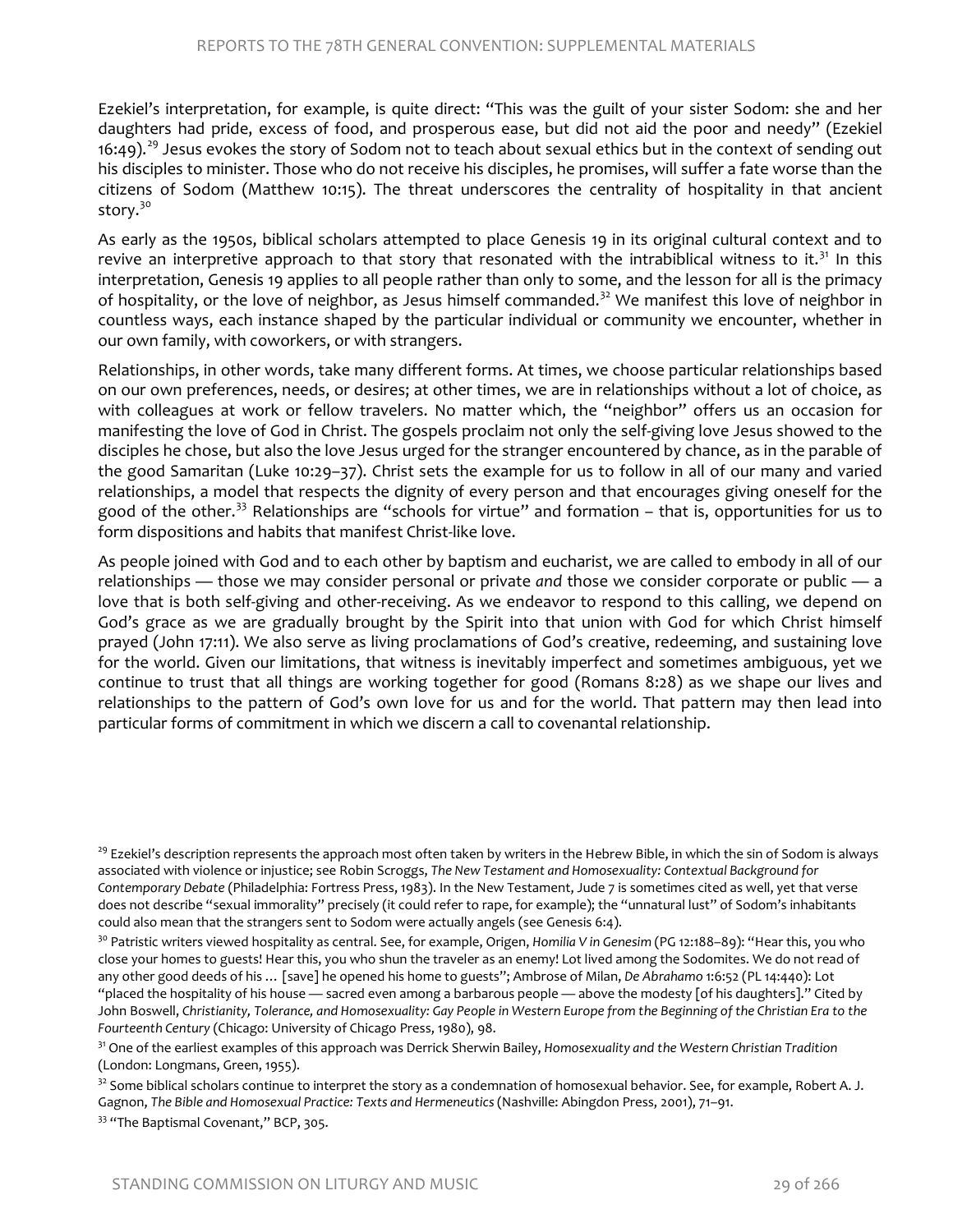#### Called into Covenant

Some loving relationships with our neighbors exhibit a particular depth of commitment, which can lead to an intentional covenant with another person or with a community. Scripture bears witness to the significance of covenant-making in many ways but especially as an expression of God's blessing, such as the covenant God makes with the whole of creation through Noah (Genesis 9:9–13) and with the people of Israel through Abraham (Genesis 12:2–3). Christians celebrate the covenant that Jesus proclaimed and enacted at the final meal he shared with his disciples (Luke 22:20) and which we mark with the "cup of blessing" (1 Corinthians 10:16) at the eucharistic table.

Scripture invites us, in other words, to see our covenantal commitments with each other as particular expressions of the love of both God and neighbor as well as expressions of God's blessing. As we commit ourselves to the good of the other, we offer that commitment as a witness to God's covenantal love for the world. We discover God's blessing in these covenantal commitments as we are able, more and more, to manifest consistent regard and respect for the other, even as we struggle with our own limitations and flaws. We discover God's blessing even further as we realize, in ever newer ways, how a covenantal relationship can enhance and contribute to the well-being of others, of neighbors, strangers, the Church, and the world.

People who enter a covenant promise each other, a community, and God that their shared future will take a particular shape, one for which they intend to be held accountable, not only by their covenant partners but also by the wider community.<sup>[34](#page-16-0)</sup> While the Canons of the Episcopal Church describe marriage as a union of a man and a woman, the patterns of marriage can help us understand other kinds of covenantal relationship, such as vowed religious life and the commitments of same-sex couples. In all of these covenantal relationships, the partners promise to be trustworthy, to remain faithful to one another despite other demands on their time and energy or possibilities for engagement with others. The partners promise to accompany and assist each other in faithfulness; they pledge their support for the well-being of the other. These relationships are directed toward vitality and fruitfulness as they contribute to human flourishing, within and beyond the relationship. The depth of this covenantal commitment means it is a *vocation*, a life of faithfulness to which some are called by God and which God blesses, so that, by God's grace, that blessing will be made manifest to the world.

Recognizing God's blessing and the work of the Spirit in relationships of lifelong commitment, the Church rightly celebrates these moments of covenantal vocation. This divine calling, discerned by a couple and their faith community, draws the Church deeper into God's own mission of redeeming and sanctifying love in the world. Christians express this calling in the ways we live our lives with others. Two of these ways deserve attention here: shaping households and deepening faithful intimacy.

#### The Vocation of Households

Households today are most often associated with marriage and child-rearing, yet this has not always been the case. The history of the Church offers a broader view of how households can bear witness to the gospel. Since it is finally God, and not another human being or anything else in creation, that fulfills and completes us, some people feel called to remain unmarried or single. A single life, which is not necessarily the same as a solitary life, can be lived in households of various types. Living in this way can allow individuals to be more available as friends and companions; this is often the case with vowed religious life, such as a monastic calling. Indeed, for the first half of its history (more than a thousand years), the Church understood vowed religious life as a calling higher than marriage, a view that changed decisively only during the Protestant Reformation. The diverse forms of an intentional single life may afford greater opportunity for contemplation, service, and mission, which some people understand as a particular vocational calling into

<span id="page-16-0"></span><sup>34</sup> See Margaret A. Farley, *Personal Commitments: Beginning, Keeping, Changing* (New York: HarperCollins, 1990).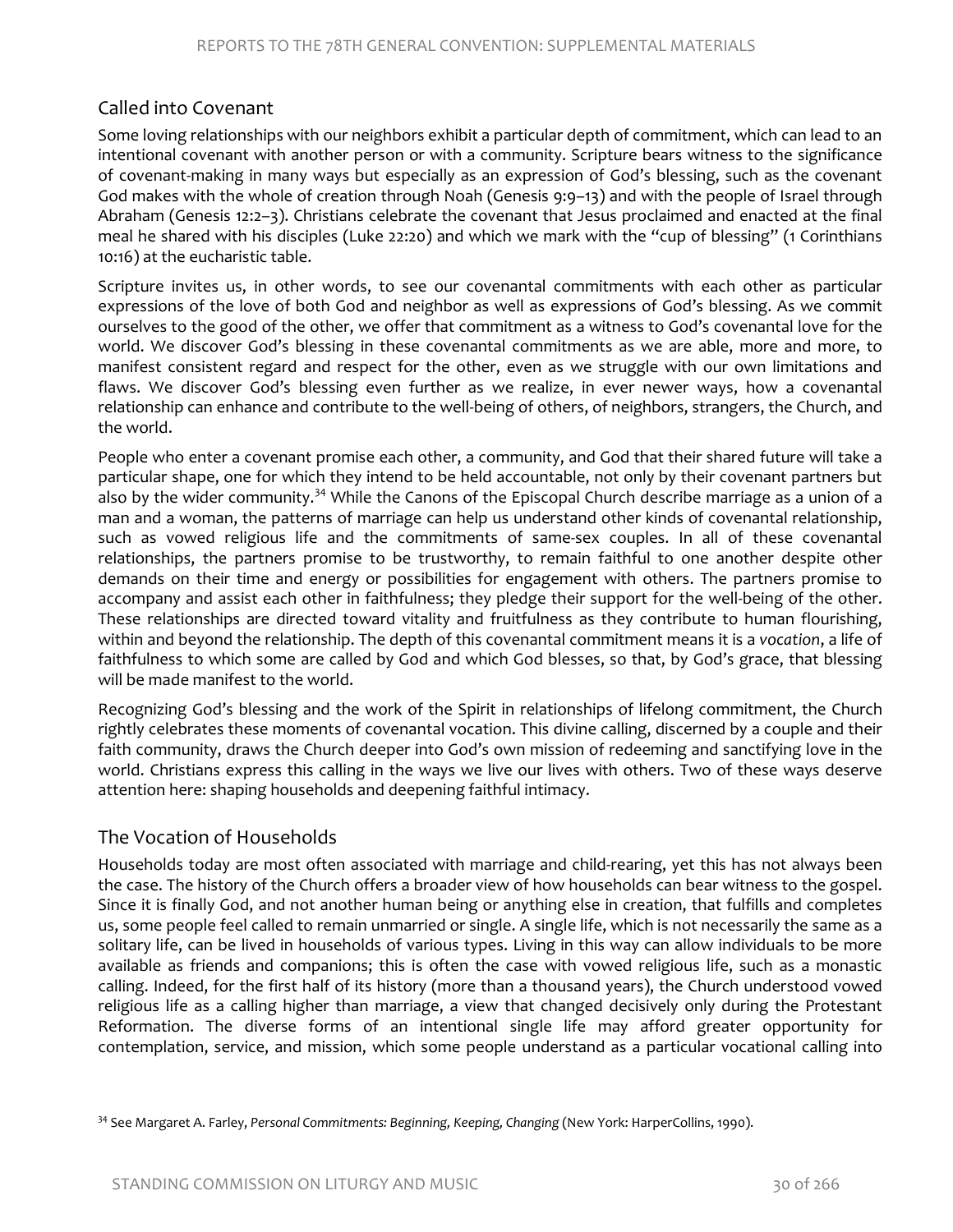deeper relationship with God and the world. This seems to be Paul's understanding of the spiritual significance of remaining unmarried (1 Corinthians 7:25–32).

Paul also discusses human sexuality in relation to God's gracious covenant with us in Christ in the first chapter of his letter to the Romans. This chapter, especially verses 26–27, has been used to support the Church's reluctance to embrace the loving faithfulness of same-sex couples and continues to influence conversation in Christian communities.

In interpreting this Pauline passage, it is difficult to know precisely what Paul meant by "unnatural" in those verses and to whom he was addressing these concerns.<sup>[35](#page-17-0)</sup> Significantly, Paul's description of sexual behavior in the first chapter appears in direct relation to his condemnation of idolatry. For Paul, the consequence not the cause — of worshiping false gods is a distorted understanding of sexuality, its purpose and goal (Romans 1:22–23). In the Greco-Roman world of the first century, those distortions of sexuality with which Paul was most likely familiar included a range of practices associated with cults devoted to fertility gods and goddesses. Some interpreters have claimed that these cultic rituals may have included self-castration, drunken orgies, and sex with young male and female temple prostitutes.<sup>[36](#page-17-1)</sup> Christians rightly condemn all those behaviors as violations of the human body, the very temple of the Holy Spirit, Paul insisted (1 Corinthians 3:16–17). Moreover, some interpreters say, those alleged ancient cultic practices have nothing to do with today's same-sex Christian couples. [37](#page-17-2)

Paul's broader insight, however, still compels the Church to continual discernment and assessment of its common life: proper worship corresponds directly to proper sexual relations. This insight can shed even further light on Paul's recommendation to the Christians in Corinth that they remain unmarried.

In the end, human sexual relationships of any kind are not the purpose or goal of human life. Instead, union with God in Christ is the goal for all, including the whole created order, as the rest of Paul's letter to the Romans makes clear (Romans 8:18–25). At their best, human relationships can only point us toward that final fulfillment. People who make an intentional decision to remain unmarried place important signposts on that spiritual journey to which all of us are called and in which nothing, including marriage, should supplant our primary devotion to God and to God's household, the Church.

Other types of relationships teach us that to prepare us for life with God, God can bind us with another for life. Thus, some (though not all) covenantal commitments are enacted in households, those intimate spaces where people encounter each other as their nearest neighbors daily and continually.<sup>[38](#page-17-3)</sup> Clearly, the character, shape, and form of a household have varied enormously over time, from the patriarchal and polygamous families of ancient Israel to the family Jesus created between his mother and his beloved disciple (John 19:26–27) and the economic reordering of familial relations among early believers (Acts 4:32–37, 5:1–7). What "household" means and how people may be called, as a vocation, into covenantal households matter not only in light of historical differences but also in the midst of the wide range of household customs and organizational patterns found throughout the world today.

Appreciating the significant cultural differences between the households of ancient Israel and today's Western, nuclear families can also inform our interpretation of two biblical passages cited as a scriptural

<span id="page-17-0"></span><sup>35</sup> See L. William Countryman, *Dirt, Greed, and Sex: Sexual Ethics in the New Testament and Their Implications for Today*, revised edition (Minneapolis: Fortress Press, 2007), 119–123. See also Dale B. Martin, "Heterosexism and the Interpretation of Romans 1:18–32," in *Sex and the Single Savior: Gender and Sexuality in Biblical Interpretation* (Louisville: Westminster John Knox Press, 2006), 51–64. Some interpreters have noted that Paul uses the phrase often translated as "contrary to nature" in Romans 1 again in Romans 11:24 to describe the love of God in saving those same Gentiles; see William Stacy Johnson, *A Time to Embrace: Same-Gender Relationships in Religion, Law, and Politics* (Grand Rapids: Eerdmans Publishing Company, 2006), 98–99.

<span id="page-17-1"></span><sup>36</sup> For the controversy over ancient fertility cults and the alleged sexual practices associated with them, see Robert A. Oden, Jr., *The Bible Without Theology: The Theological Tradition and Alternatives to It* (San Francisco: Harper and Row, 1987), especially chapter 5, "Religious Identity and the Sacred Prostitution Accusation," 131–153.

<span id="page-17-2"></span><sup>37</sup> See Martti Nissinen, *Homoeroticism in the Biblical World: A Historical Perspective* (Minneapolis: Fortress Press, 1998), 103–113.

<span id="page-17-3"></span><sup>38</sup> Thomas E. Breidenthal, *Christian Households: The Sanctification of Nearness* (Eugene, Oregon: Wipf and Stock, 2004).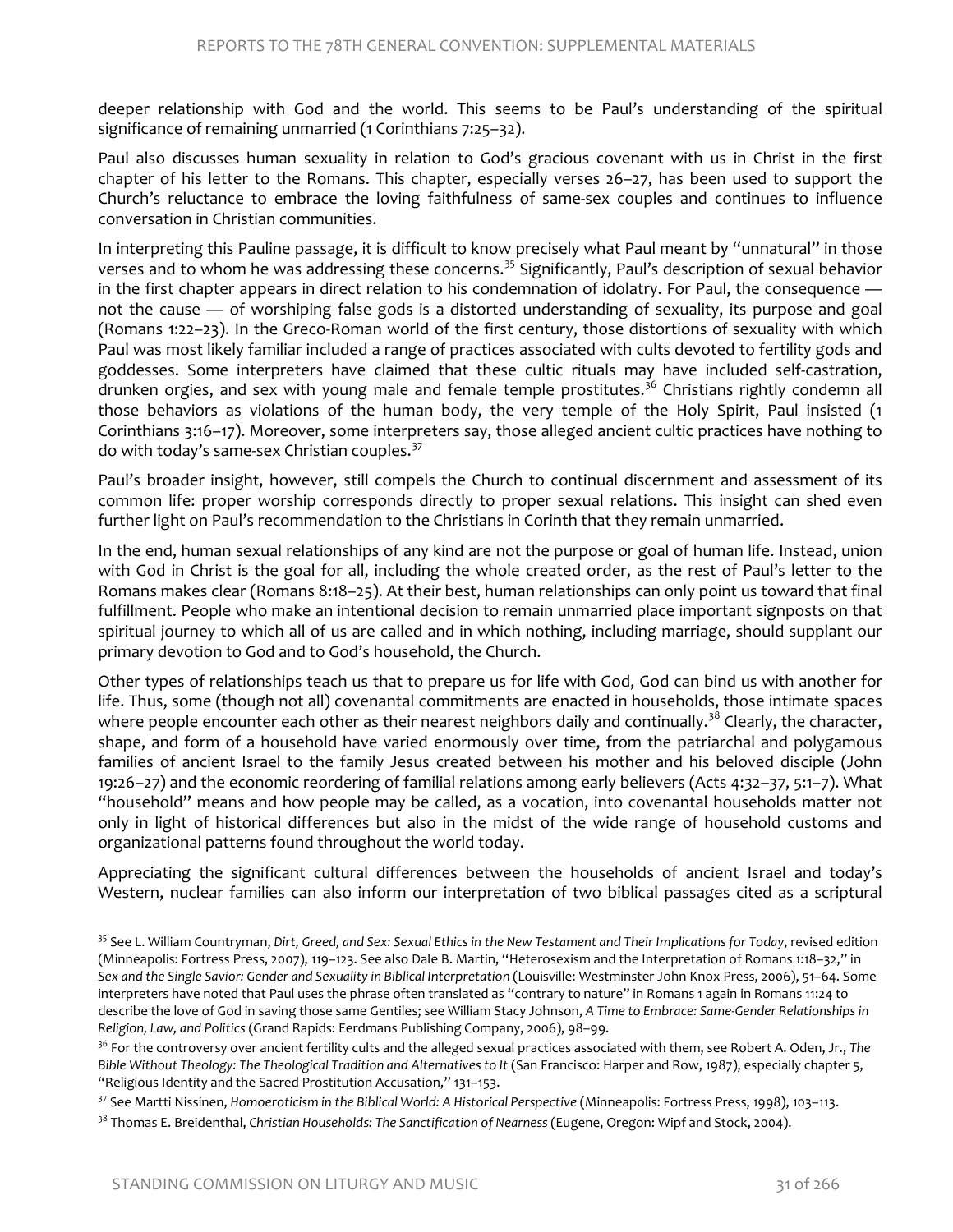warrant for rejecting the loving faithfulness of same-sex couples: Leviticus 18:22 and its analogue, 20:13. These two verses belong to an extensive array of dietary restrictions, commandments, and ritual practices often referred to as the "Levitical holiness code." Two features of ancient Israelite society are important in interpreting these difficult passages: the process of constructing a religious identity for Israel distinct from its surrounding cultures, and the strict gender hierarchy of the ancient Mediterranean world.<sup>39</sup>

Leviticus 18:22 condemns sex between men, and, more particularly, treating a man like a woman. The Hebrew word used for this condemnation, translated as "abomination," appears most often with reference to the cultic practices associated with the worship of foreign gods; similar condemnations of child sacrifice and bestiality in Leviticus 18 strengthen the connection to idolatrous rituals.<sup>[40](#page-18-1)</sup> Equally important, patriarchy placed a high premium on male privilege. Sexual practices reflected this gendered ordering as men were expected to take an active role and women a passive one, reflecting and perpetuating male dominance in all other spheres of cultural and religious life and reinforcing the treatment of women as property. Sexual relations in the ancient Near Eastern cultural context were defined by who had power over whom. So, according to this worldview, sex between men would violate male privilege and disrupt the patriarchal ordering of society.<sup>[41](#page-18-2)</sup>

Ancient Israelite culture, which the Levitical holiness code was meant to uphold, differs significantly from the egalitarian ideals toward which many Christian families strive in modern Western culture (and indeed in other locales as well).<sup>[42](#page-18-3)</sup> Likewise, the distinctive concerns shared by both the ancient Israelites and Paul to reject the sexual practices associated with idolatrous cults are in no way applicable to the lives of faithful Christians today who identify themselves as gay or lesbian. These historical and cultural differences, however, do not render these biblical passages irrelevant: Scripture continues to bear witness to the primacy of covenantal relationship with the one true God of Israel, whom Christians believe and proclaim is revealed decisively in the life, death, and resurrection of Jesus Christ. Scripture would have us make that divine covenant primary in the ordering of our household relations in culturally appropriate ways.

In households formed by married different-sex couples and covenanted same-sex couples alike, the process of conforming to the likeness of Christ and striving toward holiness of life unfolds in deeply shared accountability. The couple continually attempts to place their desires within the vows and commitments they have made to each other. Living together in a household may provide the stability which makes possible the vulnerability necessary to self-giving and other-receiving.<sup>[43](#page-18-4)</sup> In a household, the members of the couple become one another's nearest neighbor so that they may grow together in the love of God. The household shelters the daily practice, which Jesus urged, of finding one's life by giving it to another.

For same-sex couples as for married different-sex couples, households provide the structure for the daily life of covenanted closeness: laboring to provide for one another and to support family, organizing a household

<span id="page-18-0"></span> $39$  Insights from Jewish commentators and scholars on these and other important aspects of biblical interpretation deserve renewed attention in Christian communities. See, for example, Steven Greenberg, *Wrestling with God and Men: Homosexuality in the Jewish Tradition* (Madison: University of Wisconsin Press, 2004); and Daniel Boyarin, *Carnal Israel: Reading Sex in Talmudic Culture* (Berkeley: University of California Press, 1995).

<span id="page-18-1"></span><sup>40</sup> See Nissinen, *Homoeroticism in the Biblical World*, 37–56. Paul would likely have known the connection between the Levitical holiness code and idolatrous cults as well, which lends further support to interpreting the first chapter of Romans with reference to temple prostitution.

<span id="page-18-2"></span><sup>41</sup> Jack Rogers, *Jesus, the Bible, and Homosexuality: Explode the Myths, Heal the Church*, revised edition (Louisville: Westminster John Knox Press, 2009), 68–69.

<span id="page-18-3"></span> $42$  The treatment not only of women but also of children as property, as well as the practice of keeping concubines and slaves in ancient Mediterranean households, mark these differences even further. See Carol L. Meyers, "Everyday Life: Women in the Period of the Hebrew Bible," in *Women's Bible Commentary*, ed. Carol A. Newsom and Sharon H. Ringe, expanded edition (Louisville: Westminster John Knox Press, 1998), 251–59; Gale A. Yee, *Poor Banished Children of Eve: Woman as Evil in the Hebrew Bible* (Minneapolis: Fortress Press, 2003), 29–58; and Amy L. Wordelman, "Everyday Life: Women in the Period of the New Testament," in *Women's Bible Commentary*, 482–88.

<span id="page-18-4"></span><sup>43</sup> Rowan Williams, "The Body's Grace," in *Our Selves, Our Souls and Bodies: Sexuality and the Household of God,* ed. Charles Hefling (Cambridge, MA: Cowley Publications, 1996), 58–68.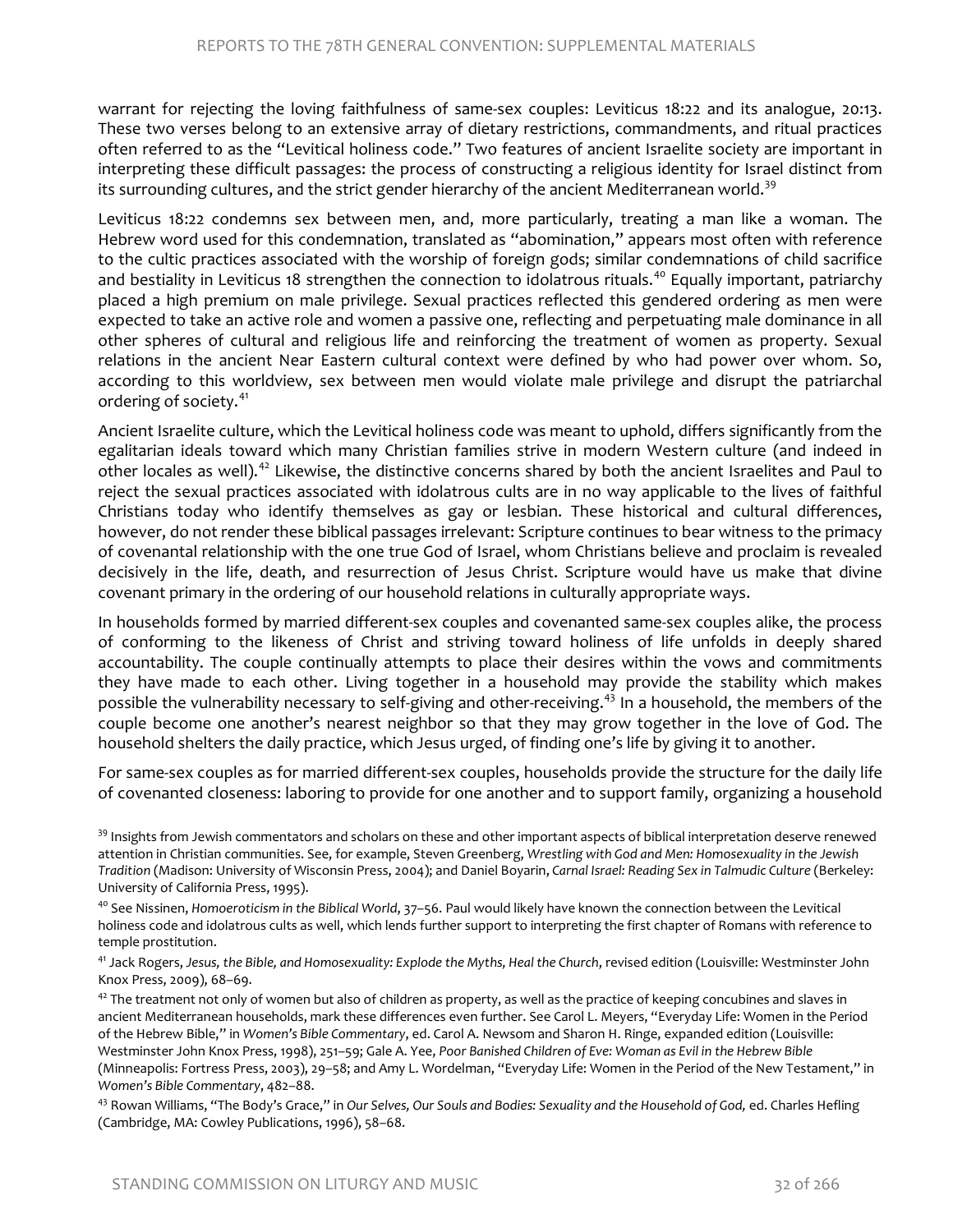and its daily table, maintaining and sharing property, caring for another in sickness and at death.<sup>[44](#page-19-0)</sup> Households may be schools for virtue and for penance and reconciliation, as well as habitations of mutual support and joy, places for glimpsing and also deepening our experience of the presence of God. People living alone, who are single, bereaved, or divorced, are also called to live out their baptismal vocation by the love, service, hospitality, and accountability of their relationships within the Church and in the communities of which they are a part, as well as through their service of prayer to others.

A household formed by a couple in a covenantal relationship can remind all of us of our incorporation into the paschal mystery through baptism, in which we are received into the household of God and encouraged to "confess the faith of Christ crucified, proclaim his resurrection, and share ... in his eternal priesthood."<sup>[45](#page-19-1)</sup> In their household, a couple faces the many ways in which their faith forms their daily lives. They offer themselves daily to each other in order to become part of the other's life, dying to sin and rising to a new life directed toward love of neighbor and love of God. In this giving of self and receiving of another, we see the gracious pattern of God's own triune life into which we are, more and more, caught up and transformed for mission.

In households we also see an image of the eucharist. The household tables around which couples in covenantal relationship gather evoke the eucharistic table around which we gather as the community of believers. In the household, as at the eucharist, couples take what is given to them and offer it to God. They are nourished and blessed by what they receive, and the Spirit then empowers them to be a blessing to others and to God. In a household, as at the eucharistic table, what God has joined together may become one body, and the Spirit may distribute a household's gifts to many. In households, same-sex as well as different-sex couples in covenantal relationships strive to imitate Jesus, who gave himself bodily for those he loved.

To give one's self over to love, care, and commitment in solidarity with another person, for better for worse, in sickness and in health, till death do us part, is daily and bodily to partake in the reconciling work of God in Christ. In the lives of intimate couples, sexual desire for one another can be forged into covenantal witness to the gospel.

#### Faithful Intimacy

The movement from sexual desire into faithful intimacy and covenantal commitment marks a particular kind of vocational path, which for Christians shapes the passion of *eros* into the affection of *agape* for the good of the Church and the world. Theological reflection on this path begins by affirming the goodness of sexual desire itself. Indeed, sexual desire is a metaphor for God's desire to be in relationship with us and the whole creation. Scripture and Christian tradition draw on sexually intimate relationships to point to the God who is Love and who stands in relationships of love with all creation. The long tradition of commentary on the biblical Song of Songs, for example, illustrates the spiritual significance of sexual relationships and the fruitfulness of reflecting theologically on the commitment of sexually intimate couples.<sup>[46](#page-19-2)</sup> In such reflection, we can realize and appreciate that "the whole story of creation, incarnation, and our incorporation into the fellowship of Christ's body tells us that God desires us." The good news of God's desire for us can then shape our intimate commitments and the life of the wider Christian community so that all of us may see ourselves as desired, as "the occasion of joy."<sup>[47](#page-19-3)</sup>

<span id="page-19-0"></span><sup>&</sup>lt;sup>44</sup> See Deirdre J. Good, Willis J. Jenkins, Cynthia B. Kittredge, and Eugene F. Rogers, Jr., "A Theology of Marriage including Same-Sex Couples: A View from the Liberals," *Anglican Theological Review* 93:1 (Winter 2011): 63–64.

<span id="page-19-1"></span><sup>&</sup>lt;sup>45</sup> Holy Baptism, BCP, 308.

<span id="page-19-2"></span><sup>46</sup> David M. Carr, *The Erotic Word: Sexuality, Spirituality, and the Bible* (Oxford: Oxford University Press, 2003). See also Douglas Burton-Christie, "Into the Body of Another: *Eros*, Embodiment and Intimacy with the Natural World," *Anglican Theological Review* 81:1 (Winter 1999): 13–37.

<span id="page-19-3"></span><sup>47</sup> Williams, "The Body's Grace," in *Our Selves, Our Souls and Bodies*, 59.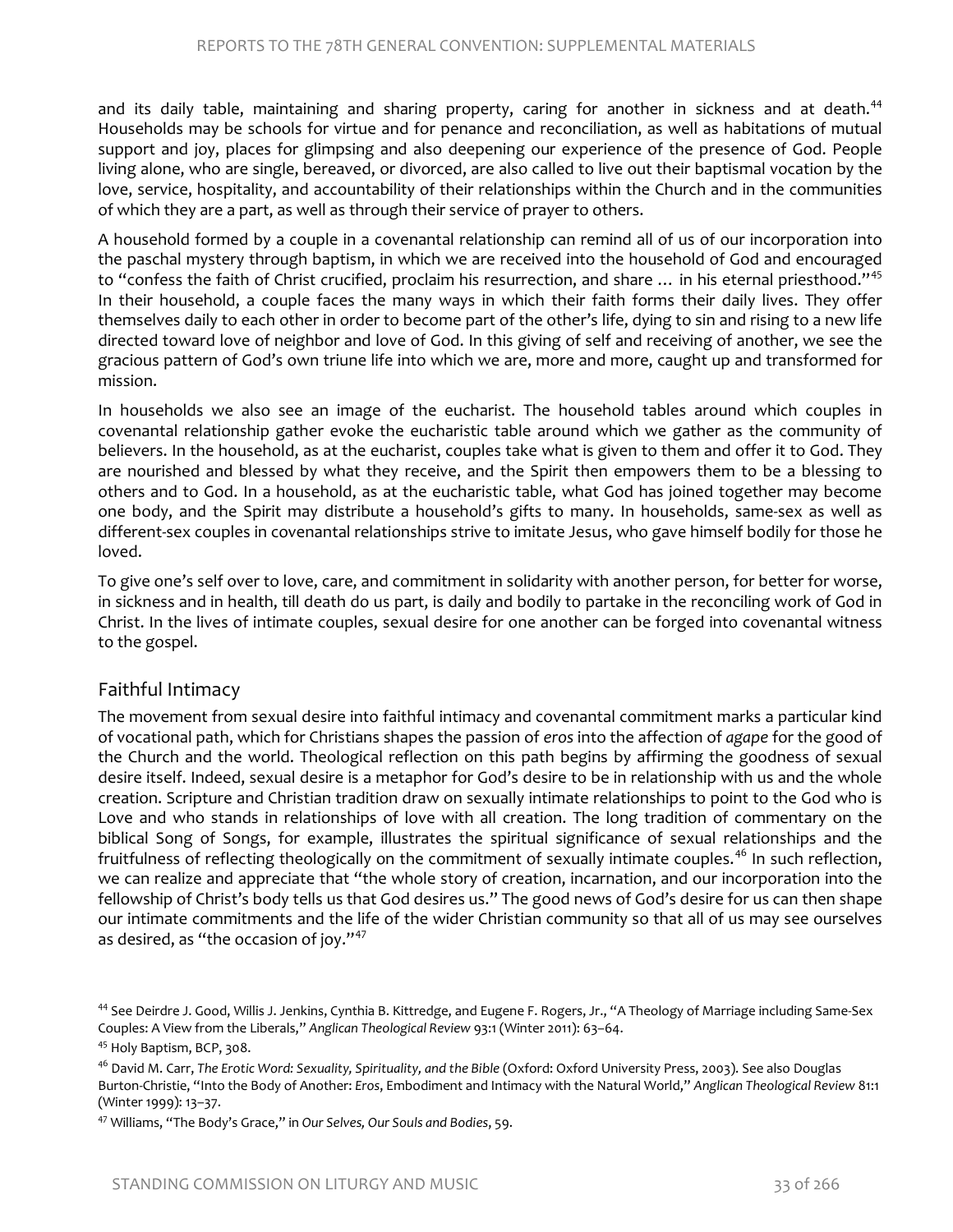The gift of human sexuality, established by God in creation, can be a source of sustaining joy, reminding us bodily of the abundance God intends for the whole creation. In the mutual self-offering of one to another in a sexual relationship of fidelity, we can catch a glimpse of the delight God exhibits for each of us. Yet sexual desire is also fraught with risk because it draws us into relationships of vulnerability, where not only the brightest and best dimensions of ourselves are offered to another but also where the painful aspects are exposed, the ones that we often prefer to keep hidden and that need healing. Sexual desire and intimacy make us vulnerable so that God can turn our limits to our good, showing us that we are not our own but belong to someone else.

Faithful relationships of sexual intimacy can also be an occasion to bear witness to God's love as they form the couples more fully in the image of Christ. In marriage, the Church blesses and celebrates these relationships as potential vehicles for God's grace. Many in The Episcopal Church today have come to believe that this is as true for same-sex couples as it is for different-sex couples.<sup>[48](#page-20-0)</sup> Others, however, understand the doctrine of creation differently and believe that God's gift of human sexuality is intended only for differentsex couples. Even the language of "same-sex" and "different-sex" raises many complex questions, not only biologically, socially, and culturally, but also and especially biblically.

Genesis 1 and 2, for example, are often cited to support two interrelated convictions: first, that "gender complementarity" describes God's creation of human beings as male and female; and second, that such complementarity is best expressed in the procreation of children within monogamous marriage. The extensive biblical scholarship available on these passages - in both Jewish and Christian traditions nuances those two convictions in some important ways.

In the first of the two creation accounts (Genesis 1:26–27), gender differentiation is attributed to the whole human species rather than to individuals, just as both male and female alike apply to God, in whose image humanity is made.<sup>[49](#page-20-1)</sup> Similarly, the command to "be fruitful and multiply" (Genesis 1:28) is given to the human species, not to each individual. If this were not the case, people "who are single, celibate, or who for whatever reason do not have children - including Jesus of Nazareth" - would be viewed as "disobedient sinners."<sup>[50](#page-20-2)</sup> Moreover, the generative aspects of a loving and faithful commitment can be seen in many different ways, not only in bearing and raising children. For same-sex couples, as one Episcopal bishop has pointed out, "the care and nurture of those already in the world may be a mission more excellently fulfilled by those who do not have the concerns of child-rearing."[51](#page-20-3)

The second account in Genesis refers specifically to the creation of distinct individuals (Genesis 2:7–22), and introduces something that is *not* good in God's creation: "It is not good," God declares, "for the human being to be alone." $5^{\overline{2}}$  Here the story turns on the importance of companionship and not, as in the first account, on the procreation of children. Significantly, the companion God provides for the solitary human is not defined by "otherness" but by suitable similarity. In this passage, "there is no emphasis … on 'difference' or 'complementarity' at all — in fact, just the opposite. When Adam sees Eve, he does not celebrate her otherness but her sameness: what strikes him is that she is 'bone of my bones, flesh of my flesh.'" Reducing this story to the fitness of particular anatomical parts misses the poignancy of this story: "God sees the plight of this first human being and steps in and does whatever it takes to provide him with a

<span id="page-20-0"></span><sup>48</sup> *To Set Our Hope on Christ,* 8–9, 24–25.

<span id="page-20-1"></span> $49$  Some ancient Talmudic commentaries suggest, for example, that the original human shared with God all of the possible gender characteristics, which were later divided between "male" and "female." This text, in other words, raises a host of questions which the text itself does not address concerning gender and sexuality in both humanity and God. See Howard Eilberg-Schwartz, ed., *People of the Body: Jews and Judaism from an Embodied Perspective* (Albany: State University of New York Press, 1992).

<span id="page-20-2"></span><sup>50</sup> Johnson, *A Time to Embrace*, 115–16.

<span id="page-20-3"></span><sup>51</sup> Marshall, *Same-Sex Unions*, 38.

<span id="page-20-4"></span><sup>52</sup> Genesis 2:18 (for the significance of this translation of the verse, see Johnson, *A Time to Embrace*, 114–115, 117).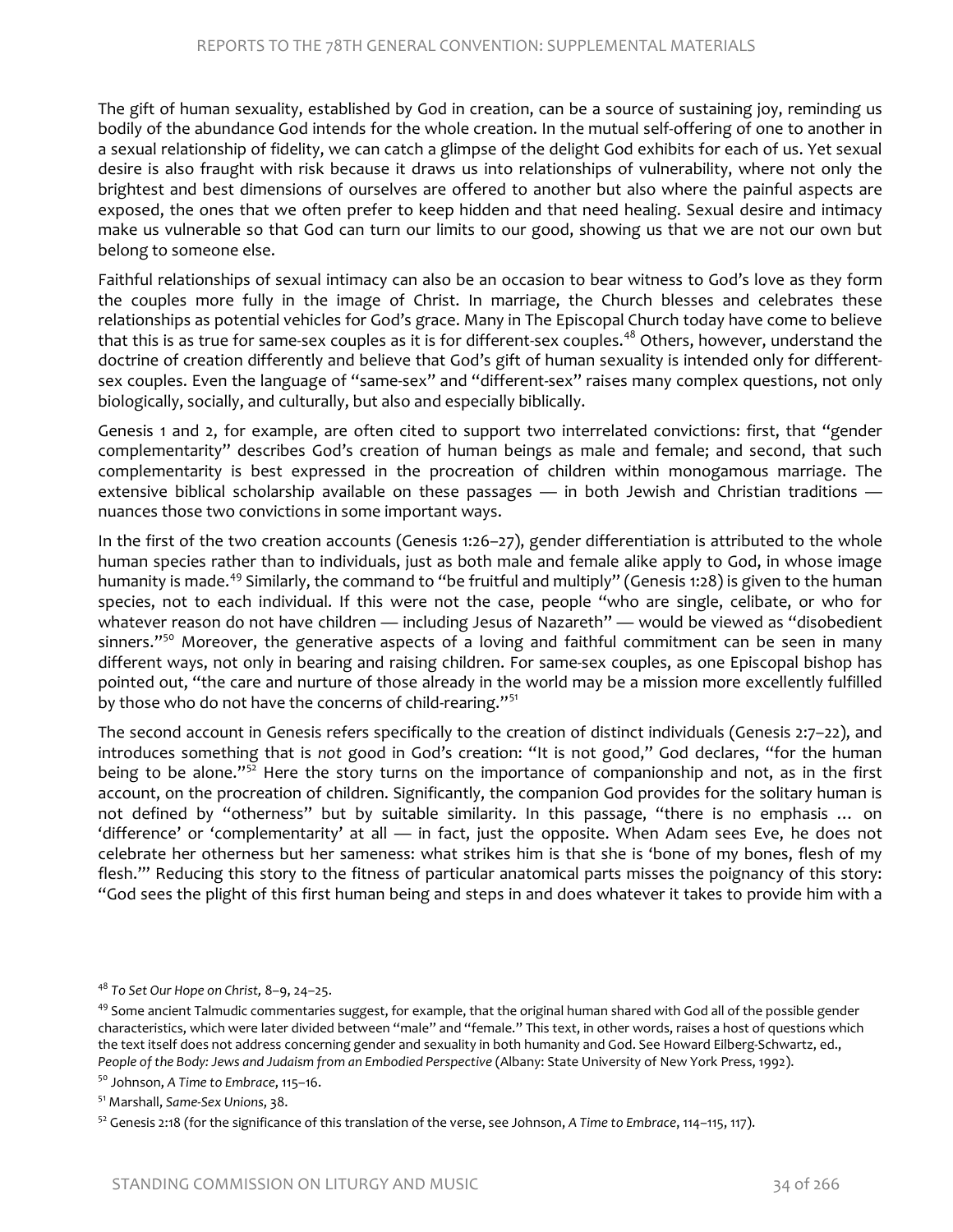life-giving, life-sustaining companion."<sup>[53](#page-21-0)</sup> Rather than focusing on marriage, these creation accounts affirm God as the creator of all things and "the priority of human companionship."[54](#page-21-1)

Genesis 1 and 2 can and should continue to shape, inform, and energize the Church's faithful witness to the God revealed in Scripture. These passages can do so as the Church proclaims God as the creator and affirms the goodness of God's creation, which includes the dignity of every human being as created in God's image. This affirmation remains vital, not least for the sake of embracing the full humanity of women. The unqualified dignity with which the biblical writer treated both men and women in the account of their creation stands out as quite remarkable in the patriarchal culture in which it was written.<sup>55</sup>

Paul, furthermore, would urge Christians to read the Genesis accounts of creation through the lens of the *new* creation, which God has promised in Christ, the first fruits of which God has provided by raising Christ from the dead (1 Corinthians 15:20–25). Living into that promise and anticipating its fulfillment, Paul urged the Christians in Galatia to understand their baptism as erasing familiar social and cultural hierarchies: "As many of you as were baptized into Christ have clothed yourselves with Christ. There is no longer Jew or Greek, there is no longer slave or free, there is no longer male and female; for all of you are one in Christ Jesus" (Galatians 3:27-28).<sup>[56](#page-21-3)</sup> Rather than emphasizing the significance of gender, the faithfulness of sexually intimate couples can contribute to the Church's witness to the new life God offers in Christ and through the Spirit, which the Church celebrates in the "sacraments of the new creation."<sup>[57](#page-21-4)</sup> For both same-sex and different-sex couples, then, the theological and moral significance of their covenantal commitment is rooted in the paschal mystery.

As in baptism and eucharist, the covenantal commitments of sexually intimate couples sweep their bodies up into a grand and risky endeavor: to see if they can find their life in God by giving it to another. In these covenants, two people vow to give themselves bodily and wholeheartedly to each other. They do this, in part, to live out the promises of baptism while also living into the self-offering of Christ, as expressed at the eucharistic table: "This is my body, given for you." The lifelong commitment of covenanted couples can, by God's grace, testify to the love of God by signifying Christ and the Church. These commitments can thus evoke for the wider community the very promise of the paschal mystery enacted in baptism and eucharist: we are being drawn deeper into God's own life where we learn that God's love is stronger than death.

Sexually intimate couples can also testify to the love of neighbor by loving each other, a love that requires both time and the sustenance of God's grace. Covenantal couples can model this love, not as a static tableau but as an ongoing school for virtue in which the practices of neighbor-love are developed, reformed, and brought toward perfection. The moral significance of a covenantal relationship is its potential to bring each of the covenant partners up against their embodied limits as finite creatures and to become willing to be vulnerable to another. A covenantal commitment challenges and inspires each partner to self-offering as

<span id="page-21-0"></span><sup>53</sup> Johnson, *A Time to Embrace*, 120.

<span id="page-21-2"></span><sup>55</sup> William Stacy Johnson notes, for example, that in ancient Mediterranean society, women were considered human beings but decidedly deficient ones and were therefore rightly subservient to men (*A Time to Embrace*, 275, n.16). Dale B. Martin likewise relates this ancient view of the inferiority of women — as "deficient men" — to the difficulties in translating, let alone interpreting, two Greek words in the New Testament that have been frequently cited regarding homosexuality. Those words appear in 1 Corinthians 6:9 and 1 Timothy 1:10. The words "sodomite" or "homosexual" have appeared in some English translations of those verses, but the meaning of the Greek in both cases is obscure and elusive. Martin believes it likely that these words referred to cultural practices involving sexual exploitation (perhaps including rape) and also effeminate behavior, which for men in that society triggered both alarm and disgust ("*Arsenokoitês* and *Malakos*: Meanings and Consequences," in *Biblical Ethics and Homosexuality: Listening to Scripture*, ed. Robert L. Brawley [Louisville: Westminster John Knox Press, 1996], 117–36).

<span id="page-21-3"></span><sup>56</sup> See Dale B. Martin, Sex and the Single Savior: Gender and Sexuality in Biblical Interpretation (Louisville: Westminster John Knox Press, 2006), 77–90.

<span id="page-21-4"></span><sup>57</sup> Among the many sources for this connection between the sacramental life of the Church and the divine promise of the new creation, see Herbert McCabe, *The New Creation* (London: Continuum, 2010), where he refers to the Church's sacraments as "mysteries of human unity" insofar as we are, through the sacraments, being incorporated into the new creation God is bringing about (xii).

<span id="page-21-1"></span><sup>54</sup> Johnson, *A Time to Embrace*, 114.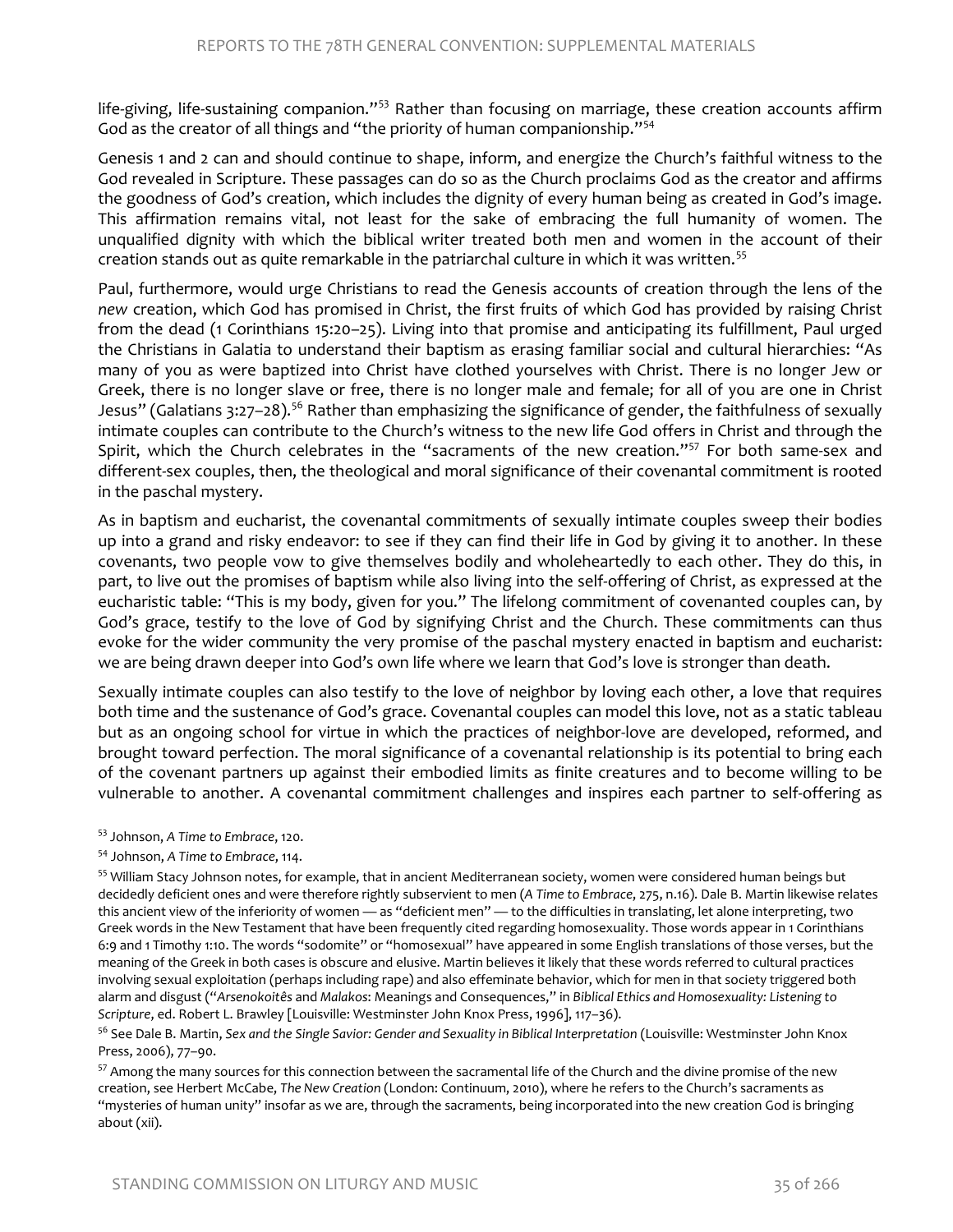each lives out with the other the relation of Christ and the Church (Ephesians 5:21–33). Members of a couple urge each other forward in growth, which occurs through and with the creaturely limitations that Christ took on for our good: the limits of time and the body. Our desires, including our sexual desires, "can be an especially intense and unsettling reminder of our radical availability to the other. Like parental affection or simple compassion, sexual desire can cause our heart to 'belong' to another. ... This desire shatters any illusions we may have regarding our ability to choose when and if we shall be connected to others; indeed, it is itself a warrant for the claim that our fundamental relation to one another is one of connection."<sup>[58](#page-22-0)</sup>

Giving ourselves to another, as Christ gave himself for the world, takes time and the willingness to risk the vulnerability inherent to the commitment of love. The movement of sexual desire toward intimacy and into commitment begins as we give ourselves over to another in faithful relation and continues toward the final moment of committal, surrendering our lives to God. This movement describes a lifelong, deliberate process that, with obedience and faithfulness, produces visible holiness and the fruits of the Spirit. Both for the good of the couple and for the good of the Church, God blesses this loving, intimate commitment. This blessing, in turn, empowers the couple for their ministry in the world and energizes the Church for mission.

#### Mutual Blessing and Fruitfulness

As Christians, all of our relationships — as single people, in households, as intimate couples — are occasions to live more fully into our Baptismal Covenant and to participate more deeply in the paschal mystery of Christ's death and resurrection enacted at the eucharistic table. The commitment we exhibit in our relationships — to love our neighbor as we love ourselves and as God loves each of us in Christ — thus becomes a source of blessing for the whole Church.

This broad framework of covenantal relationship for the Church's life offers a way to reflect on the significance of the many types of covenants with which the Church is blessed — in ordination, monastic vows, marriage, and also in same-sex relationships. The blessing of any relationship is a blessing not only for those in a relationship but also and equally for the wider community in which the relationship is lived. This mutual blessing is exhibited in many ways, not least by enabling those engaged in such relationships to manifest the fruits of the Spirit (Galatians 5:22–23), which they might not have done apart from the relationship. Discerning the gifts of the Spirit in a relationship is one reason a faith community blesses that relationship.

In addition, pronouncing a blessing can become an important occasion for deepening the process of sanctification. Many couples desire this — and they need it. God can use the vulnerability of intimacy and the giving of ourselves to another to expose our weaknesses, make us better, set us apart, and spur our moral growth. The Church in turn can witness to the sanctifying work of the Spirit as God transforms the energy of *eros* into the virtues of faith, hope, and love.

A blessing changes a couple as they become more aware of God's grace and are commissioned by the Church to bear witness to the paschal mystery. A blessing changes the Church as well: holiness of life is made more manifest, so the community becomes accountable for supporting the couple as they grow into the sanctifying work of the Spirit.

Entering into a covenant of faithfulness with another human being is one among many ways Christians live out their baptismal calling in the world. As covenantal households are shaped by lives given over to service, compassion, generosity, and hospitality, the grace encountered at the eucharistic table is further manifested in the world. Thus, the fruitfulness of covenantal relationships and the blessings they offer to the Church belong to the mission of the Church in its ongoing witness to the gospel of Jesus Christ and our hope of union with God. This is the very source of our desire for communion with another.

<span id="page-22-0"></span><sup>58</sup> Thomas Breidenthal, "Sanctifying Nearness," in *Theology and Sexuality: Classic and Contemporary Readings,* ed. Eugene F. Rogers, Jr. (Oxford: Blackwell, 2002), 345.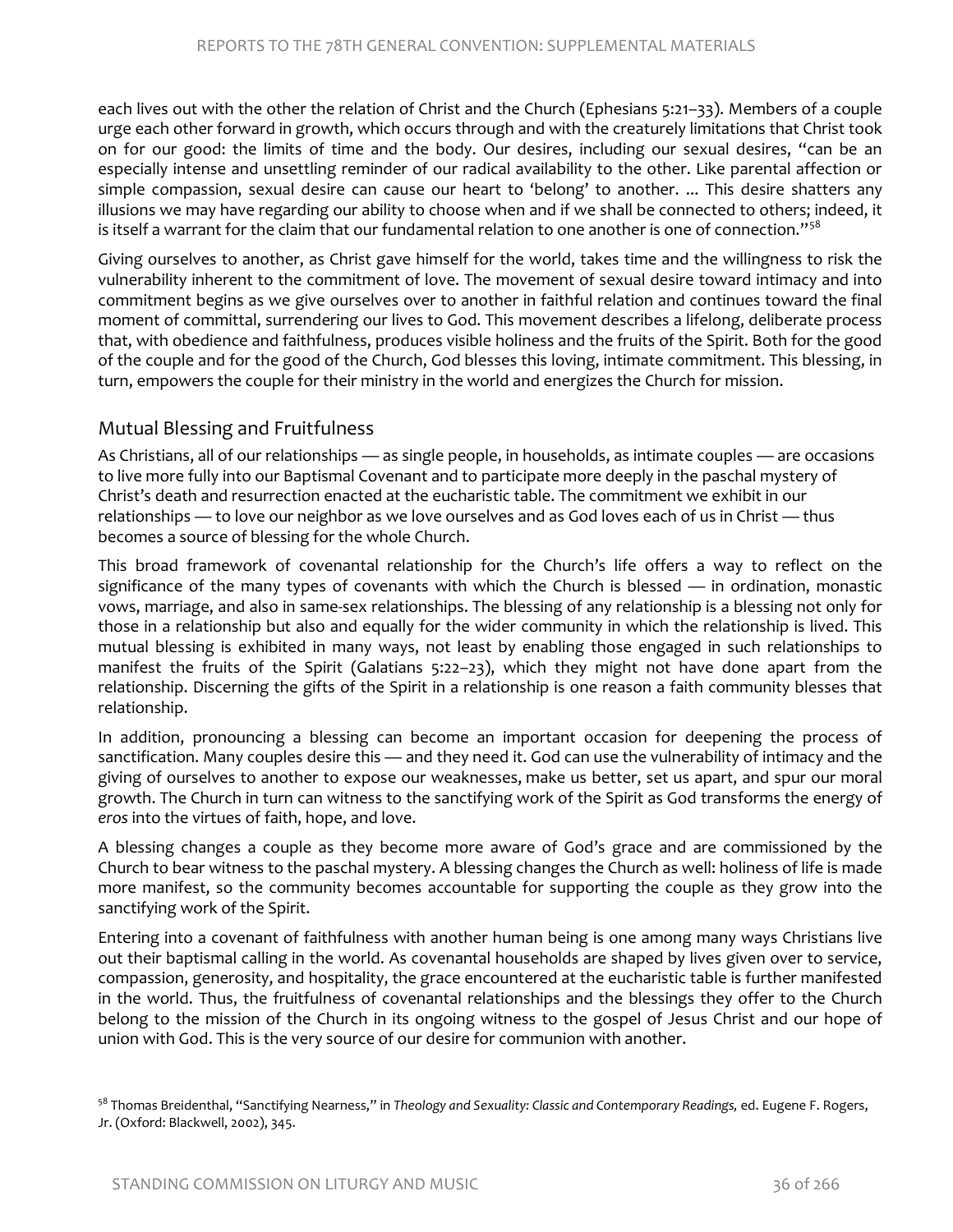# 4. The Church's Challenge: Christian Unity and Biblical Interpretation

O God the Father of our Lord Jesus Christ, our only Savior, the Prince of Peace: Give us grace seriously to lay to heart the great dangers we are in by our unhappy divisions; take away all hatred and prejudice, and whatever else may hinder us from godly union and concord; that, as there is but one Body and one Spirit, one hope of our calling, one Lord, one Faith, one Baptism, one God and Father of us all, so we may be all of one heart and of one soul, united in one holy bond of truth and peace, of faith and charity, and may with one mind and one mouth glorify thee; through Jesus Christ our Lord. *Amen*. — "For the Unity of the Church," BCP, 818

Christian unity with God and one another in Christ is a precious gift; likewise, our differences as believers are gifts to be honored because these differences belong to God's created order. Through these gifts we are equipped for "building up the body of Christ, until all of us come to the unity of the faith and of the knowledge of the Son of God" (Ephesians 4:12–13).

The Book of Common Prayer (1979) encourages Episcopalians to pray for Christian unity by recalling the Pauline letter to the Ephesians. This letter reminds us that our bonds of affection are rooted not in our own efforts but in God's gracious gift in baptism. There is but one Body and one Lord. There is but one baptism, by which we are joined — heart, soul, and mind — to one another (Ephesians 4:5). Most of all, as the prayer quoted above reminds us, this baptismal unity serves the Christian call to praise and glorify God.

In baptism, God binds us to God's own self by binding us to others who are different from us, linking our salvation inextricably to the salvation of others. Furthermore, the divine gift of unity in no way relies on uniformity. We are not united, one to the other, because we agree but because God has joined us together.<sup>[59](#page-23-0)</sup> The bond we share in baptism makes room for us to disagree with one another within the bonds of affection we share as members of God's own household of love and grace. We enact this unity by continuing "in the apostles' teaching and fellowship, in the breaking of bread, and in the prayers."<sup>[60](#page-23-1)</sup> We cannot live into this gift on our own, but with "sighs too deep for words," the Spirit "helps us in our weakness" (Romans 8:26). The Spirit slowly takes, offers, and transforms all the prayers of those who disagree with one another to make them occasions to manifest the Body of Christ more visibly in the world and in the Church as well. In this ongoing process of sanctification, we proclaim that we are marked as Christ's own forever as members of the Body of Christ.<sup>[61](#page-23-2)</sup> This foundational reality of our shared life sends us out to the world in witness to Christ's reconciling love.<sup>[62](#page-23-3)</sup>

The challenges in making God's gift of unity more and more visible appear, for example, within the New Testament concerning the divisions in the Corinthian church (1 Corinthians 3:1–9), in Paul's reminder to the Romans that the body includes many diverse members (Romans 12:3–8), and perhaps most notably in Paul's baptism of non-Jews, which caused a debate with Peter over how to interpret their inherited Scriptures. Paul recounts this disagreement in his letter to the Galatians (2:2–21). Peter's vision (Acts 10:9–16) prior to

<span id="page-23-1"></span><sup>60</sup> "The Baptismal Covenant," BCP, 304.

<span id="page-23-3"></span><sup>62</sup> On baptismal ecclesiology, see Weil, *A Theology of Worship*, 22–28.

<span id="page-23-0"></span><sup>59</sup> See Thomas E. Breidenthal, "Communion as Disagreement," in *Gays and the Future of Anglicanism: Responses to the Windsor Report*, ed. Andrew Linzey and Richard Kirker (Ropley, UK: O Books, 2005), 188–198.

<span id="page-23-2"></span><sup>&</sup>lt;sup>61</sup> The centrality of baptism in our common life has been championed by a series of Anglican leaders, starting with Thomas Cranmer and including F. D. Maurice and William Reed Huntington. As Paul Avis describes it, Anglican ecclesiology depends on the insistence that "what unites us to Christ [that is, baptism] is all that is necessary to unite us, sacramentally, to each other" (*The Identity of Anglicanism: Essentials of Anglican Ecclesiology* [London: T&T Clark, 2007], 111).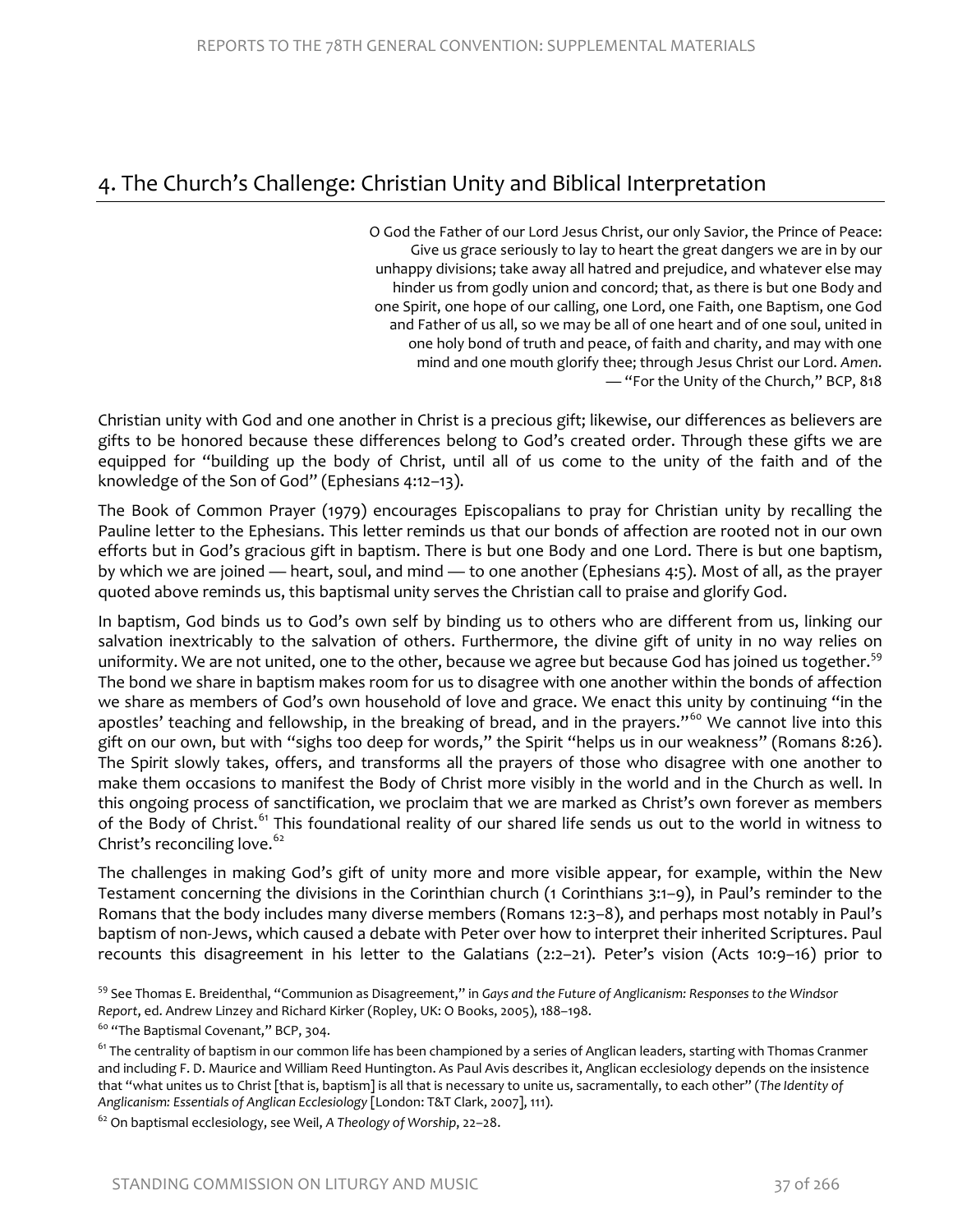encountering Cornelius, a Roman centurion, and interacting with other Gentiles, moved him to declare that no one should be called "profane or unclean" (Acts 10:28), and to urge his fellow apostles not to withhold the water of baptism from those who had received the Holy Spirit just as they had (Acts 10:47). The inclusion of Gentiles who did not observe dietary laws within the household of the God of Israel overturned centuries of biblical interpretation.

Throughout the Church's history, Christians have endeavored to follow that apostolic practice of prayerful deliberation in the light of Scripture and to discern the will of God — "what is good and acceptable and perfect" (Romans 12:2) — in each new time and place. As the Body of Christ, our fundamental call is to live together not only when we agree in our discernment but also when the Spirit leads faithful Christians to hold more than one view. Different interpretations of Scripture are possible, provided they lead us to love God and one another.  $63$ 

General Convention Resolution 2009-C056 acknowledges differences of opinion within The Episcopal Church concerning the interpretation of Scripture and same-sex relationships. This theological resource has presented interpretations of some of the most difficult of these biblical passages to support the covenants of same-sex couples while understanding that some members of The Episcopal Church continue to hear the word of the Lord differently in these passages. All of us have more to learn from Scripture and from each other. The Spirit baptizes us all in the name of Jesus, who is himself the Word of God and the Lord of Scripture. In faithfulness to Christ, we acknowledge and respect those differences among us in our fervent hope that disagreements over this biblical material need not divide the Church.<sup>[64](#page-24-1)</sup> Anglican Christians, along with Christians in many other communions and historical eras, have discovered in ever new ways how the grace of God in Christ offers a path toward unity even in the midst of profound disagreement.<sup>65</sup>

Our disagreements today belong in the context of the agreement we do enjoy concerning biblical interpretation: the saving love and grace of God in Christ call us to be a holy people, living in faithfulness and treating the human body as the temple of the Holy Spirit as we endeavor, with God's help, to fulfill our baptismal vows to "seek and serve Christ in all persons," loving our neighbors as ourselves, to "strive for justice and peace among all people," and to "respect the dignity of every human being."<sup>[66](#page-24-3)</sup> In such agreement, the love with which we treat each other is to be modeled on the love of God for God's people, as well as on the life and ministry of Jesus himself.

Scripture offers little material that would address modern notions of sexual orientation, and biblical writers devoted relatively little attention to questions of same-sex relations. Biblical scholars are divided regarding the translation and interpretation of the texts most often cited on this question.<sup>[67](#page-24-4)</sup> Some maintain that these texts unequivocally forbid same-sex relationships; others argue that these texts do not refer to same-sex

<span id="page-24-2"></span><sup>65</sup> While the Church's history is replete with many such examples, for illustrations from Anglican history, see William L. Sachs, *The Transformation of Anglicanism: From State Church to Global Communion* (Cambridge: Cambridge University Press, 1993), esp. chap. 4, "The Struggle to Define the Church and its Belief," 120–63.

<span id="page-24-3"></span><sup>66</sup> "The Baptismal Covenant," BCP, 305.

<span id="page-24-4"></span> $^{67}$  Those texts are Genesis 1–2, Genesis 19, Leviticus 18:22 and 20:13, Romans 1, 1 Corinthians 6:9, 1 Timothy 1:10, and Jude 7.

<span id="page-24-0"></span> $^{63}$  Augustine of Hippo believed that the command in Genesis to "increase and multiply" (1:22, 28) applied not only to the procreation of children but also to the proliferation of textual meanings of Scripture. Augustine also believed that there were limits to multiple interpretations: no interpretation of Scripture could be considered ethically Christian if it violated the commandment to love God and one's neighbor. See Dale B. Martin, *Pedagogy of the Bible: An Analysis and Proposal* (Louisville: Westminster John Knox Press, 2008), 59, 83–84.

<span id="page-24-1"></span><sup>&</sup>lt;sup>64</sup> Rowan Williams has noted, for example, that writers in our shared Anglican history have often turned to "a theologically informed and spiritually sustained *patience*" as Anglican Christianity continues to grow and change. These writers, Williams says, "do not expect human words to solve their problems rapidly, they do not expect the Bible to yield up its treasures overnight. ... They know that as Christians they live among immensities of meaning, live in the wake of a divine action which defies summary explanation. They take it for granted that the believer is always learning (*Anglican Identities* [Cambridge, MA: Cowley Publications, 2003], 7).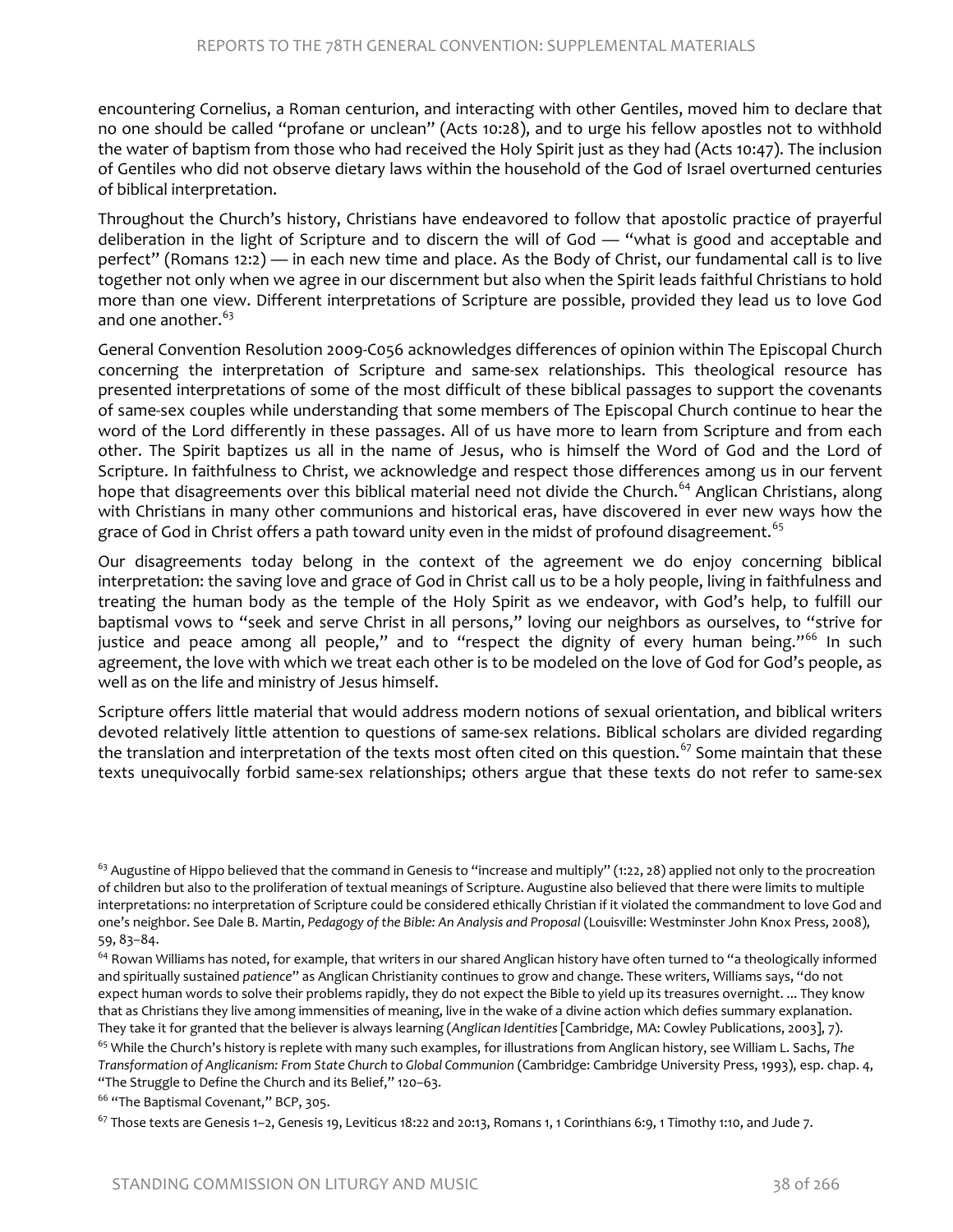relationships as we understand them today and that each text must be interpreted within its own historical and literary contexts.<sup>[68](#page-25-0)</sup>

Similar disagreements over biblical interpretation have marked the Church's life throughout its history. Faithful Christians struggled for centuries to understand whether Scripture encouraged a view of vowed religious life as a higher calling than marriage. Churches have disagreed over the biblical condemnation of "usury," which originally meant charging interest on loaned money, and whether it applies to contemporary economic systems. Protestant reformers disagreed about biblical interpretations of the eucharist and even whether particular biblical books ought to remain in the canon of Scripture. English reformers wrestled with differing biblical views concerning liturgical vestments, Church music, the relationship between Church and state, sacramental theology, and the role of ordained ministers.<sup>[69](#page-25-1)</sup>

The Episcopal Church has struggled with how to interpret Scripture amid cultural change, whether concerning economic reform, divorce and remarriage, or contraception.<sup>[70](#page-25-2)</sup> The practice of slavery and the role of women are two areas in which major departures from the biblical text have been especially controversial. Christians, including Episcopalians, in the 19th century used the Bible extensively to justify the institution of slavery, particularly in the United States.<sup>[71](#page-25-3)</sup> In 1863, for example, Presiding Bishop John Henry Hopkins of Vermont published a paper called "Bible View of Slavery," which defended slavery as "fully authorized both in the Old and New Testament," defining it as "servitude for life, descending to the offspring."[72](#page-25-4)

The struggle to ordain women in The Episcopal Church also involved deep conflicts over biblical interpretation. Supporters of women's ordination based their arguments on the gospel's promise of freedom and wholeness for all, while opponents believed that the maleness of the disciples named in the New Testament established an unalterable tradition of male priesthood.<sup>[73](#page-25-5)</sup>

The Episcopal Church eventually changed its positions regarding slavery and the ordination of women. The diversity of approaches to Scripture in both cases made these decisions contentious. Serious questions continue to be posed about how we understand the authority of Scripture, not only concerning slavery and the status of women but also, now, same-sex relationships. All three of these issues have threatened to divide the Church. No one today would justify the institution of slavery, but the worldwide Anglican Communion continues to live with disagreement about ordaining women and blessing same-sex relationships. With previous generations of the faithful who struggled in similar ways, our present disagreements need not compromise our shared witness to the good news of God in Christ as we look toward that day when our partial knowledge will be complete (1 Corinthians 13:12) and when God will be "all in all" (1 Corinthians 15:28).

The hope we share for that day of final fulfillment in Christ does not thereby erase the challenge of living into God's gracious gift of unity today. For most Christians, this means noting carefully the limits of acceptable

<span id="page-25-0"></span><sup>68</sup> An overview of these positions appears in an issue of the *Anglican Theological Review* devoted to same-sex marriage; it offers "two interpretations of doctrinal and scriptural faithfulness that fundamentally disagree" (Ellen T. Charry, "Preface," *Anglican Theological Review* 93:1 [Winter 2011]: xiv). The two major essays in this issue of the journal originated as a project commissioned in spring 2008 by the House of Bishops of the Episcopal Church, to be overseen by the Theology Committee of the House of Bishops.<br><sup>69</sup> For a history of the various ways the Church has read difficult biblical passages, see John L. Thompso

<span id="page-25-3"></span>

<span id="page-25-4"></span><sup>72</sup> John Henry Hopkins, "Bible View of Slavery," *Papers from the Society for the Diffusion of Political Knowledge*, no. 8 (1863): 132, 117; see also John Henry Hopkins, *A Scriptural, Ecclesiastical, and Historical View of Slavery, From the Days of the Patriarch Abraham, to the Nineteenth Century* (New York: W. I. Pooley and Co., 1864), 6.

<span id="page-25-5"></span><sup>73</sup> Pamela W. Darling, *New Wine: The Story of Women Transforming Leadership and Power in the Episcopal Church* (Cambridge, MA: Cowley Publications, 1994), 149.

<span id="page-25-1"></span>*Dead: What You Can Learn from the History of Exegesis That You Can't Learn from Exegesis Alone* (Grand Rapids: Eerdmans Publishing Company, 2007).

<span id="page-25-2"></span> $70$  For an overview of challenges in biblical interpretation for a wide range of ethical concerns in The Episcopal Church, see Robert E. Hood, Social Teachings in the Episcopal Church (Harrisburg: Morehouse Publishing, 1990).<br><sup>71</sup> Stephen R. Haynes, Noah's Curse: The Biblical Justification of American Slavery (New York: Oxford University Press, 2002).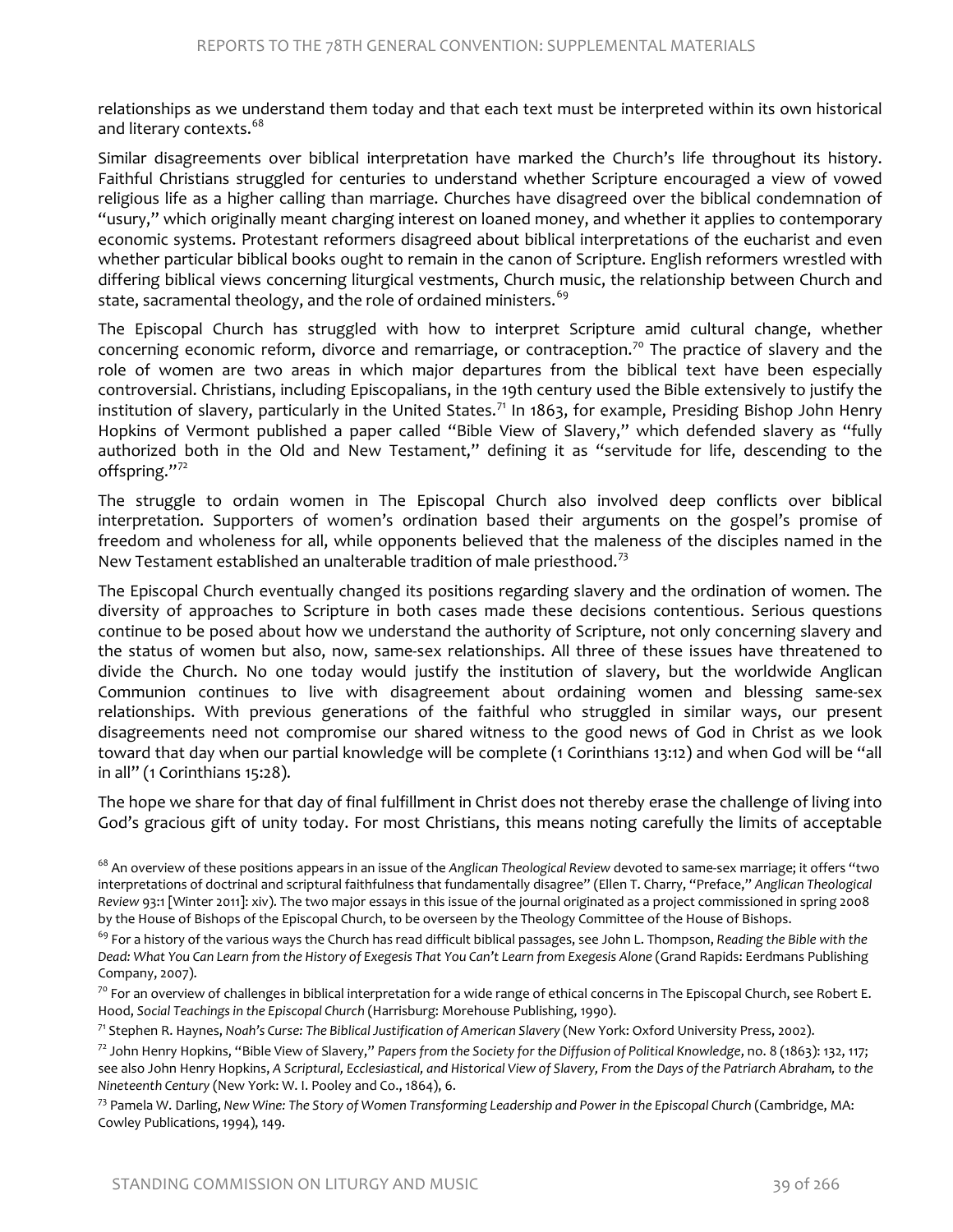differences; beyond those limits, the claim to Christian unity would prove difficult if not impossible. The challenge, then, is not whether limits to our differences exist, but how to discern when we have crossed those limits, and over what kinds of questions (whether doctrinal, moral, or liturgical, for example) we may hold differing beliefs and still remain in communion.<sup>[74](#page-26-0)</sup> In the debate over same-sex relationships and biblical interpretation, Anglican Christians have disagreed about this process of discernment. Some Episcopalians have concluded that blessing such relationships goes beyond the limits of acceptable difference, and, acting on their conscience, they have parted company with The Episcopal Church, while others who disagree have chosen to remain. Our Church will continue to live with varying approaches to Scripture on this question.

At a pivotal moment among early believers, recorded in Acts 15, the possibility of including Gentiles in the Christian family sparked considerable controversy. The importance of this historical moment today lies not in the first-century differences between Jews and Gentiles but in the process of prayerful deliberation those early believers adopted. Facing the real possibility of irreparable division, the apostles sought a way to honor the centrality of Scripture while also attending carefully to the ongoing movement of the Spirit in their midst.

The Acts of the Apostles recounts that certain believers from the sect of the Pharisees were insisting that men could not be saved unless they were circumcised and kept the law of Moses (Acts 15:5). As the apostles and elders in Jerusalem considered this question, Peter (who had been persuaded by Paul's point of view) confirmed the work of the Holy Spirit among the Gentiles: "God, who knows the human heart, testified to them by giving them the Holy Spirit, just as he did to us; and in cleansing their hearts by faith he has made no distinction between them and us" (Acts 15:8–9). James considered this testimony and concluded that the Spirit's work urged a reconsideration of Scripture and an expansion of the gospel's reach to include Gentiles (Acts 15:13–21).

Acts 15 stands among other key biblical moments in which God's people have found their vision broadened to see a new thing God is bringing about (Isaiah 43:18–21), their assumptions challenged by the outpouring of God's Spirit where they had not expected it (Numbers 11:26–29; Joel 2:28), and the startling first fruits of God's new creation in raising Jesus Christ from the dead (1 Corinthians 15:20–25). These biblical turning points, in themselves, will not settle today's disagreements, yet they urge the same apostolic process of prayerful deliberation: reliance on the centrality of Scripture while attending carefully to the Spirit's work in our midst.[75](#page-26-1)

The Episcopal Church listened closely to the Spirit concerning slavery and the ordination of women. We are summoned today to listen to the narratives of sanctification and holiness within the relationships of samesex couples and to discern and testify to the work of God in their lives. As we listen, we trust in that Spirit who, as Jesus promised, will lead us further into truth (John 16:13), praying as Christ himself did for our unity with each other in God (John 17:11) and blessing God for God's abundant goodness in Christ so that, with Paul, we may share more fully in the blessings of the gospel (1 Corinthians 9:23).

<span id="page-26-0"></span> $74$  For observations concerning matters that are essential to Christian life and those over which we may have legitimate differences of opinion, see *To Set Our Hope on Christ,* 49–52.

<span id="page-26-1"></span><sup>75</sup> See Stephen E. Fowl, "How the Spirit Reads and How to Read the Spirit," in *Engaging Scripture: A Model for Theological Interpretation* (Malden, MA: Blackwell Publishing, 1998), 97–127; Jeffrey S. Siker, "How to Decide? Homosexual Christians, the Bible, and Gentile Inclusion," *Theology Today* 51:2 (July 1994): 219–34; and Rogers, *Jesus, the Bible, and Homosexuality*, 89–90.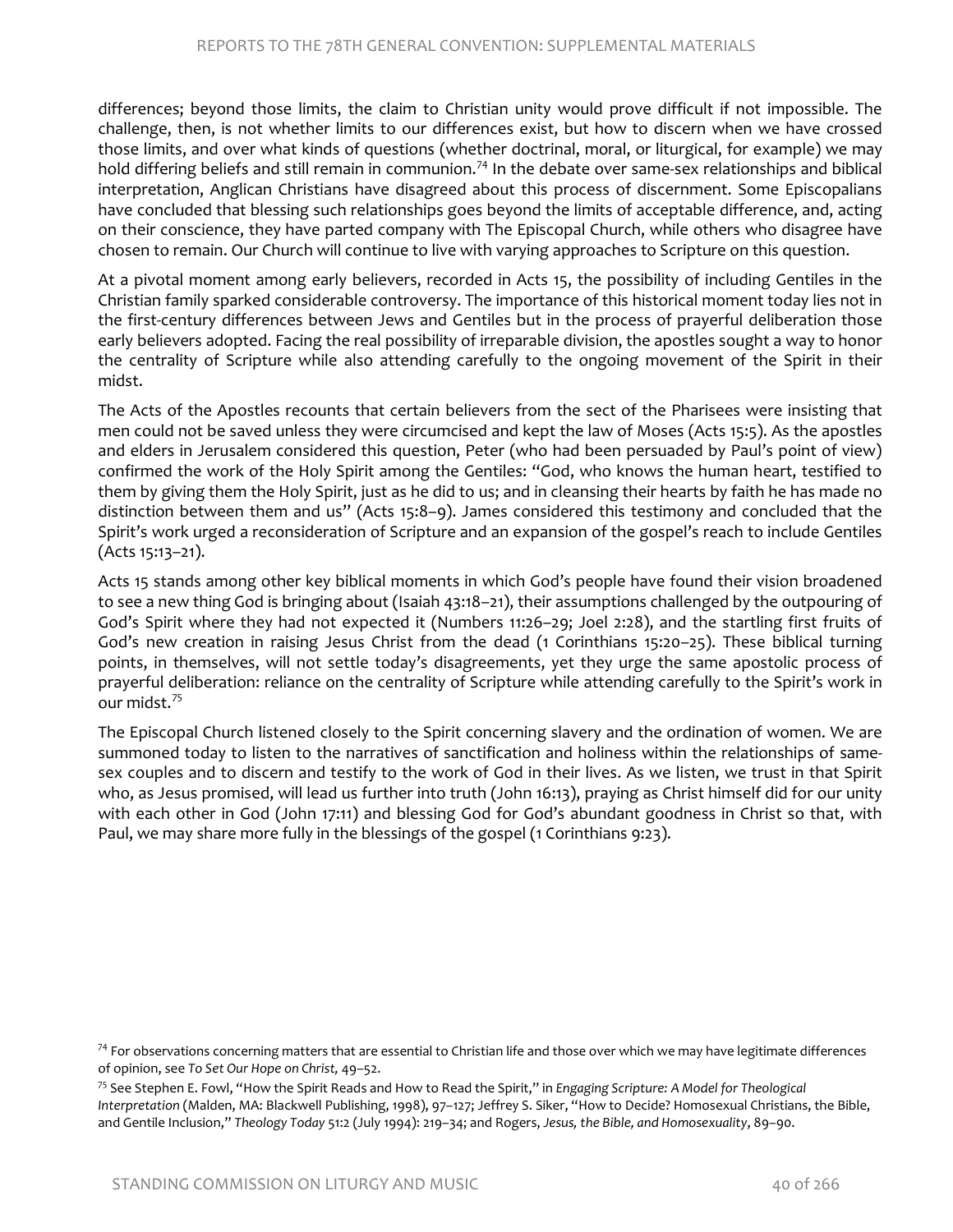# Responses to "Faith, Hope, and Love"

# a. Thomas E. Breidenthal

*Thomas E. Breidenthal is the Bishop of the Episcopal Diocese of Southern Ohio.* 

In "Faith, Hope, and Love: Theological Resources for Blessing Same-Sex Relationships," the Standing Commission on Liturgy and Music offers a thoughtful reflection on what the Church is saying and doing when it blesses a same-sex union. The argument can be summarized as follows: (1) the Church blesses moral practices that make for holiness; (2) holiness is conformation to the mission of God; (3) the mission of God is reconciliation between God and us, and between us and one another; (4) this boils down to love of God and love of neighbor; (5) faithful, monogamous same-sex unions are good incubators of this love; (6) therefore in blessing these unions the Church sees and affirms a moral practice that makes for holiness. What we are *doing* is invoking God's favor to develop a couple's capacity for love of God and neighbor and to empower them for mission.

Commendably, the Standing Commission insists that blessed unions are not a private affair, but are accountable to the Christian community as a whole. The essay notes that this is true for "different-sex" couples as well, though they might "likewise find this to be a new way of thinking about their own marital vows" (III.3). Also, it invites us to approach same-sex unions in the wider context of Christian householding, thus reminding us that intentional communities (monastic and otherwise), as well as the single life, can form us for God's mission. That mission, defined as reconciliation, is firmly grounded both in the Trinity and in our own need and capacity for community, "created in the Trinitarian image of God, an image that is inherently relational" (III.3). That image is perfected in Jesus, in whom the self-giving and eternal love of the divine persons is played out in Christ's death and resurrection on our behalf. We are most in sync with God and with our God-given nature when we give our life for another, and we understand the paschal mystery — what Jesus' death and resurrection accomplished — when we give our life to another and receive it back restored and transformed. Finally, "Faith, Hope, and Love" makes clear connections between self-giving and the Church's two main sacraments. Baptism unites us with Christ in his death and resurrection, and the eucharist sustains our union with him through a lifetime of schooling in love.

Still, this essay raises several concerns. Most importantly, the underlying argument is obscured and sometimes contradicted by undue emphasis on the preexisting goodness of the unions that we bless. The essay rightly seeks to ground Christian householding in the eucharistic pattern of the Christian life, but in so doing seems at times to blur the distinction between this ground and the practices which it supports: "[The] eucharistic pattern — often described with the actions *take, bless, break,* and *give* — shapes all the relationships that we bring into our baptismal life with God. We *take* these relationships, *bless* God for their goodness, ask God to bless them and *break* them open further to divine grace, so that we may *give* them to the world as witnesses to the gospel of Jesus Christ" (III.3). This and other such statements are true taken on their own, but in combination with the claim that blessed unions are set apart just as the eucharistic bread is set apart, they convey a cumulative impression that these unions function primarily as vehicles of grace for a needy world. I do not dispute that this is a hoped-for by-product of all Christian householding, but I am not sure we should view it as its goal. As the essay itself says, the purpose of a covenanted relationship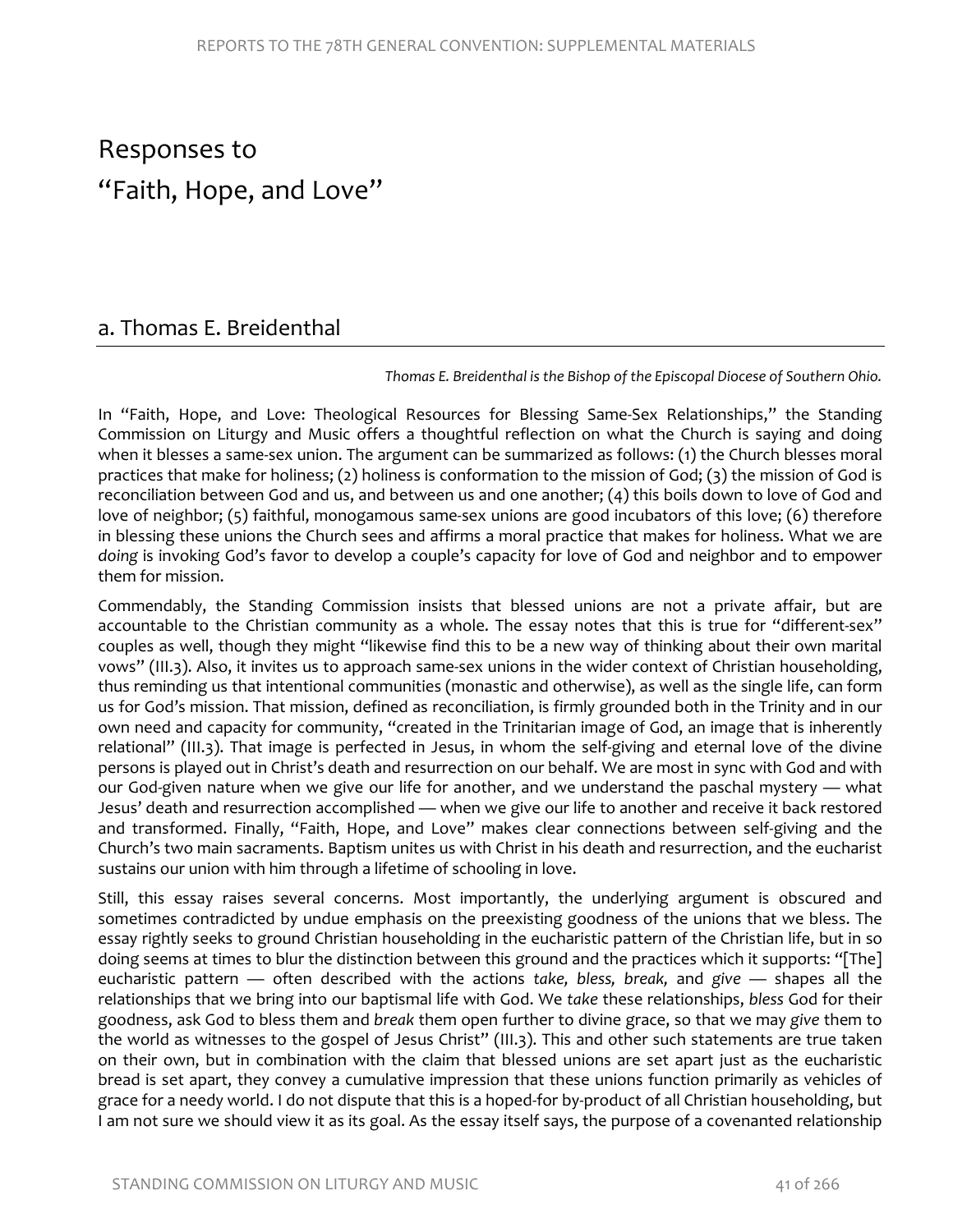is to help two people learn how to love each other as Christ loves us. For most of us sinners, this is accomplishment enough, and it is for the grace to achieve such love for one person in one lifetime that couples come seeking a blessing from the Church. This is not to say that a sustained commitment to love another person completely does not mediate grace to onlookers. But it is a grace made perfect in weakness (2 Cor. 12:9). It is as sinners that we enter into sacred unions, and it is only in expectation of God's sanctifying grace that we dare to call them sacred.

There is no doubt that the authors of "Faith, Hope, and Love" agree with this, since they speak of the grace required to fulfill the purpose of a covenanted union: "The Church prays for the divine grace and favor the couple will need to live into their commitment to each other with love, fidelity, and holiness of life" (III.1). Yet, strikingly, help with temptation and sin is never included among the benefits of being blessed. Thus one comes across sentences like this: "Members of a couple urge each other forward in growth, which occurs through and with the creaturely limitations that Christ took on for our good: the limits of time and the body" (III.3). What is left out here is the condition of fallen humanity that Christ did *not* take on, namely our sinfulness. It is our sinfulness that makes us dangerous to one another, and renders every union risky. Surely it is with this riskiness in mind that same-sex couples come seeking God's aid and the Church's support. Although the Standing Commission's essay acknowledges that dynamic, it clearly takes a backseat to a different, problematic message: the Church's blessing is first and foremost the recognition of goodness already present. I understand that impulse. We want to right the balance and repent of our old derision — or at best, our toleration — of faithful same-sex couples in our midst. It is also probably the case that since most couples coming forward for a blessing have been together for a long time, the Church experiences its act of blessing as long-overdue recognition and approval. Most of the couples that now come seeking a blessing have a long history of faithful struggle together, and many have long been vehicles of grace to those around them. But this season will soon be past, and we will see increasing numbers of gay and lesbian couples, many of them young adults, who, like their heterosexual counterparts, really are just now making the move from trial or experiment to mutual commitment. As that reality is borne in upon us, we will need to reemphasize a major element of blessing that "Faith, Hope, and Love" downplays. In blessing any covenanted union, the Church invokes God's grace to bring to fruition a holy intention rendered fragile by inexperience and sin.

This leads me to a larger question about the Church's approach to sexual morality in general. The Standing Commission does not address this topic, nor was it asked to do so. Yet their discussion of same-sex blessings begs that question, since, as I have already noted, they refer to blessed unions as being set apart: "The blessing of the eucharistic table sets us apart as the Body of Christ in the world, called and empowered to proclaim the gospel, just as the blessing of a covenantal relationship sets that relationship apart as 'a sign of Christ's love to this sinful and broken world'" (III.2, with reference to BCP, 429). In so doing, the Commission intends to stress that covenanted relationships are ordered to a specific vocation, namely, to draw others to the saving work of Christ. I agree with that intention, but I do not think we should talk about these unions being set apart. Such language suggests that lifelong unions are not necessarily the norm for sexual partners, but a particular vocation taken on by a few. To be "set apart" implies being distinguished from a group that is both normative and entirely acceptable. The obvious analogy is to clergy, who are set apart for specific ministries within the Church. Here the laypersons comprise the normative group and clergy are the exception. Yet, though our expectations of the two groups may differ somewhat, the same Baptismal Covenant obligates both. A less obvious analogy, but one central to "Faith, Hope, and Love," is to the bread set apart for the eucharist. All bread is the good work of human hands, but we set some aside to become the Body of Christ. In each case, out of something of positive value — the people of God and the bread of human labor — a part is extracted for a particular purpose to serve the Church as a whole. "Faith, Hope, and Love" suggests that as the eucharistic bread is set apart and blessed, so a covenanting couple that is blessed is set apart. But set apart from whom? Clearly, from couples who have not committed to lifelong faithful monogamy. It is not so clear how we are to regard this other, supposedly larger and normative group. If we go with the relation of laity to clergy, or of ordinary to eucharistic bread, then we imply that there is nothing amiss with couples who do not intend to be faithful and monogamous. They are like good Catholics in the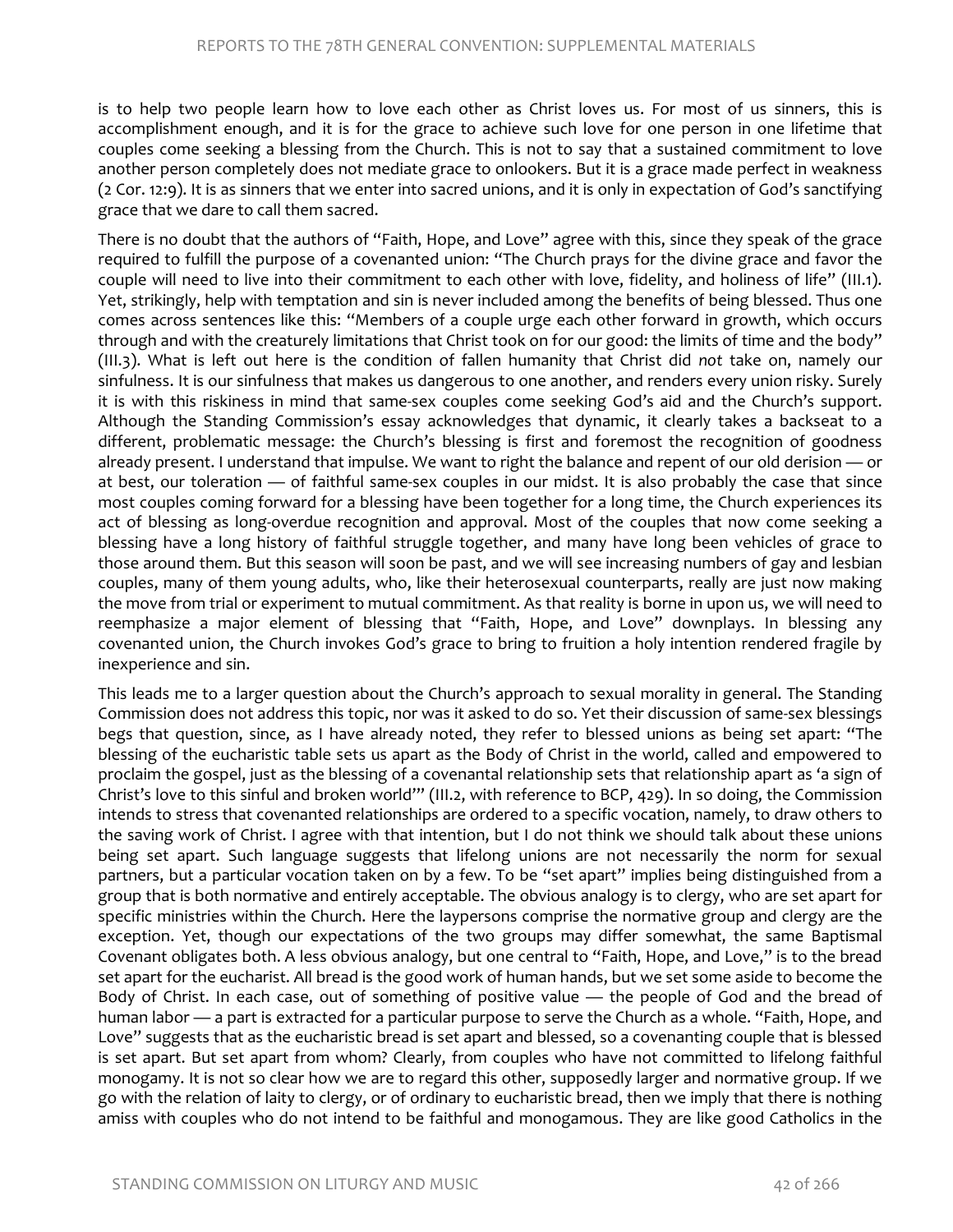heyday of religious orders who chose marriage over celibacy. Do we intend to draw a similarly benign contrast between sexually involved couples who intend lifelong monogamous fidelity and those who do not? Have we abandoned the principle that sex should *ordinarily* go hand in hand with commitment to permanence, however much we may fall short of that ideal? If that is the case, we should admit it. If it is not the case, we need to say so.

Perhaps I am objecting to the language of this document because theological statements can and do generate ancillary questions. Here's one about the eucharist, which has a bearing on the discussion so far. Why does "Faith, Hope, and Love" refer constantly to the *blessing* of bread and wine in the eucharist, and not, as is more usual in our tradition, to their *consecration*? The essay repeatedly refers to the blessing of the eucharistic bread and wine, and, quoting 1 Corinthians 10:16, to "the cup of blessing that we bless" (see III.2 and III.3). It goes on to point out that the Great Thanksgiving is deeply rooted in the Jewish understanding of blessing. To bless something is to bless God who made it, and in so doing to reveal its essential goodness as coming from God's hands. All this is true, and its bearing on what it means to bless anything is obvious. But to restrict the eucharistic action to blessing diminishes it. We do not merely set the elements of bread and wine apart for a sacred purpose. Having thanked God, we invoke the Holy Spirit to make Christ present to us in them. "The cup of blessing that we bless, is it not" (to complete Paul's phrase) "a communion in the blood of Christ?" By the Spirit the elements are changed; they become Christ for us. By the same Spirit we are made Christ's body — the exodus body into which we are incorporated in baptism. There is a reason why the Book of Common Prayer refers to this transformation as consecration, not blessing (BCP, 408). To bless is, indeed, to acknowledge something good and to commend it to God's use. By contrast, to consecrate is to set something apart in the expectation that something essential about it will be changed. We believe that the elements of bread and wine become the body and the blood of Christ. As Anglicans, we refrain from explicating that change further (transubstantiation? consubstantiation? real presence?), but we do insist on the change. This is why the eucharistic action is not only *anamnesis* (a recalling of what God has done for us), but requires *epiclesis*, going beyond the Jewish prayer of blessing to ask the Father to send the Holy Spirit upon the bread and wine that they may become Christ for us.

I draw attention to this distinction between blessing and consecration, not only because it has a bearing on our understanding of the eucharist, but because it has a bearing on our understanding of the Church's blessing of sexual unions. We reserve the term "consecration" for change which effects union with Christ, whether of the eucharistic elements or the gathered Church, or, secondarily, as a synonym for ordination, understood as a setting apart to represent the Church as the Body of Christ. It is in union with Christ that the Church blesses. Christ's "This is my body" at the last supper, which anticipates his self-offering on the cross, also goes beyond the Jewish blessing. In addition to blessing his Father, and so acknowledging the bread and wine as coming from his hand, Jesus gives himself to us. In so doing he bestows life, healing, power, protection, comfort, and direction on us. This bestowal is the fullness of what Christians mean by a blessing. Christ's offering of himself cannot be understood apart from its Jewish ground — gratitude to God for gifts received in right relation to God — but it goes beyond this ground to stand in identification with God as God's Word, both to bestow the gifts of the Spirit and to cooperate with the Spirit in its work.

So blessing is, first and foremost, Christ's blessing. This is a blessing poured out on sinners from the cross. It is only in the acknowledgment of our sin that we can receive this blessing thankfully. But when we do receive it thankfully, we enter into communion with Christ, because we own his death for us and, in thankful response, are moved to spend the rest of our lives dying to sin. This is why Paul says that the cup of blessing is a communion in the blood of Christ. Our thanksgiving — that is, our blessing of God — comes at the price of repentance and loss. It is when our thanksgiving passes through that narrow door that our offering is accepted and returned to us as holy, bringing us into the presence of our risen Savior and transforming us into his Body. Here, and only here, can we speak properly of the Church as offering its own or God's blessing to anyone. The Church blesses as the Body of Christ, but does so as a Body redeemed from sin — a joyful Body, to be sure, but a chastened and humbled Body, too. We are always sinners blessing sinners.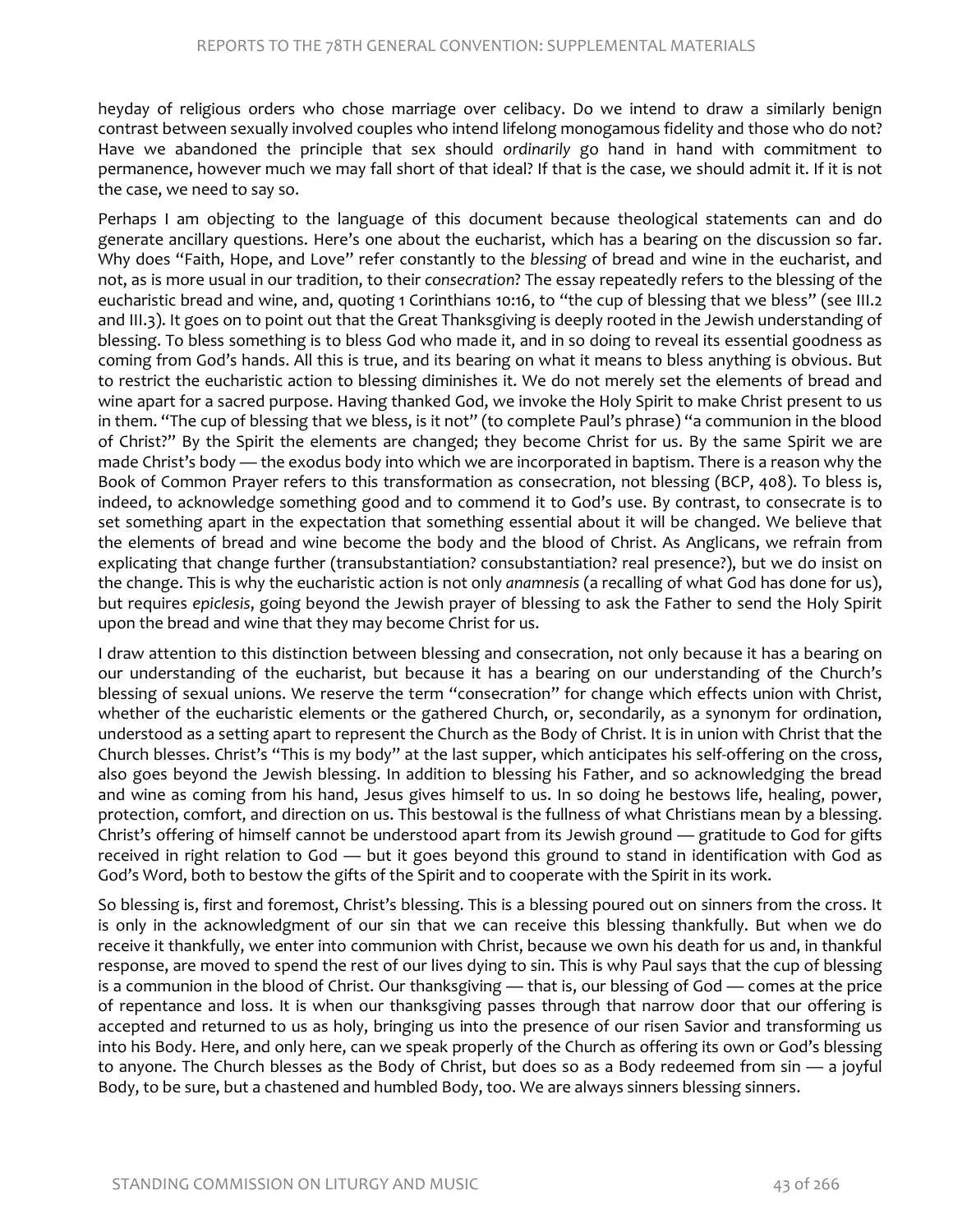This sensibility is discernible at various points in "Faith, Hope, and Love," but its various elements never quite coalesce. Once again, my hunch is that its authors were avoiding any suggestion that people in same-sex unions struggle with sin, lest they expose such unions once again to being singled out as especially sinful. I acknowledge the charity at play here. But in the long run we gain ground only if, for same-sex or heterosexual unions, a clear line is drawn from sin to repentance, from repentance to grace, from grace to thanksgiving.

# b. John E. Goldingay

John E. Goldingay is the David Allan Hubbard Professor of Old Testament at Fuller Theological Seminary *in Pasadena, California, and priest-in-charge of St. Barnabas Church, Pasadena.* 

When I lived in England, I knew quite well two women who had lived together for most of their adult lives. I have reason to think it was a celibate relationship, but I have no basis for knowing whether they felt any sexual attraction. I can imagine them giving each other a kiss or a hug before they went to bed each night in their separate bedrooms. I might call their relationship quasi-covenantal; in their latter years, one of them had a stroke, and the other looked after her and continued to make it possible for them to share a church involvement and to take holidays together. The one on whom fell the major responsibility for caring once commented wryly on the similarity of her situation and mine, because I had a similar responsibility for my disabled wife.

It has been instructive for me to reflect on the "faith, hope, and love" expressed in that relationship, and I could be glad to pray for God's blessing on it — indeed, I probably did so. I am sad that it is harder nowadays for such relationships to happen and to flourish without their being imagined to be something else.

Most of the essay on "Faith, Hope, and Love" comprises helpful reminders on the Church's mission, on blessing, on covenant, and on unity. But how far do these reminders apply to the blessing of same-sex relationships (with the connotations this phrase has in our culture)? The essay refers to the earlier study commissioned by the House of Bishops, which issued in a report outlining a "liberal" and a "traditionalist" position regarding same-sex relationships. I was a member of the traditionalist group within the task force that produced the study. "Faith, Hope, and Love" goes with the liberal position, as it must if it is to provide support for the development of resources for the blessings of same-sex relationships. My comments here, therefore, largely restate aspects of the traditionalist position.

First, the biblical arguments. To begin with, let us agree that Genesis 18–19 is irrelevant in light of the fact that no one is arguing for the kind of sexual relationships described there. On the other hand, one might note that Scripture does speak of same-sex relationships, such as those between Naomi and Ruth and between David and Jonathan, that offer models for thinking about relationships like that between my two friends. (It has of course been speculated that the two biblical relationships were same-sex relationships in our sense, but the stories offer no pointer to that possibility — and the Old Testament does not shy away from referring to sex when it is a significant aspect of a narrative; further, it is unlikely that the books describing these relationships would have envisaged that possibility, or that the books would have found acceptance into the canon of Scripture on that hypothesis.)

The arguments that Genesis 1–2 need not imply a validation of heterosexual relationships alone are not convincing. Genesis 1 talks about male and female in connection with the fulfillment of God's purpose in creation and the fruitfulness of humankind. Humanity's blessing and proliferation though heterosexual relationships is implied in the creation of male and female. The traditionalist document quotes Anglican biblical scholar Gordon Wenham, writing on Genesis: "Here then we have a clear statement of the divine purpose of marriage: positively, it is for the procreation of children; negatively, it is a rejection of the ancient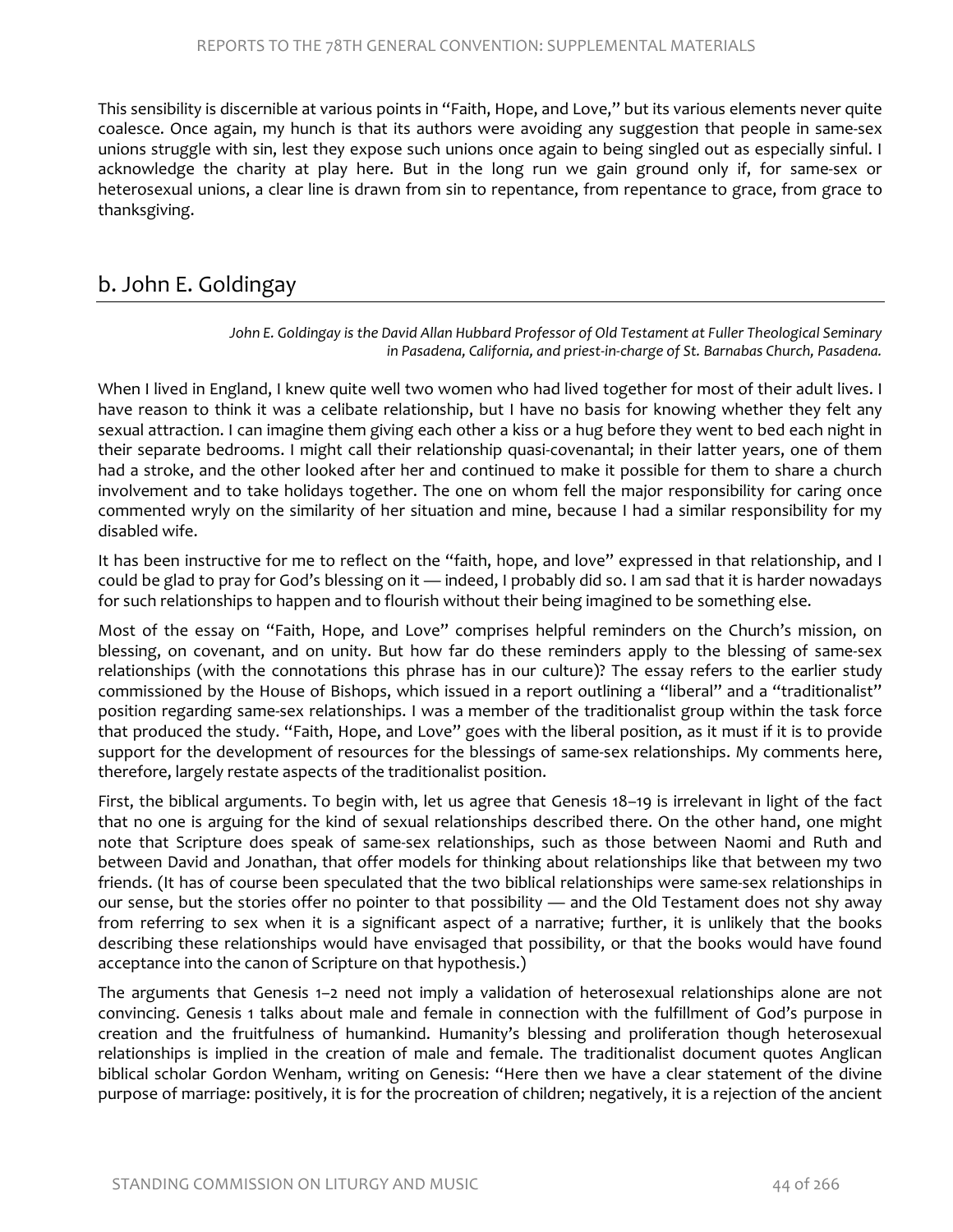oriental fertility cults."[1](#page-31-0) Genesis 2:24 is explicitly about heterosexual marriage: "Therefore a man leaves his father and his mother and clings to his wife, and they become one flesh." While "one flesh" may suggest more than their sexual relationship, it hardly means less. Further, one reason why it is not good for the man to be alone is that he cannot generate children. He needs help if he is to do so. Procreation is integral to marriage's purpose, and is the reason why marriage involves a man and a woman. So the centerpiece in the vision of human marriage in Genesis is not intimacy, relationship, or romance, but family. The man and the woman will be the means and context in which the family will grow so as to serve God and the land. This point in itself does not exclude same-sex marriages, but it does not point to their being an equally valid option.

In Romans 1, sexual relationships between people of the same sex are an expression of human waywardness and of the rejection of the truth, and a result of God's wrath operating in the world. It is important to note that Paul sees such relationships as a *result* of God's wrath operating against sin in the world, not a *cause* of that wrath. Heterosexual people are as much implicated in this waywardness (not least in our sexual relationships) as people involved in same-sex relationships, which is reason for us to identify with our brothers and sisters involved in same-sex relationships, not to repudiate or shame them.

First Corinthians 6:9–11 and 1 Timothy 1:10 offer lists of people who will not inherit the kingdom of God, lists that include people involved in homosexual behavior and people who are greedy, rebellious, and guilty of certain other sins. The lists do not look as if they are intended to be comprehensive and do not imply that a distinctive shame attaches to that particular sin. Both passages use the term *arsenokoitai,* which denotes men who lie with another man as with a woman. It echoes the proscription in Leviticus, and thus suggests that the New Testament understands Leviticus to be proscribing a practice that was more than a matter of purity and impurity. First Corinthians 6:9 also use the word *malakoi,* a term in Hellenistic Greek for someone who is the passive partner in a same-sex relationship. The use of both terms undermines the argument that these passages are especially concerned with pederasty.

On the basis of its study of such passages, the traditionalist argument in the report to the House of Bishops concluded, "The one-flesh pattern of heterosexual marriage in Genesis was the background for the descriptions of sinful behavior in the letters to Timothy, to the Corinthians, and to the Romans. Because homosexual behavior was more common in the Greco-Roman world, there was a need to update and expand the list of actions contrary to the Decalogue by including homosexual behavior along with theft, adultery, and so on."<sup>[2](#page-31-1)</sup> It would be more realistic to infer that the Scriptures' perspective on this subject is limited than to infer that our culture enables us to clarify its meaning as being open to affirming same-sex relationships.

Second, the question of mission and context. In the world as it was designed "from the beginning," marriage involved the lifelong commitment of one man and one woman as the context for raising a family. At least four forms of relationship come one point short of that vision: polygamy; marriage that avoids having children; marriage in which one person has a still-living divorced partner; and same-sex relationships.

To express the matter thus is not to imply that all of these four forms of relationship have the same theological or ethical status, but I find it helpful to see that there is a partial analogy between them. Within my own extended family and circle of friends are marriages that involve a partner whose former spouse is still living, a marriage where the couple has avoided having children, people who are in same-sex relationships, and someone who comes from a polygamous marriage. I would like to be able to seek God's blessing on such marriages and relationships, but I am unclear in what sense I can do so, as I could for the couple I described at the beginning of this response to the essay.

<span id="page-31-0"></span><sup>&</sup>lt;sup>1</sup> Quoted in John E. Goldingay, Grant R. LeMarquand, George R. Sumner, and Daniel A. Westberg, "Same-Sex Marriage and Anglican Theology: A View from the Traditionalists," *Anglican Theological Review* 93:1 (Winter 2011): 24–25.

<span id="page-31-1"></span><sup>&</sup>lt;sup>2</sup> "A View from the Traditionalists," 27.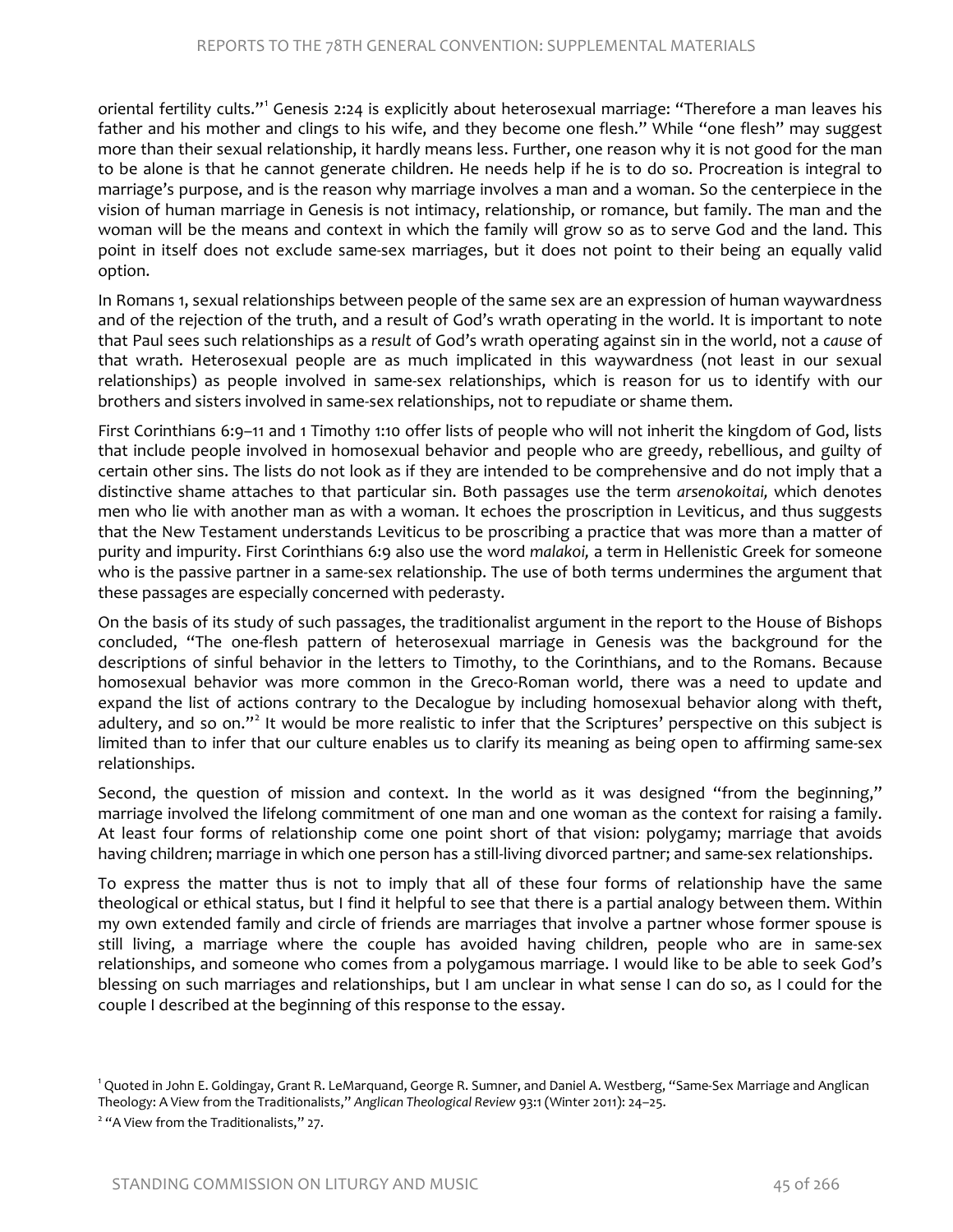Two of those four forms of union appear in Scripture; two do not. I find it helpful to look at the two that do not appear in light of the way Scripture speaks of the two that do.

Jesus explicitly discusses divorce, and provides the helpful insight into the Torah that the Torah deals with both the ideal world (how things were from the beginning) and how things are in the world we know, where human hardness of heart is a reality. Deuteronomy's acceptance of divorce belongs in the latter category. Jesus does not bring a new standard of his own to the question, but affirms the visionary standard within the Torah. Elsewhere, he describes the entirety of the Torah and the Prophets as an outworking of love for God and love for one's neighbor, and one can see how this description applies to the Deuteronomic rule that presupposes divorce. Marriages do break down, and in a traditional society women may then be in an especially vulnerable position. The rule about giving a woman divorce papers is an expression of love that offers them some protection.

The Torah and the Prophets also acknowledge the practice of polygamy. They implicitly recognize problems polygamy can solve; they certainly portray problems it can generate. They do not explicitly say that it stands in tension with the creation vision for marriage, but this inference seems plausible. I can imagine Jesus taking a similar view of polygamy to the one he takes of divorce.

The Bible does not refer to the committed, covenantal same-sex relationships that are presupposed by our discussion of blessing such relationships, but I take them to have a similar status. They, too, do not correspond to the creation ideal but reflect the reality of human hardness of heart. Paul's comments in Romans encourage us to think not so much in terms of the individual hardness of heart of the people involved in these relationships, but of the hard-heartedness of humanity as a whole.

Considering these four issues together also helps us take into account the sociological and cultural factors involved in our thinking about these relationships, to which the essay refers in the section on mission. On the one hand, 50 years ago divorce was much less common than is now the case, and the Church did not marry divorced people. (As a newly ordained priest in England, I recall initiating the arrangement for a couple's wedding before it transpired that the divorced man was describing himself as a bachelor on the basis that he was no longer married.) Twenty-five years ago, I blessed the marriage of a woman and a man who had been divorced; in England, I could not have done so in a church, but I could in our seminary chapel (the woman is now an archdeacon). In the 21st century, one of my own bishops has commented that she is hesitant about approving a marriage for someone who has been twice-divorced, but she sometimes does so. A big change in attitude and practice to divorce in the Church has come about not because we have studied Scripture and the Church's tradition more, but because of sociological and cultural factors. There are positive and negative aspects to this development.

With regard to same-sex relationships, there are parallel sociological and cultural considerations. One is the general sexualization of U.S. culture. Another is the collapse of the old family structures of which unattached people could be a part (the study's material on household is helpful in this connection). Related is the general assumption that people will be involved in sexual activity, and the apparent quaintness of the idea that it should not be so. Another is the ease with which people of same-sex attraction can engage in sexual activity without thereby earning public disapproval. Another is the increasing legal recognition of same-sex partnerships or marriage in Western countries. A further aspect of the cultural shift is the assumption that marrying someone of the same sex is simply a matter of proper freedom and choice. There is no moral difference between the two forms of relationship. That view also seems obvious to many Christians, who then add that neither is any theological difference involved.

Yet while same-sex relationships thus seem as "natural" to some people as heterosexual relationships seem, the jury is still out on the scientific questions on same-sex relationships, as is noted in the study of "Biological Mechanisms in Homosexuality: A Critical Review" in *The Anglican Communion and Homosexuality.* [3](#page-32-0) The

<span id="page-32-0"></span><sup>3</sup> David de Pomerai, "Biological Mechanisms in Homosexuality: A Critical Review" in Philip Groves, ed., *The Anglican Communion and Homosexuality: A Resource to Enable Listening and Dialogue* (London: SPCK, 2008), 268–292.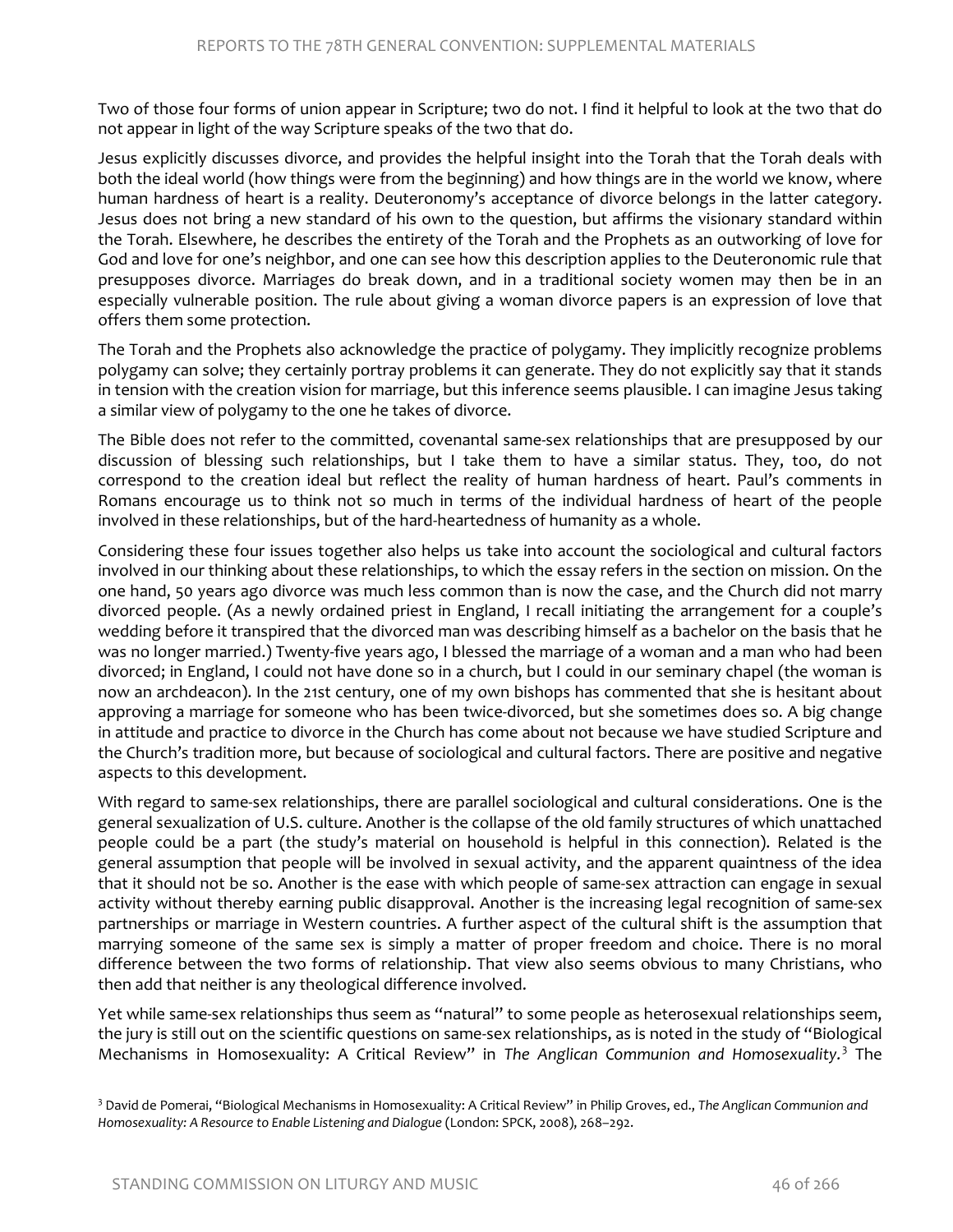essay's section on mission notes these cultural circumstances in which we take part in God's mission, and in particular the "shift in cultural perspectives" on sexuality. It can be read as implying that we must go along with the cultural shift. Yet there surely can be cultural shifts that we do not go along with. The fact that there is a cultural shift is a fact that we need to take into account, but our mission might be to confront it, not baptize it. One way we might be able to get some perspective on cultural shifts and on our relationship to them is by looking at ourselves from the perspective of people in other cultures, and particularly other churches. We might note the analogy between the way many Western people are appalled by polygamy, while many people in traditional societies are appalled by same-sex relationships or serial monogamy. It is particularly unfortunate that we as a Church do not seek to look at ourselves from other perspectives in this way and can seem simply to assume that we are the enlightened.

Nor does acceptance of same-sex relationships parallel the abolition of slavery, the proscribing of racism, the elimination of woman's subordination, or the acceptance of women's ordination. In each of these areas, there is material in Scripture that explicitly expresses what I have called God's vision as well as material that makes allowance for human hardness of heart. There is nothing in Scripture that expresses a vision for samesex relationships.

I close with a further adaptation of words from the traditionalist submission to the House of Bishops. The lack of clarity concerning same-sex attraction on the part of biological and social scientists, the wounds in much of the rest of the Anglican Communion caused by our unilateral action, and the apparent implications of Scripture and the Church's tradition all make it hard to see how the essay's useful material on blessing can be applied to same-sex relationships.

I appreciate the fact that the essay itself closes with a challenge concerning Christian unity and biblical interpretation. I know priests who are afraid that the time will come when a bishop will withhold a license from them if they are not prepared to bless same-sex relationships or (in due course) to conduct same-sex marriages. It will be nice if the essay's closing challenge will mean that people who do not accept the Church's new stance on same-sex relationships will not be excluded from its ministry.

# c. Deirdre Good

*Deirdre Good is professor of New Testament at The General Theological Seminary in New York City.*

I thank the Standing Commission on Liturgy and Music for their important reflections on the theological resources of the Episcopal Church for same-sex relationships. My invited response simply indicates that I have been, since my marriage to Julian Sheffield in 2008, in a different place. This description of our samesex marriage service is offered as a contribution to the discussion, as our Church moves toward what I hope will be the recognition and use of a single marriage service for same-sex and different-sex couples.

When we planned our wedding in 2008, it proved strikingly easy to modify a few single words in the Book of Common Prayer's Celebration and Blessing of a Marriage so that two persons of the same sex could administer the sacrament to each other with integrity. Why this was the case is something that bears reflection.

#### First, the *words*.

*The Book of Common Prayer* has the celebrant declare at the outset, "Dearly beloved: We have come together in the presence of God to witness and bless the joining together of *this man and this woman* in Holy Matrimony." Our wedding service substituted: "Dearly beloved: We have come together in the presence of God to witness and bless the joining together of *these women* in Holy Matrimony."

The Declaration of Consent is repeated without a change in language: "*N*., will you have this woman to be your wife ... ?"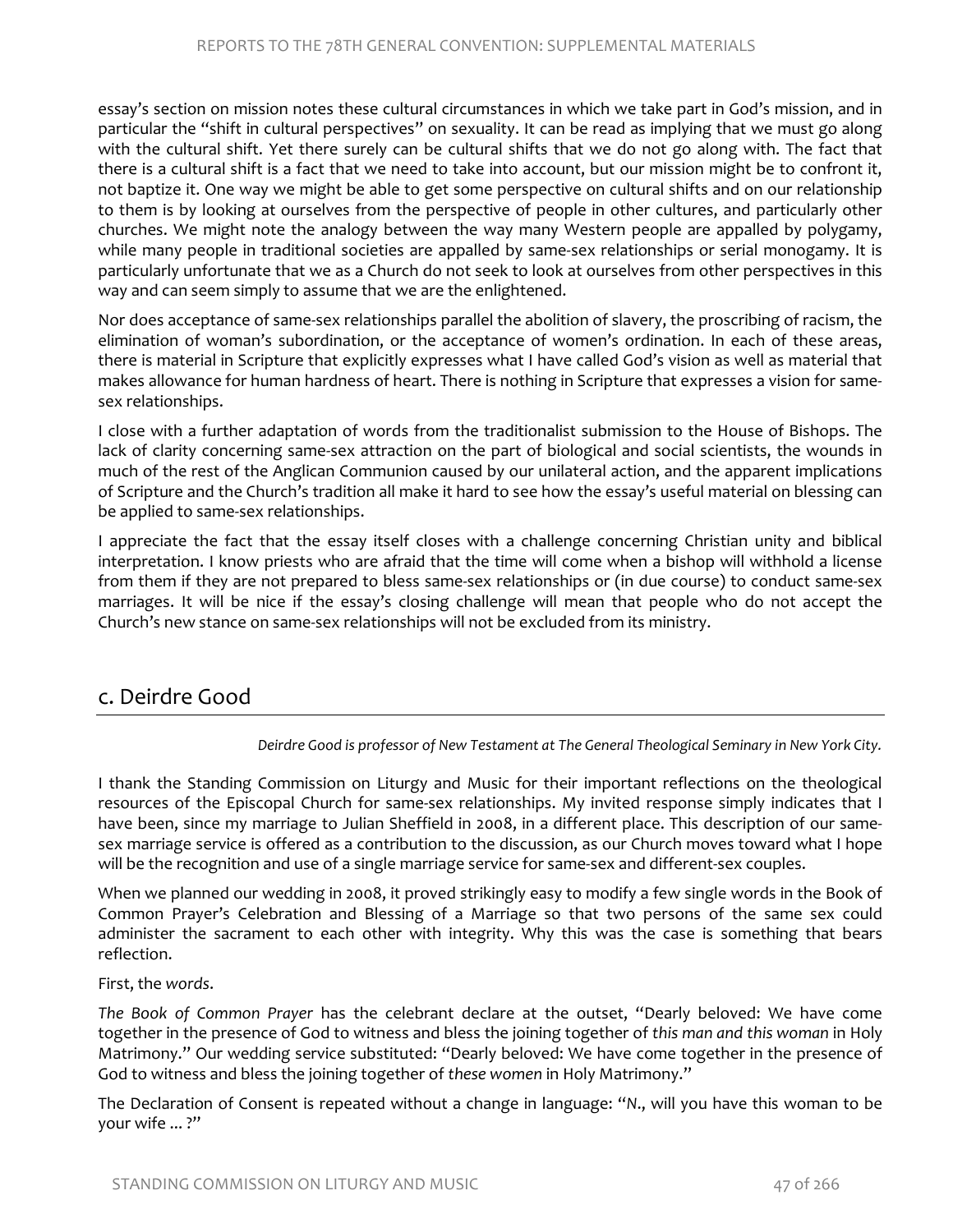In the Ministry of the Word, the opening lines of the prayer change from "O gracious and everliving God, you have created us male and female in your image: Look mercifully *upon this man and this woman* who come to you seeking your blessing," to "O gracious and everliving God, you have created us in your image: Look mercifully upon *these women* who come to you seeking your blessing." These changes render without distortion the idea that humanity is created in God's image and likeness (Genesis 1:26–27).

Following the vows, instead of the celebrant saying the words, "I now pronounce that they are husband and wife," our priest presiding said, "I now pronounce you married." In our case, in a state that legalized samesex marriage, this recognized our relationship in both legal and religious spheres.

Second: the possible *reasons*.

Marriage realizes an order in creation. Here we join with those who state that Christianity is a "deeply material religion," regarding the "knowledge of God as mediated through ... creation."[4](#page-34-0) The presence of God in the world is made accessible in the central doctrine of the Incarnation by means of which God is known not simply through experience of the physical world but one in which God becomes part of creation, being born as a human being. Thus God can be known as a person directly. Christianity elevates the dignity of the human person now made to be a participant with God in the safeguarding of the cosmos and in recognition of finitude. As to the creation of humanity and the institution of marriage, we disagree that experience of male/female sexual relations best interprets that order; we think instead that the order of creation is best known within the sanctifying relation of Christ and the Church as *ekklesia* or community (Tyndale: congregation). This is to say that we think the diversity of creation is realized and perfected in the community of Christ. Thus our minimalist modification of the BCP's Celebration and Blessing of a Marriage deemphasizes the male-female or "complementarian" element of the marriage typology while stressing and amplifying the unitive and egalitarian dimension of the Christological analogy or "mystery." This functions to enhance what we have come to recognize and understand as the implicit unitive elements of the service.

We believe marriage is a discipline. The discipline of marriage relies on the difficulty of living with another "in prosperity and adversity" (BCP, 423), not to avoid our faults, but precisely to expose them — so that they can be healed. Nor does the clause "when they hurt each other" included in the prayers (BCP, 429) confine itself to minor slights. Since hurt and acknowledgment — sin and confession — are central to Christian growth and the sacraments, this prayer sets their discipline in the theater of the whole fallen world. What matters in a marriage is not whether the ministers of that marriage to each other are same- or differentlysexed; what matters is that they were separate and they become united. The existing Prayer Book rite does an extraordinarily good job of expressing that uniting for couples of whatever sexual orientation, setting them on the path that will "make their life together a sign of Christ's love to this sinful and broken world, that unity may overcome estrangement, forgiveness heal guilt, and joy conquer despair" (BCP, 429).

# d. Dora Rudo Mbuwayesango

*Dora Rudo Mbuwayesango is the Iris and George E. Battle Professor of Old Testament at Hood Theological Seminary in Salisbury, North Carolina.* 

<span id="page-34-0"></span>I commend the members of the Standing Commission on Liturgy and Music for their dedication and good work in producing for the Church this much-needed resource for the blessing of same-sex relationships. Lesbians and gays have always been accepted by God as part of God's good creation and part of God's redeemed people, and I am glad that the Episcopal Church is now ready to recognize a dawning of the kingdom of God in our time. The essay lays out well why we should have a liturgy for blessing same-sex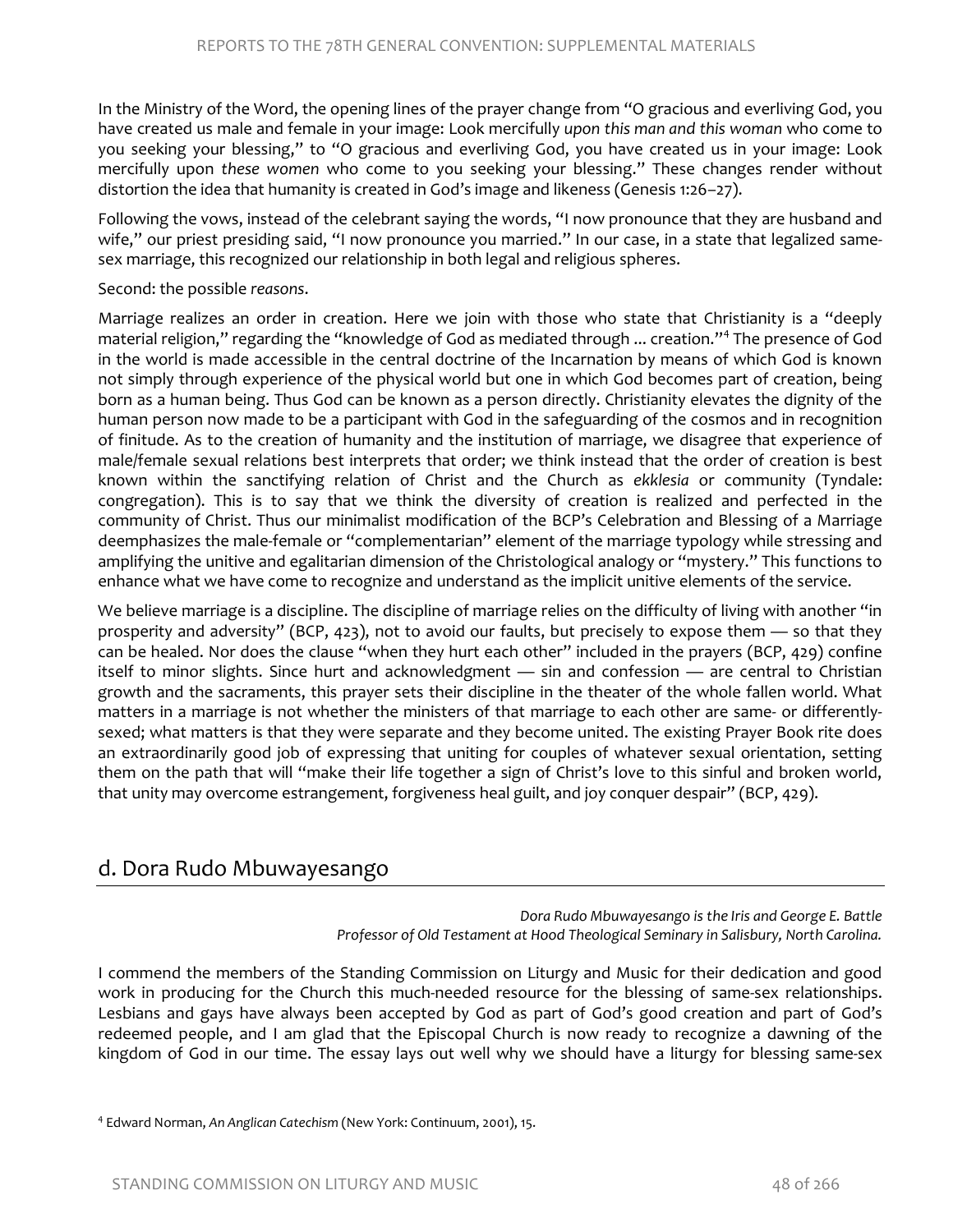relationships. The following is my humble contribution to the furthering of the conversation that General Convention requested of the Standing Commission.

#### *III.1. The Church's Call: A Focus on Mission*

The place of blessings in the mission of the Church is well put: "The public affirmation of the blessing of a covenantal relationship also sets that relationship apart for a sacred purpose: to bear witness to the creating, redeeming, and sustaining love of God." As "Faith, Hope, and Love" affirms in its preface, "Everything we do as Christians is meant to express the Church's call to participate in God's own mission in the world." The missional character of blessing lies in the truth that one is blessed in order to serve.

While it is true that this missional understanding of blessing is located in Scripture, the passages given from the Hebrew Bible do not seem to reflect that point. The witness from the book of Genesis seen in Abraham (12:2b) and Jacob (28:14b) would need to be read through Galatians 3:8, where Paul interprets it to include the extension of blessings to the Gentiles. In the context of Genesis there are two ways to understand these verses. In the first place those other nations' blessings was dependent on their treatment of either Abraham or Jacob. Secondly, Abraham's blessing extends beyond the individual in the sense of its extension to his direct descendants (Gen. 15:12–21; 17:1–8). But passages like Micah 4:1–4 and Isaiah 2:2–4 better demonstrate this missional understanding of blessing: God's grace in elevating Jerusalem/Zion will result in the revelation of God and in greater service to the other nations in the establishment of justice and peace among and within the nations.

*Worship and Mission: An Eschatological Vision.* Worship equips for mission in the realization of the just reign of God. Rites of blessing by the Church, of which the blessing of covenantal relationships is a part, equip couples with the grace necessary to "make their life together a sign of Christ's love to this sinful and broken world, that unity may overcome estrangement, forgiveness heal guilt, and joy conquer despair" (BCP 429). The Church's vocation is in bringing up the just reign of God. And the just reign of God does not participate in the unjust marginalization of segments of persons who are part of God's creation.

Same-Sex Relationships and the Church's Mission. It is a pity that the Church, in many ways, has been challenged by culture instead of challenging culture in recognizing the humanity of lesbian and gay persons. In fact, Christians have often stood, and in many ways continue to stand, in the way of granting human and civil rights to this important segment of humanity. But I am glad that the Episcopal Church is finally striving to do what the Spirit is leading it to do in affirming same-sex relationships. The many ways that same-sex relationships contribute to the mission of the Church are well presented in this section. But I would like to point to one aspect that has significance on the use of the marriage metaphor for the divine–human relationship. This metaphorical depiction of the divine–human relationship in the biblical texts (particularly in the prophets Hosea, Jeremiah, and Ezekiel) is characterized by an association of divine love, compassion, commitment, and reconciliation with divine wrath and punishment in the form of the rape and mutilation of women. Patriarchy's gender hierarchy and androcentric bias privileged male sexuality in a way that distorted human sexuality in general. And when that metaphor is used to depict the divine–human bond, the image of that bond is also distorted. Same-sex relationships have the potential to model mutuality in sexual relationships, which, in turn, redeems the metaphor of sexual bond for the divine–human covenant relationship: the Church can then celebrate and live up to its identity as the Bride of Christ.

*The Challenge of God's Blessings for Mission.* A large part of Christ's mission was to expand the horizon of the kingdom of God. The suffering, death, and resurrection of Christ broke geographical and temporal boundaries. During his ministry, Jesus did not limit himself to those who thought they belonged, but made it a point to reach out to those whom *others* thought did not belong, and he was criticized for it. Jesus went beyond the earlier, limited attempts to expand the horizons: "To the eunuchs who keep my sabbaths, who choose the things that please me and hold fast my covenant, I will give ... an everlasting name that shall not be cut off. And the foreigners who join themselves to the LORD, to minister to him, to love the name of the LORD, and to be his servants ... — these I will bring to my holy mountain, and make them joyful in my house of prayer; their burnt offerings and their sacrifices will be accepted on my altar; for my house shall be called a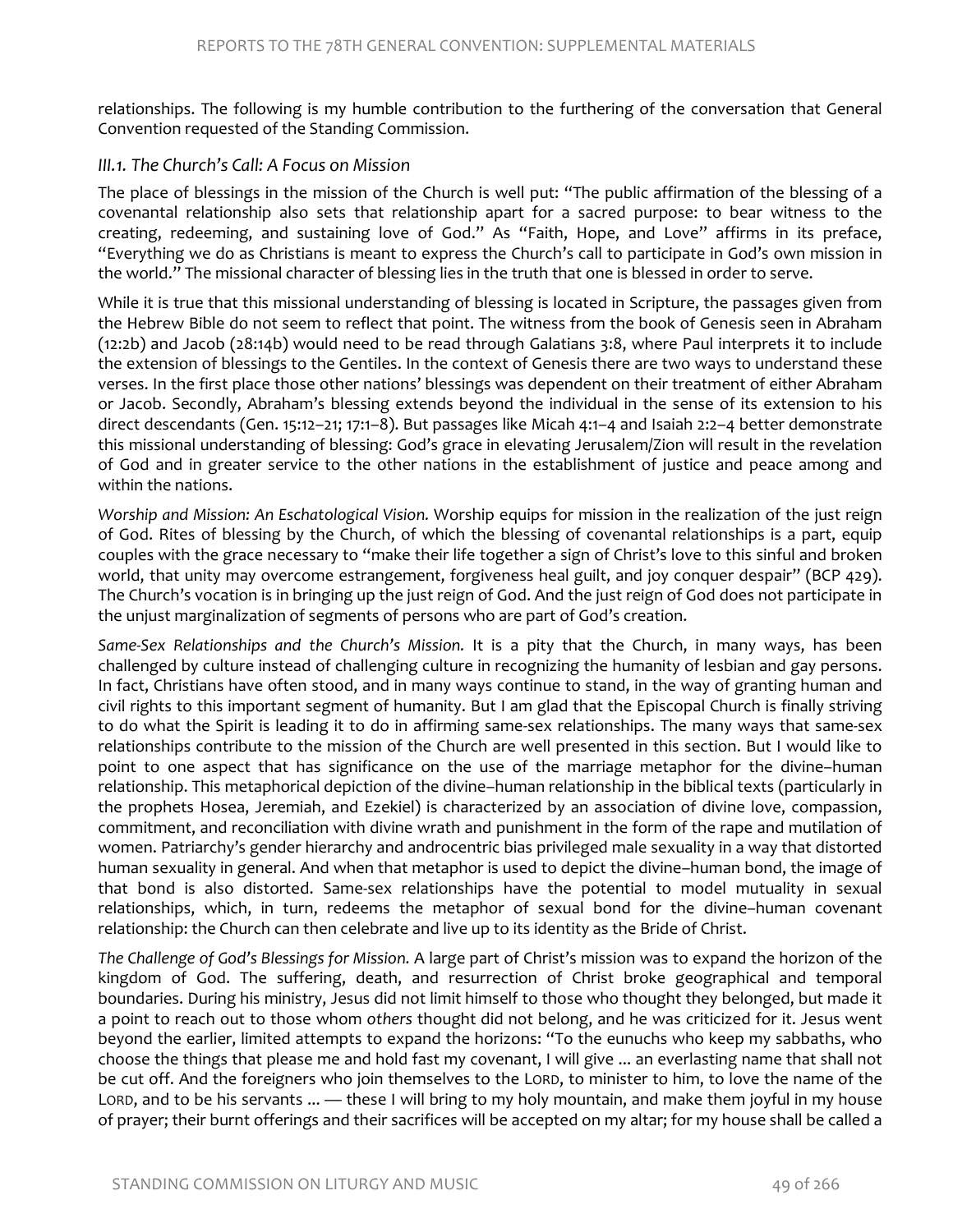house of prayer for all peoples" (Isaiah 56:4–7). Unlike the prophet Isaiah, who advocated for those ready on their own to come, Jesus went out seeking them. Acts 10 shows us how the lessons from the past and the model of Jesus does not make us immune to this shortcoming. But as history as shown us in the development of the Church's traditions, we need the Holy Spirit to continue to nudge us in the right direction every time God reveals a segment of society overlooked and excluded from experiencing the abundance of God's grace in the kingdom of God.

#### *III.2. The Church's Joy: A Theology of Blessing*

Same-sex blessings are now part of communal worship — they are outward and visible signs of God's grace. I would like to underscore the fact that "the grace and blessing of God already discerned in a couple's relationship does not thereby render a liturgical rite of blessing redundant." As in the context of holiness depicted in the Torah, God makes holy and the community enact holiness. In the case of holiness, humans do rituals to enact the holiness established by God. So God and people mutually construct holiness — God declares and people enact it through rites.

The extension of the blessing to all nations becomes much more evident in Christ. The references in the Old Testament are problematic especially in Genesis 12:3 and much more limited in Isaiah 56 (see my comment above). Paul's interpretation of Genesis 12:3 makes the ultimate inclusion of all people that is evident in Jesus' ministry and that of the early Church.

Indeed, "baptism and eucharist focus our attention on the particular blessings of the paschal mystery of Christ's death and resurrection." And these blessings then "encourage us to discern the many other ways God's blessing is manifested in both creation and covenant." We do not want to be blind to the potential vehicles for blessings, especially the love and faithfulness of covenantal relationship. As one-sided, abusive, and corrupt as marriage often was in ancient Israel, its focus on faithfulness nonetheless made it a suitable metaphor for the divine–human covenant. In the Old Testament, the wife was considered the property of the husband and thus the wife's faithfulness to her husband was absolute, while the same was not required of the husband. Faithfulness in love is what makes sexual bonds a vehicle for blessings.

I think one of the elements of God's blessings that bears emphasis is the abundance of God's blessing and grace. I am glad that this is very much emphasized in the essay. I think not realizing that abundance was one of the shortcomings of the religious leaders in Jesus' day and continues to be manifested in our day. Jesus demonstrated the abundance of God's blessings in his teachings and actions. In some ways Jesus himself seems to have struggled with that reality, and it may have taken the Canaanite woman's challenge — "Yes, Lord, yet even the dogs eat the crumbs that fall from their masters' table" (Matt. 15:27) — for Jesus to acknowledge the abundance of God's blessings.

#### *III.3. The Church's Life: Covenantal Relationship*

*Creation, Baptism, and Eucharist.* The prophets do use marriage as a metaphor for the bond between God and the people of Israel, but we should take note that most of those uses are tied to judgment. We should also take into consideration the patriarchal nature of marriage that put women in a disadvantaged and subordinate position to men, which is indicated in Ephesians 5:21–33. I believe that same-sex relationships help us to clearly see and demonstrate mutuality in committed sexual relationships because acts of love are not gendered and hierarchal.

*Loving Our Neighbor as Ourselves.* It is very important and insightful to recognize the concept of hospitality that governed the accounts in Genesis 19 and Judges 19, which is the focus of these stories. Also, the stories are about the gang rape of a male individual and not mutual sexual relationships between consenting individuals. The gang rape of women is not acceptable since Lot's daughters are divinely protected and the rape of the Levite's wife in Judges leads to civil war. Patriarchy and hetero-normativity govern how sexuality is depicted in these narratives and in the biblical narratives as a whole. Hospitality should not be extended only to some parts of humanity but to *all* humanity, whether female or male, heterosexual or homosexual,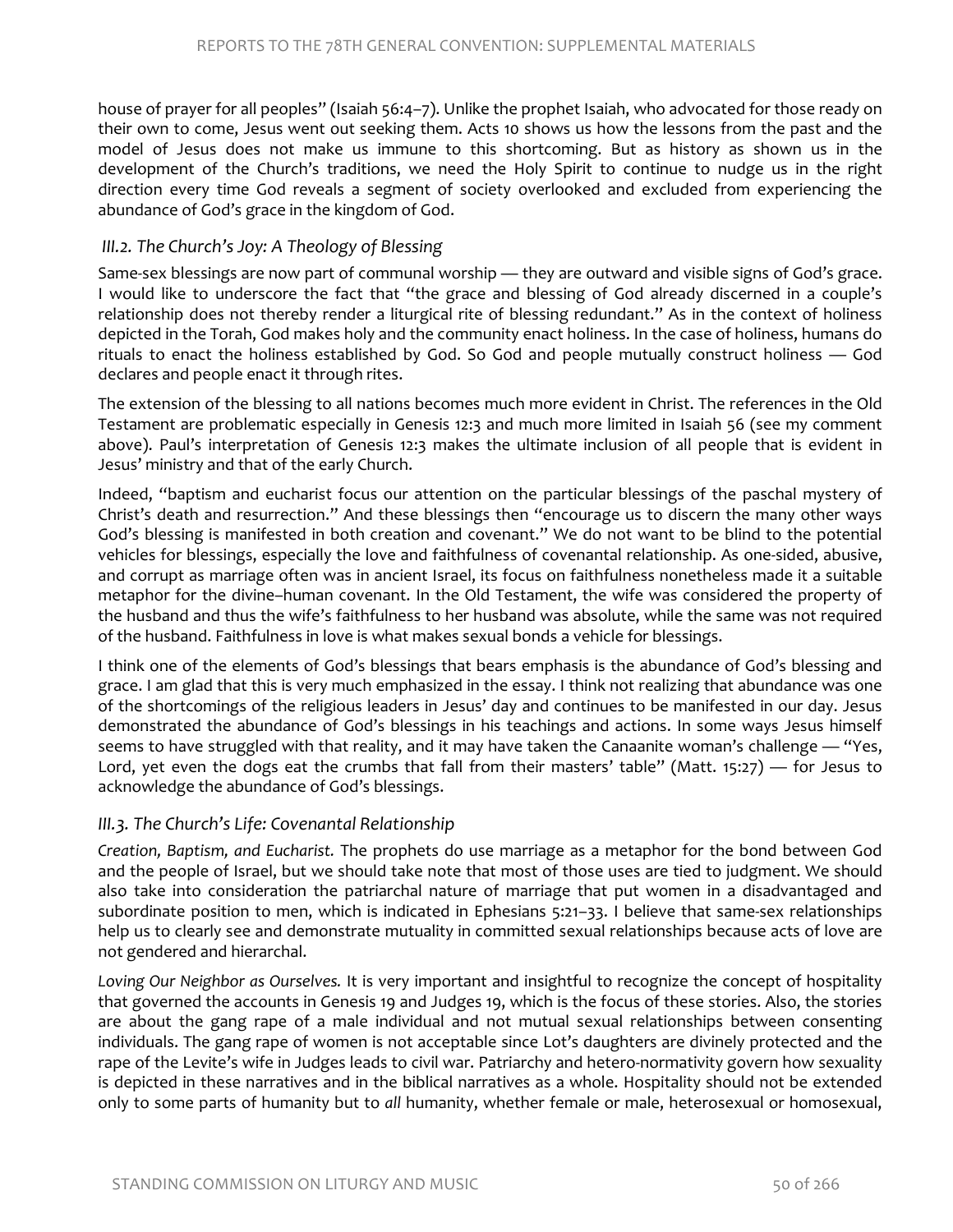bisexual or transgender. The model of hospitality in these narratives should be critiqued as inadequate. Hospitality extended to all will result in the safety of all.

*Called into Covenant.* Covenants are lived in community and as Christians the Church is our community, and thus bears witness to individual and communal covenants. The Church then "rightly celebrates these moments of covenantal vocation" and calls us to live in households shaped by "deepening faithful intimacy."

*The Vocation of Households.* I am appreciative of the attempt to tackle biblical passages that are obscure and yet have been used to support heterosexuality, in opposition to same-sex sexuality. I would like to add that the Bible's construct of sexuality is limited by a concern for procreation and thus ignores all other sexual expressions, whether they are heterosexual or non-heterosexual. In other words, what we have in the Bible is not a definition of sexuality but procreation sexuality, and that makes it a very narrow and limited view of sexuality.

*Faithful Intimacy.* We need to acknowledge the problems that are found in the biblical use of sexual intimacy to reflect God's relationship with humanity. In the Hebrew Bible, in particular, the metaphor is mostly used by the prophets to depict Israel's unfaithfulness and God's judgment and punishment. God's desire and love are intricately tied to the "justified" abuse of the unfaithful wife. The sexual bond has to be untangled from its connection to sexual abuse before it should be readily accepted as a positive metaphor for God's love and desire for God's people. In the same way, the limitation of Genesis 1 and 2 have to be acknowledged when these are taken as defining sexuality. The broad framework of Genesis 1 and 2 has to be accepted, and when we see only the individuals in these texts we may be missing the point. Paul himself may be very wrong in seeing individuals as being in the image of God. I would suggest that humanity as a whole is in the image of God, and whatever our individual genders or sexualities, all of us together make the image of God. And together we are fruitful.

#### *III.4. The Church's Challenge: Christian Unity and Biblical Interpretation*

When we recite the Nicene Creed and the Apostles' Creed in our liturgies we acknowledge the universal Church. There are many elements of the human experience that make us disagree in certain areas of faith, and while unity as a Church is of great value, we should not hold on to that unity when it hinders the eschatological vision. The love of Christ compels us to seek justice for all humanity as we follow the model of Christ to love. I think the fact that the Gospel of John depicts Jesus praying for the unity of his disciples (John 17:20–24) reflects the difficulty of forging and maintaining that unity in an imperfect world. As we strive for that unity, we should not lose focus on God's mission and our mission in the world.

#### *Concluding Wish*

It is my hope that subsequent editions of the rites for the blessing of same-sex relationships will not seem to reflect that they are inferior to different-sex relationships. I also hope that our limited understanding of the blessedness of same-sex relationships will deepen and expand, and will no longer be as dependent on our understanding of different-sex or heterosexual marriage.

### e. George R. Sumner

*George R. Sumner is the Principal at Wycliffe College in Toronto.*

I have been requested to respond to the document called "Faith, Hope, and Love: Theological Resources for Blessing Same-Sex Relationships." This is actually not the first time I have been asked by the Episcopal Church to weigh in on this subject. I was a traditionalist member of the House of Bishops' Theology Committee, which met over two years and at considerable expense to the Church, beginning in 2008. Our group was a congenial and generous-spirited one, and we presented both sides of the theology of marriage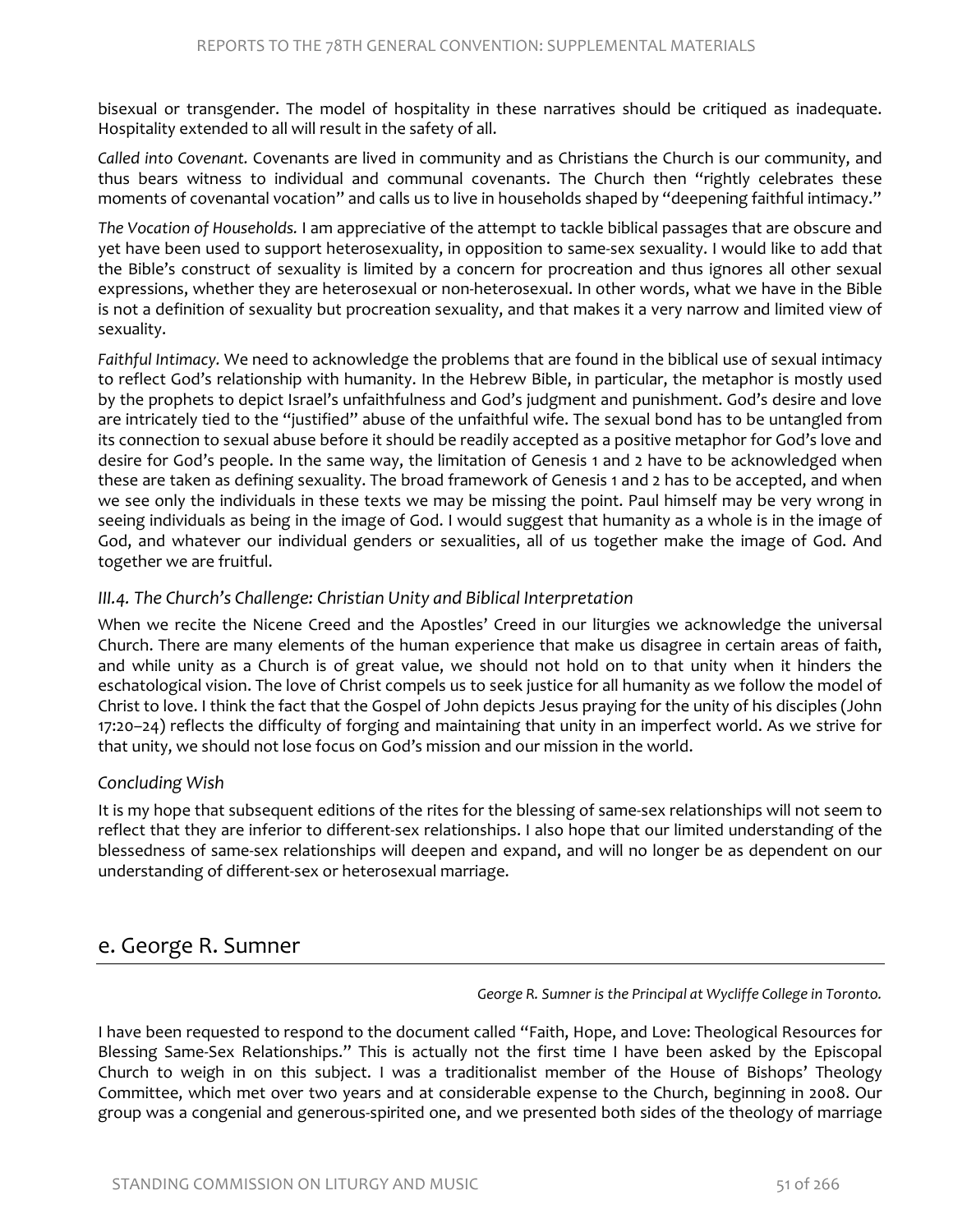in relation to same-sex relations, along with rebuttals of the opposing team's claims. Our work was presented to the House of Bishops and was eventually published in the *Anglican Theological Review* in the Winter 2011 issue. Our document did not receive any mention in the introduction to "Faith, Hope, and Love," though it is cited in a footnote in the last section, on Christian unity. Apparently the Church has moved beyond the point where two points of view need to be represented in official reflection on this issue. I will not attempt to summarize all our points in this short piece, since anyone interested can find the complete essays at the *Anglican Theological Review* website. As for the more recent document, it is an articulate presentation of the progressive position, but does not break any new ground. It will reinforce the views of those who agree, but offers little of interest for those who do not.

As to the prior committee of which I was a part, after two years of work, it was clear to most of us that the matter came down to culture. The revisionist case cannot be made from the Bible, tradition, or science, and there were moments of candor on this score from the progressive side. Is the new trend a wind of the Spirit, or not? Can the stool in question stand on that one leg? I am by trade a missiologist, and so it was interesting for me to note how the tag *missio Dei* was deployed to bolster the progressive argument. It was claimed that what God is now doing in the world trumped all other evidence. But some historical study around the concept of the *missio* tag reveals the tendency we humans have to conflate the trajectory of God's work in the world with our own political predilections, when our perception is unaided by Scripture and tradition.

As to the politics of the moment, conservative Episcopalians are in an awkward position. Even as these resources for same-sex blessing rites are being appropriated by the Church, consideration of marriage itself has begun. There is a strong suggestion that a proposed change to the rite of marriage cannot be far behind. I believe that the move to bless same-sex unions was a mistake, but I also believe that proceeding on to marriage, and ensconcing the change in the Book of Common Prayer, would exacerbate the problem. That move would enflame the conflict further, especially in the Anglican Communion. It would threaten to move the new liturgical practice from option to coercion. It would put at risk the credibility of liberal leaders who told their flocks they only supported blessings. It would show a lack of the patience which is implied in the idea of doctrinal reception. It would fail to hear the voice of wisdom saying "enough is enough."

If the Church is not really interested in hearing from conservative theologians like me on this issue, what am I to do with the remainder of my airtime? The truly pressing issue before the Church is the following: Will room be found for the loyal opposition, for conservative Episcopalians? Is our Church to be truly liberal, and will it live up to the claim it makes about its own comprehensiveness? After all our talk about "the other" nowadays, what will liberal Episcopalians do with the fact that "the other" is in many cases a traditional Evangelical or Anglo-Catholic or charismatic? Years ago, at an event for Episcopal Foundation fellows, my friend Paul Zahl said that the great ethical challenge for those in power in the national Church now is how to deal with its relatively powerless conservative minority. This question is yet more urgent when that minority also happens to have the weight of the tradition and the strongest bonds of affection with the wider Communion on its side.

I was taught in my seminary days about F. D. Maurice's vision of a kind of liberal Anglicanism that needed all its parties, each one challenging the other like flint. I have my own issues with Maurice, but surely he was the forerunner of modern Anglicanism. Is there the will, not to mention the theological virtues of faith, hope, and love, on the part of the majority, to live out this vision? Will the Church encourage that freedom of theological expression which we are proud of in the breadth of our tradition? Do we mean it when we talk about the value of conscience in our Anglican tradition, especially for dioceses and parishes in the coming years? In this vein, is the Church willing to guarantee them access to the traditional rite of marriage, come what may, as a concrete step toward assuring a real comprehensiveness? I was, I assume, asked to respond to this document as a gesture of inclusion, and so it is the question of real and costly inclusion that I wish to bring before the Church.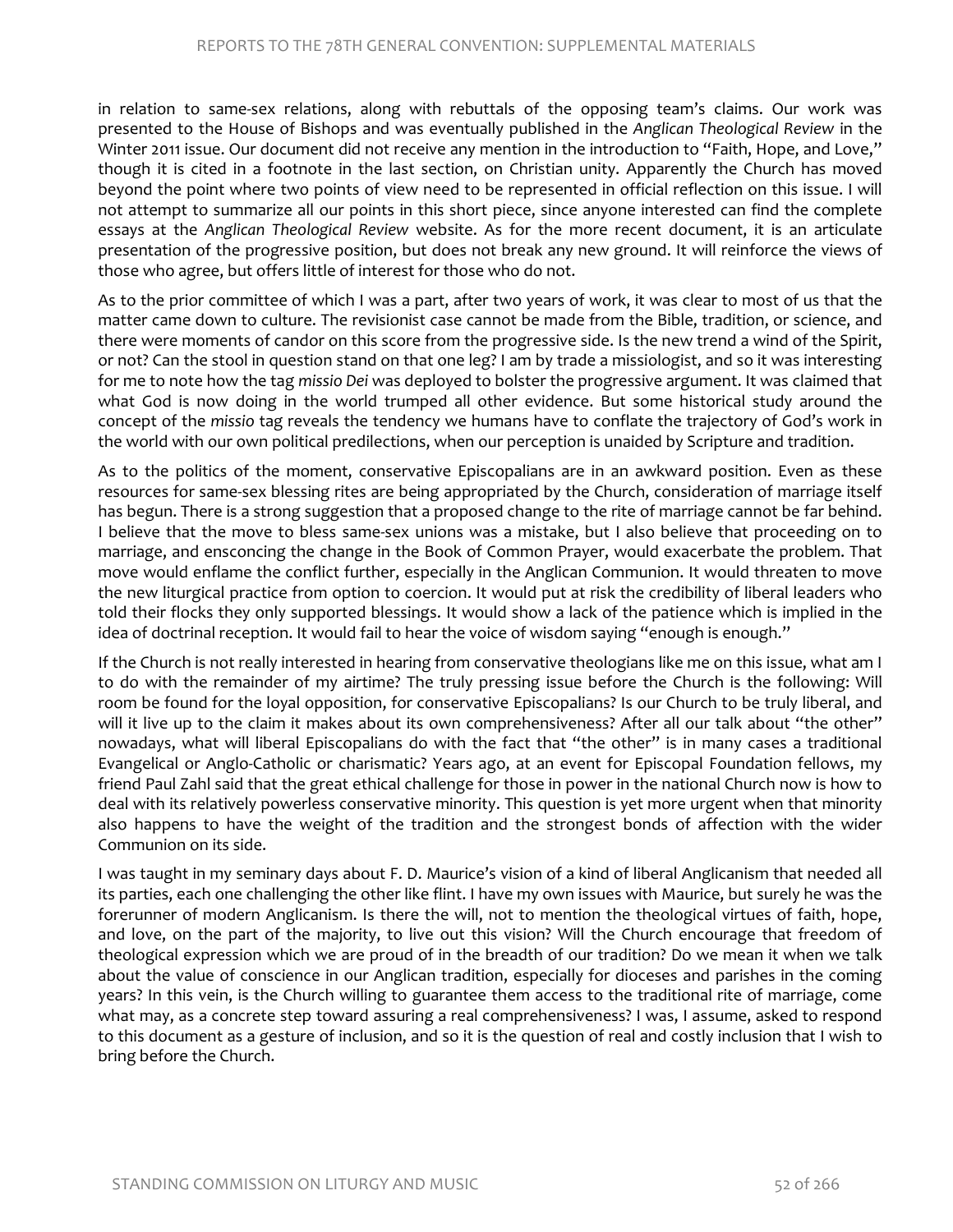# f. Fredrica Harris Thompsett

*Fredrica Harris Thompsett is the Mary Wolfe Professor Emerita of Historical Theology at the Episcopal Divinity School, Cambridge, Massachusetts*

I do remember my baptism. I was an eight-year-old Episcopalian and fascinated by the strong promises made in my behalf. The minister used the office for children, yet we — my twin brother and I — kept adding in the "I will's" and "I do's." The promise that we might be granted the "power and strength" to "triumph against the devil, the world, and the flesh" (1928 BCP, 278) was, to say the least, unforgettable to my young mind. This was strong stuff, well worthy of the joyous family celebration that followed.

Recently the modern liturgical renewal movement has strengthened and brought Holy Baptism into greater visibility across many denominations. For Episcopalians these positive revisions in Holy Baptism are represented in the 1979 Book of Common Prayer. Today there are more occasions for congregations to celebrate Holy Baptism and together commit and recommit themselves to the challenges conveyed in the Baptismal Covenant. This liturgical shift has restored baptism's prominence in shaping our religious identity both as individuals and as worshiping communities. As a theologian and historian, I know that these changes in contemporary liturgies of baptism not only restore early Christian practices, they also align with distinct Anglican theological emphases.

Baptism is foundational. When I reflect theologically on how God is working today in our relationships and faithful living, I am drawn again and again to consider promises made and reaffirmed in baptism. Of particular importance in baptism and other sacraments is the generosity of God's covenantal love. Today's celebrations of baptism move us liturgically closer to glimpsing and understanding covenanting partnerships. Moreover, in our experience of promises publicly made in gathered community, we are affirming and welcoming individual lifetimes of godly living. We are moving away from worship patterns that unintentionally privatized and obscured the fact of God's great goodness in creation. In blessing lifelong relationships we are also, I believe, representing significant aspects of our Anglican heritage. Both in traditional marriage rites and in the proposed blessing of committed relationships of same-sex couples, the characteristics I first encountered as an eight-year-old child have been strengthened and extended.

For some Episcopalians the impetus to respond to our sisters and brothers who are gay and lesbian by providing ways to bless same-sex couples is primarily occasioned by secular cultural changes and has little to do with theological understandings. In this brief essay I wish to point to the theological continuity of our baptismal practices with the current call to reflect on how God is working today in committed same-sex relationships. In effect, the patterns of worship our Prayer Book prescribes have strengthened understanding of committed lifelong relationships. Three overlapping theological components are central both to baptism and to blessing same-sex unions. These are: (1) deepened insight into our covenantal relationship with God in Christ; (2) the public character and value of individuals and congregations sharing God's blessings; and (3) continuity with positive Anglican perspectives on committed intimate relationships.

Like most biblical covenants, the Baptismal Covenant is deeply grounded in the generosity of God's love. Our Hebraic ancestors, whether in the covenants of Noah, Abraham and Sarah, Moses, or Jeremiah, emphasized the steadfast loving-kindness of the Creator. The Hebrew word *hesed* is frequently used in these biblical texts. It is usually translated as "loving-kindness" and associated as a sure and steadfast foundation for covenantal living. There is nothing simple or short-lived about covenantal love. The foundation for covenantal theology is the expectant love and uncompromising faithfulness that God holds for God's people for generations to come. Our biblical ancestors emphasized the magnitude of God's empowering action, call, and summons into lifelong relationship. Biblical expressions of covenant thinking today are central for those of us who wish to be addressed by God and respond to God's presence in our lives.

Over the past 35 years, guided by the 1979 Book of Common Prayer, Episcopalians have become more familiar with the concept of covenantal relationships with God. This is underscored educationally in the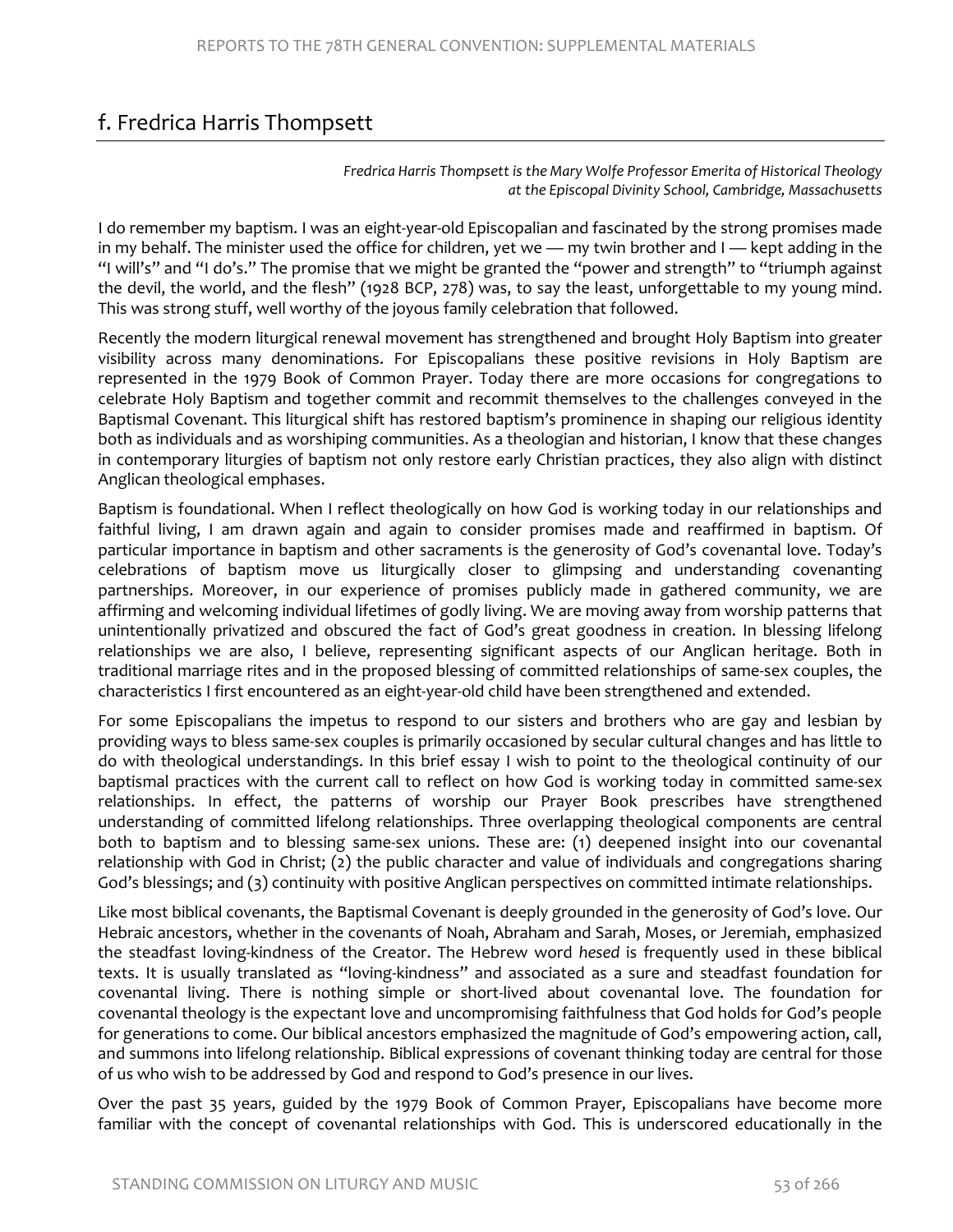Outline of the Faith, which describes a covenant as "a relationship initiated by God, to which a body of people responds in faith" (BCP, 846). It is underscored liturgically in the Baptismal Covenant (BCP, 304–305). Baptism is an expression of a sacramental covenant in which we are adopted, that is chosen, as God's own children and incorporated into full membership in Christ's Church. In the Synoptic Gospels' telling of our Lord's baptism, Jesus is proclaimed as God's "Son, the Beloved," with whom God is "well pleased" (Matthew 3:17, Mark 1:11, Luke 3:22b). In our baptism we too are adopted as God's "own children" and "marked as Christ's own for ever" (BCP, 311, 308). Baptism reveals God's generosity in creation, God's steadfast loving-kindness. God's gracious gift of baptism incorporates and extends our lives into God's mission. In contemporary worship experiences we have moved closer, as in marriage and same-sex blessings, to glimpsing and proclaiming the blessing of covenanting relationships.

Baptism is not simply or only an individual decision. As a covenant, this sacrament is about God acting and the community of faith responding. Therefore the service of Holy Baptism is more than a private family matter, and it is designed for public occasions. Even as baptism has been restored in the 1979 Book of Common Prayer to a joyous place of graceful prominence in Episcopal worship, so too blessing of same-sex relationships offers an opportunity for public expression of God's abundant grace and goodness. Some same-sex couples, their family, friends, and other community members may experience restoration, healing, and forgiveness. Blessing services signal acceptance, affirmation, commitment, and ongoing support from God, from the Church, and from gathered family and friends. For those whose intimate relationships may have in the past been hidden, despised, shunned, ignored, or dismissed, the promise of new life in Christ is liberating. I am reminded of the freedom from cultural and social barriers promised by Paul in Galatians 3:27– 28: "As many of you as were baptized into Christ have clothed yourselves with Christ. There is no longer Jew or Greek, there is now no longer slave or free, there is no longer male and female; for all of you are one in Christ Jesus." Paul envisioned baptism as overcoming all that separates human beings from one another and from God. God's promise of freedom and shared life in Christ replaces all prior identities and divisions.

In my experience, the public character of blessing same-sex unions provides opportunities for pastoral witness and reconciliation. I remember experiencing with joyful tears a blessing service held for a couple who had been faithfully committed to one another for more than 50 years. They were described by others as "pillars of our congregation." Over the years, their many gifts of service and stewardship had been welcomed, yet their loving, lifelong, committed relationship had not previously been even acknowledged, let alone blessed. For my homosexual sisters and brothers the public assurance of God's presence and affirmation of their most intimate relationships has been a long time coming.

Anglican perspectives on committed intimate relationships have traditionally emphasized the loving relational character of matrimony. Early on in the Reformation our Episcopal ancestors were among the first modern Christians to put a loving spin on marriage. Thomas Cranmer, an Archbishop of Canterbury and the primary author of the earliest editions of the English Book of Common Prayer, crafted a liturgy which underscored marriage as a positive opportunity for mutual enjoyment. Cranmer — himself a happily, if quietly, married man with children — emphasized the benefit of marriage for England's citizens. Marriage was, he said in the 1549 Form of the Solemnization of Matrimony, for the "mutual society, help, and comfort, that the one ought to have of the other, both in prosperity and adversity." Perhaps with his own "dearly beloved Margaret Cranmer" in mind, it was Cranmer who was the first to add to the official Church of England marriage text the promise that each partner would "love and cherish" the other. These words replaced the wife's required oath in a late medieval service to be "buxom in bed and board." Archbishop Cranmer's perspective on committed loving relationships benefited the couple, the Church, and the wider society. In the shifting context of the English Reformation, Cranmer seized opportunities for significant liturgical, theological, and social change. These were expressed in the new English Book of Common Prayer. In worship and common prayer, cultural attitudes and expectations for married couples were shaped anew.

What I suggest here is that liturgical resources for blessing same-sex relationships have much in common with positive Anglican perspectives on loving and faithful relationships. Archbishop Cranmer recognized marriage as a vital social institution grounded in ideals of mutuality, help, and comfort. The trajectory from a